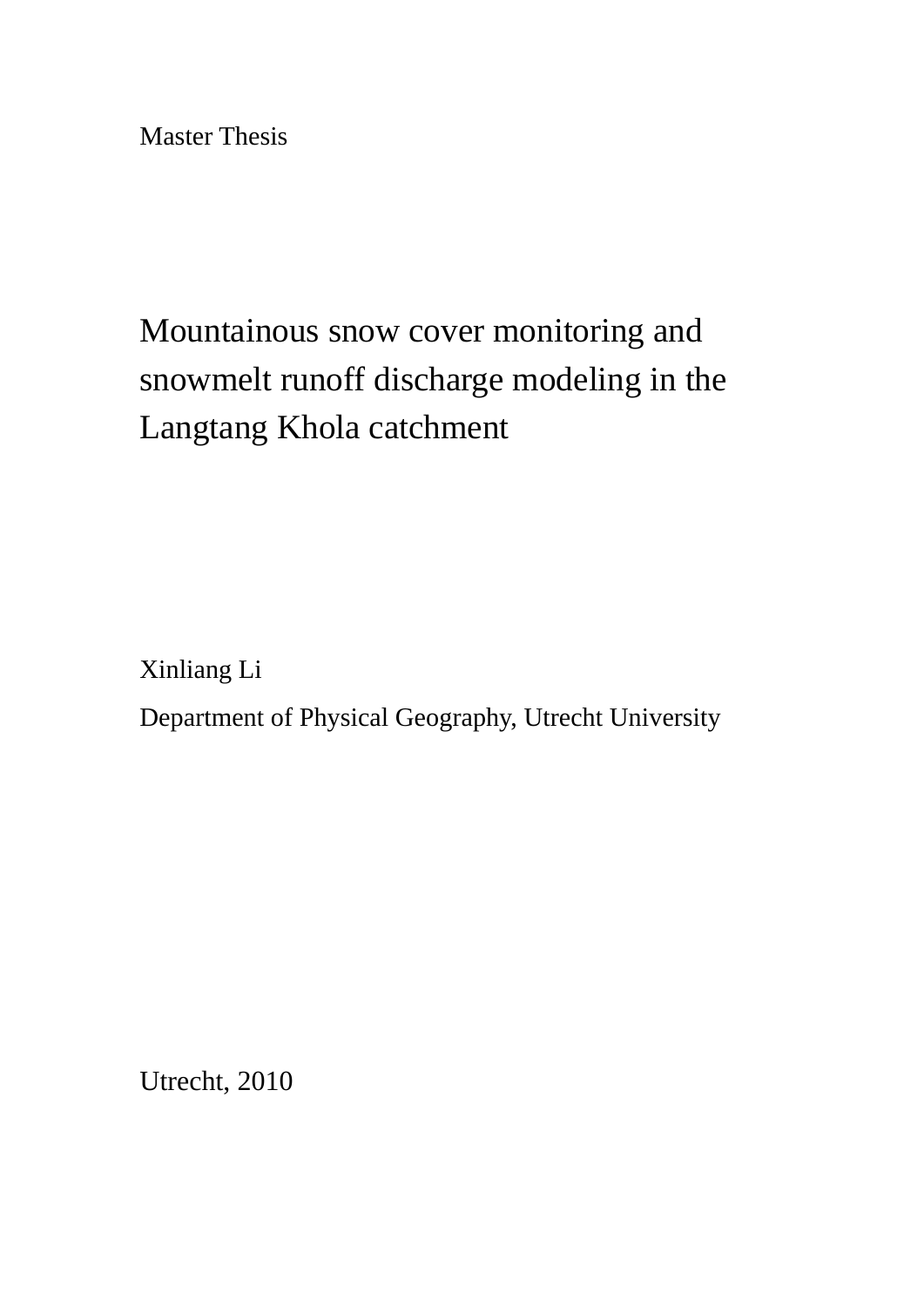Supervisor:

Dr. Derek karssenberg

Dr. Walter Immerzeel

C0-supervisor:

Dr. Marc Bierkens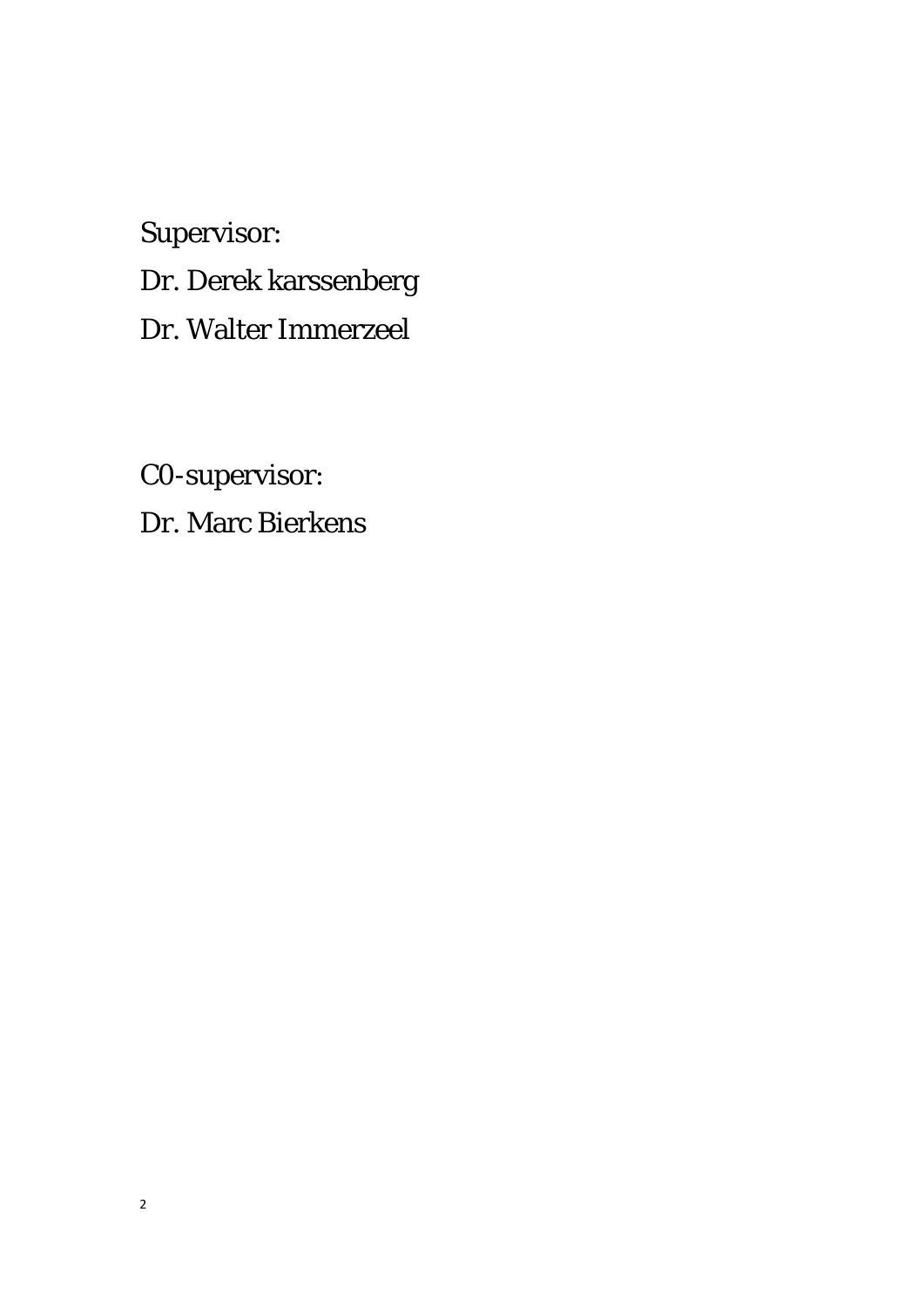# <span id="page-2-0"></span>**Contents**

| <b>CONTENTS</b>                                                               | 3  |
|-------------------------------------------------------------------------------|----|
| <b>FIGURES</b>                                                                | 5  |
| <b>TABLES</b>                                                                 | 6  |
| <b>ACKNOWLEDGEMENTS</b>                                                       | 7  |
| <b>1 INTRODUCTION</b>                                                         | 8  |
| <b>1.1 BACKGROUND</b>                                                         | 8  |
| 1.2 OBJECTIVE AND APPROACH                                                    | 9  |
| 1.3 THESIS OUTLINE                                                            | 10 |
| 2 SNOW COVER MONITORING BASED ON REMOTE SENSING DATA IN THE LANGTANG KHOLA    |    |
| <b>CATCHMENT</b>                                                              | 11 |
| 2.1 INTRODUCTION                                                              | 11 |
| 2.2 RESEARCH AREA AND DATA SETS                                               | 11 |
| 2.2.1 Research area introduction                                              | 11 |
| 2.2.2 Data sets                                                               | 12 |
| 2.3 METHODOLOGY                                                               | 12 |
| 2.3.1 Inter-annual analysis                                                   | 12 |
| 2.3.2 Between-annual analysis                                                 | 13 |
| 2.3.3 Response to climate conditions                                          | 14 |
| 2.4 DISCUSSION AND CONCLUSION                                                 | 16 |
| 3 DISCHARGE MODELING FROM SNOW MELT RUNOFF MODEL AND FROM REMOTE SENSING SNOW |    |
| <b>COVER DATA</b>                                                             | 17 |
| <b>3.1 INTRODUCTION</b>                                                       | 17 |
| 3.2 SNOWMELT RUNOFF MODEL                                                     | 17 |
| 3.2.1 SRM Model description                                                   | 17 |
| 3.2.2 Main processes                                                          | 18 |
| 3.2.3 Experiment                                                              | 22 |
| 3.3 MODEL INTEGRATED WITH REMOTE SENSING SNOW COVER DATA                      | 25 |
| 3.3.1 Integration process                                                     | 25 |
| 3.3.2 Discharge modeling                                                      | 27 |
| 3.4 EVALUATION OF MODEL PERFORMANCES                                          | 28 |
| 3.5 DISCUSSION AND CONCLUSION                                                 | 29 |
| 4 ASSIMILATING REMOTELY SENSED SNOW COVER INTO THE SNOWMELT RUNOFF MODEL      | 30 |
| <b>4.1 INTRODUCTION</b>                                                       | 30 |
|                                                                               | 3  |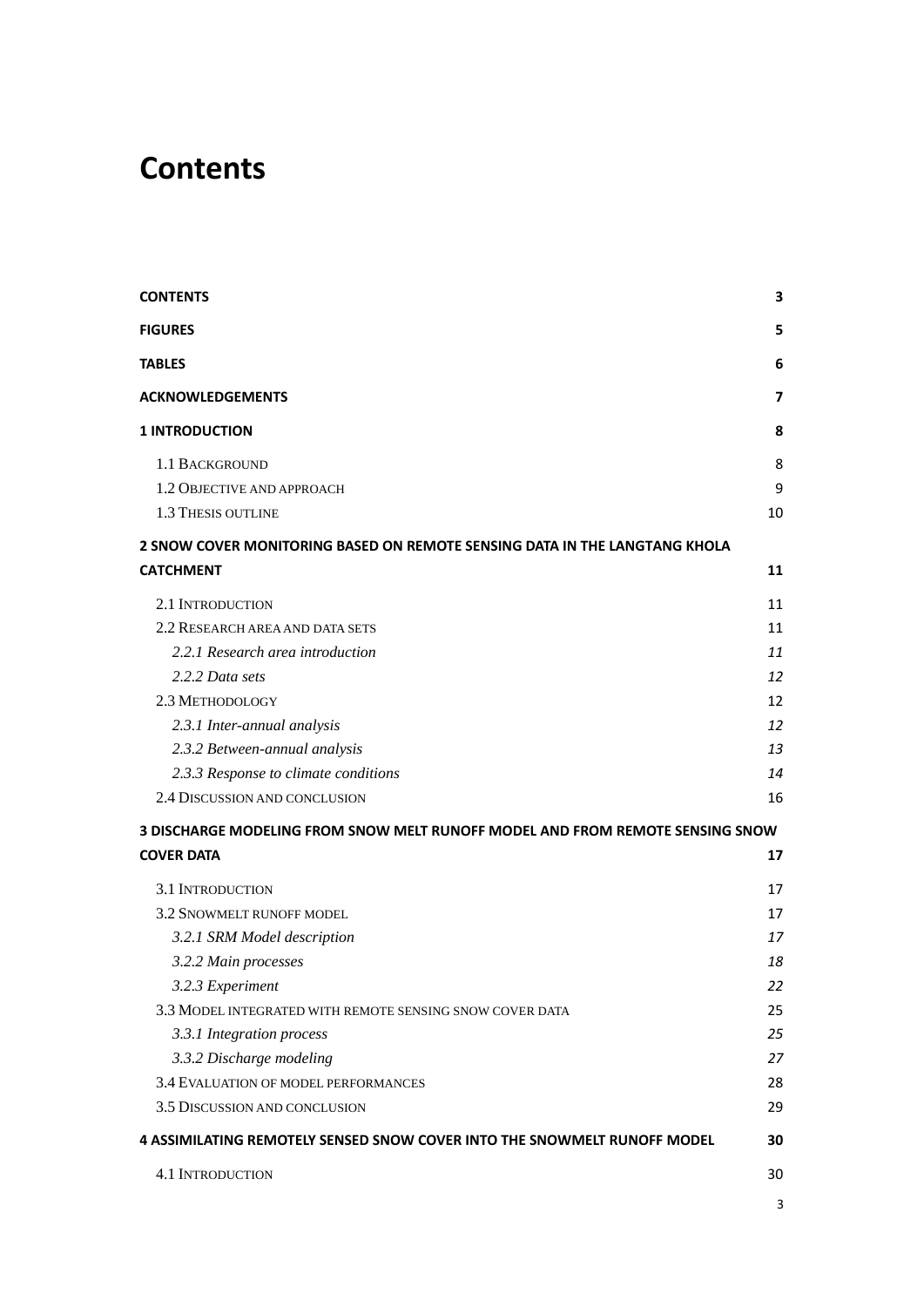| <b>4.2 DATA ASSIMILATION THEORY</b>                                          | 31 |
|------------------------------------------------------------------------------|----|
| 4.2.1 Monte Carlo simulation                                                 | 31 |
| 4.2.2 Ensemble Kalman Filter                                                 | 32 |
| 4.2.3 Particle Filter                                                        | 35 |
| 4.3 APPLICATION OF ASSIMILATION IN SRM MODEL IN THE LANGTANG KHOLA CATCHMENT | 36 |
| 4.3.1 Parameters perturbation                                                | 37 |
| 4.3.2 Assimilation experiments                                               | 38 |
| 4.4 DISCUSSION AND CONCLUSION                                                | 41 |
| <b>REFERENCE</b>                                                             | 43 |
| SUMMARY                                                                      | 47 |
| APPENDIX                                                                     | 49 |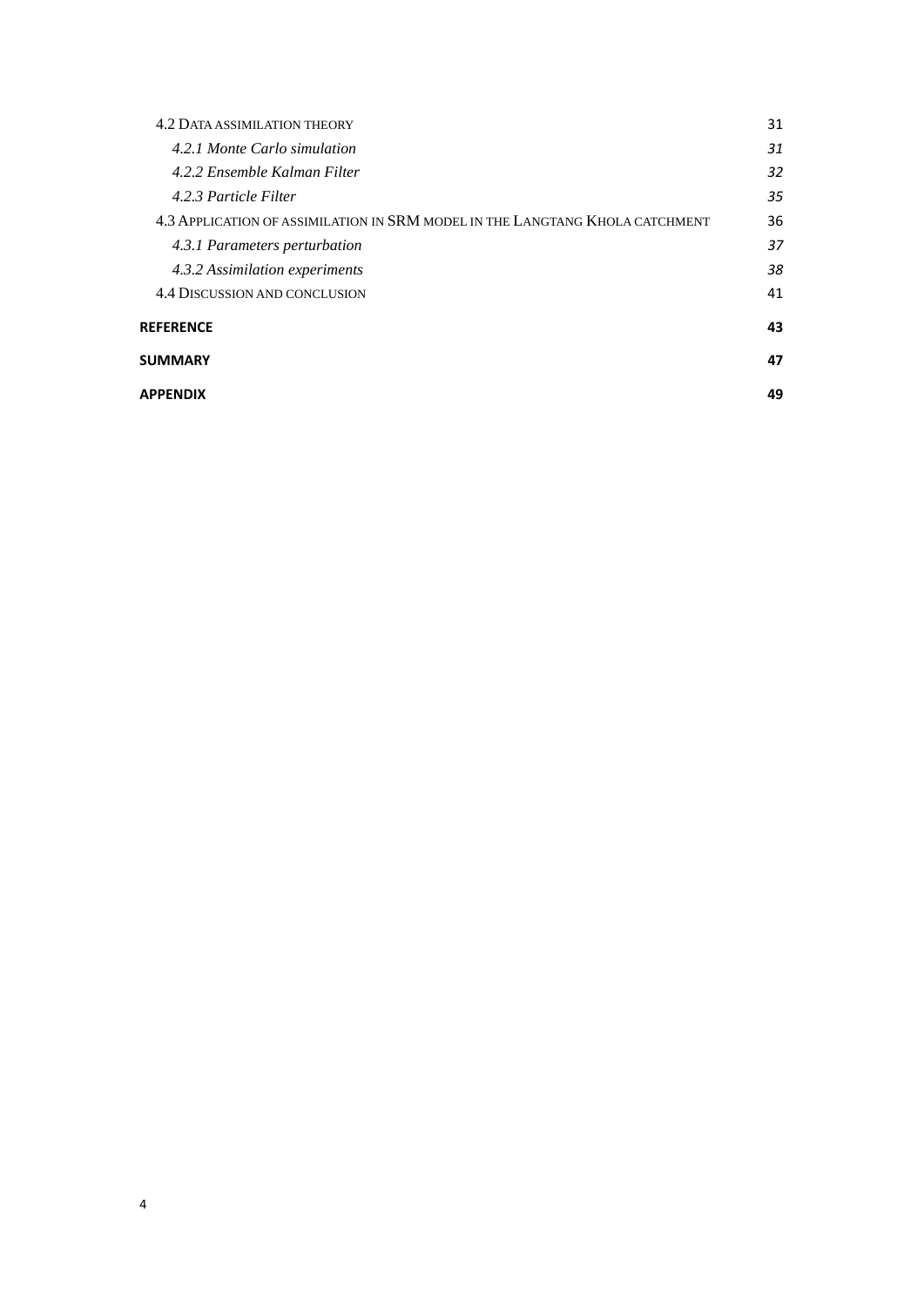# <span id="page-4-0"></span>**Figures**

| Figure 2.1 Location of study case area-Langtang Khola watershed (Fukushima et al., 1987)              | 12 |
|-------------------------------------------------------------------------------------------------------|----|
| Figure 2. 2 Scatter plot of snow cover percentage in seven years, point data from MODIS snow          |    |
| products and the solid line is the estimation of tendency line, the model is six degree of polynomial |    |
| function with R2 0.6991                                                                               | 13 |
| Figure 2.3 Annual snow cover area percentage based on MODIS snow products from 2000 to 2006.          |    |
| Points are snow cover data and solid line is the estimated tendency line using auto regressive        |    |
| integrated moving average model.                                                                      | 14 |
| Figure 2.4 The response of snow cover area change to the local temperature. Points are temperature    |    |
| data and the solid line is tendency line of snow cover change.                                        | 15 |
| Figure 2.5 The response of snow cover area change to the local precipitation. Bars are precipitation  |    |
| data and the solid line is tendency line of snow cover change.                                        | 15 |
| Figure 3. 1 Main hydrological processes in distributed model                                          | 18 |
| Figure 3. 2 Schematic view of the relevant components of SRM model                                    | 19 |
| Figure 3. 3 Snow routine of SRM model process                                                         | 19 |
| Figure 3. 4 Four components of ice storage flux                                                       | 20 |
| Figure 3. 5 Temperature and precipitation trends in Langtang Khola catchment from 2000 to 2005        | 23 |
| Figure 3. 6 Discharge at outlet based on SRM model in the Langtang Khola catchment from 2000 to       |    |
| 2005                                                                                                  | 24 |
| Figure 3. 7 Snow melting runoff discharge at outlet in the Langtang Khola catchment                   | 25 |
| Figure 3. 8 The process of discharge modeling based on remote sensing snow cover product              | 26 |
| Figure 3. 9 Ice storage updating process in discharge modeling from remote sensing snow cover         |    |
| product                                                                                               | 27 |
| Figure 3. 10 Discharge at outlet of the Langtang Khola catchment based on remote sensing snow         |    |
| product                                                                                               | 28 |
| Figure 3. 11 scatter plots of simulated and observed discharge                                        | 29 |
| Figure 4. 1 Accuracy errors of snow cover products in Langtang Khola catchment                        | 30 |
| Figure 4. 2 Schematic view of Monte Carlo simulation performance (Bierkens, 2009)                     | 32 |
| Figure 4. 3 Schematic view of data assimilation performance. Dots are observations line is modeling   |    |
| outputs and corresponding variance.                                                                   | 33 |
| Figure 4. 4 Schematic view of assimilation processes in the SRM hydrological model                    | 37 |
| Figure 4. 5 Discharge at outlet in the Langtang Khola catchment for the data assimilation.            | 39 |
| Figure 4. 6 The performance for data assimilation techniques in the Langtang Khola catchment          | 40 |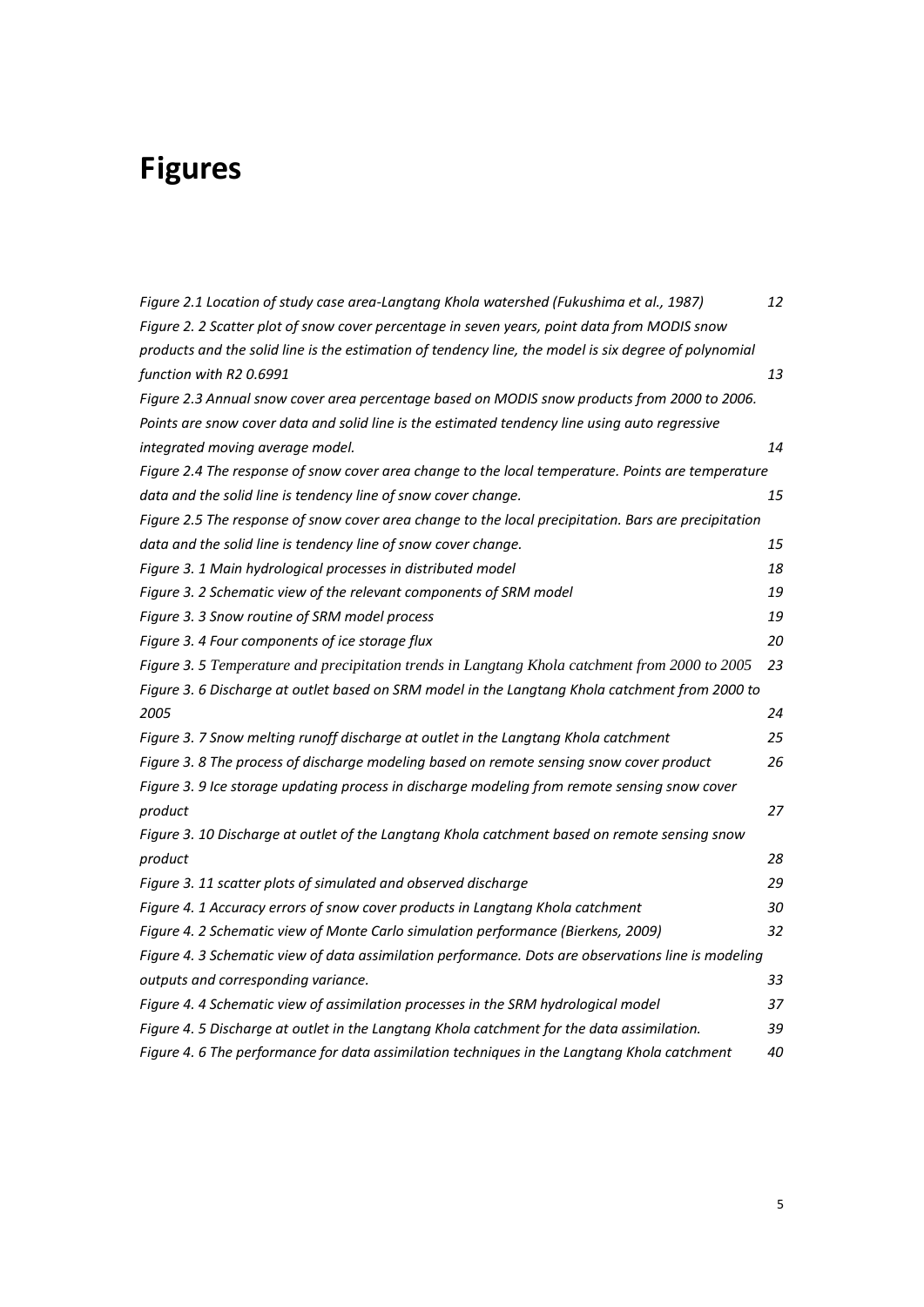# <span id="page-5-0"></span>**Tables**

| Table 2.1 Some statistics of annual snow cover. The unit for max and min column is $km^2$                | 14 |
|----------------------------------------------------------------------------------------------------------|----|
| Table 3.1 Model performance results                                                                      | 29 |
| Table 4.1 Sample parameters in Python scripts for data assimilation techniques (classes from             |    |
| Karssenberg et al., 2010)                                                                                | 38 |
| Table 4.2 Root-Square-Mean Error of the observation and assimilated discharge for all assimilation       |    |
| techniques                                                                                               | 40 |
| Table 4.3 Sensitivity of the particle number in assimilation to the assimilated performance for EnKF and |    |
| PF                                                                                                       | 41 |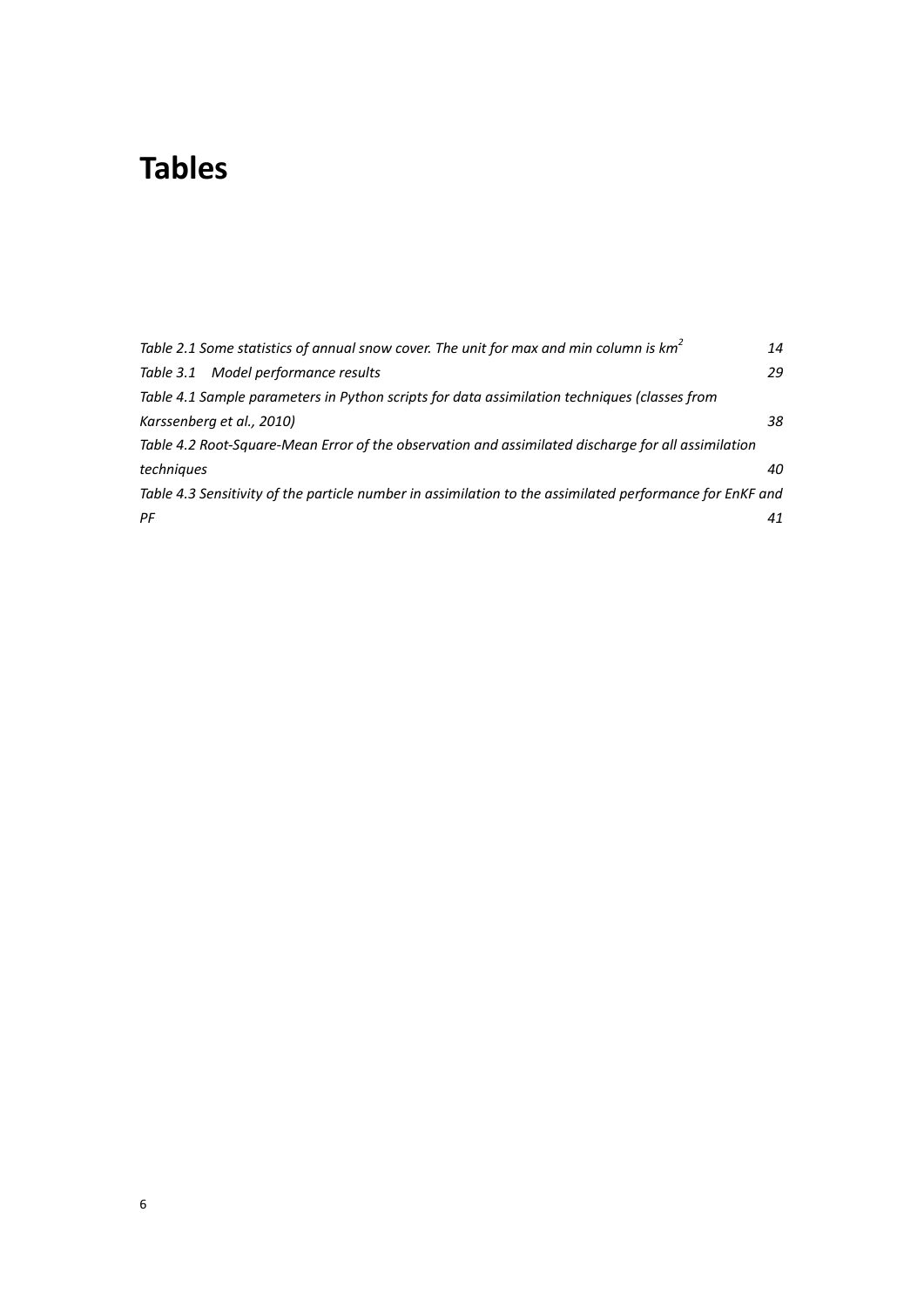# <span id="page-6-0"></span>**Acknowledgements**

My deepest gratitude goes first and foremost to Dr. Derek karssenberg, my supervisor, for his constant encouragement and guidance. He has walked me through all the stages of the writing and studying of this thesis and given me a lot of construction comments to improve the first version. Without his consistent and illuminating instruction, the thesis could not have reached its present version. His enthusiasm and attitude to the academy influence me deeply.

Second, I would like to express my heartfelt gratitude to Dr. Walter Immerzeel, who gave me first version for the model realization and a lot of useful data sets. Anytime when I had questions he would give me answers very soon. I am also greatly indebted to the professor Marc Bierkens, who brought me into the area of stochastic hydrology. Other professors and teachers at the faculty of geoscience: Professor Steven De Jong, Dr. Oliver Schmitz et al., who have instructed and helped me a lot during courses and researches in the past two years.

Last my thanks would go to the Dutch government and Utrecht University to support my study in the Netherlands. Even though I will work back to my county, Dutch culture and societal system will influence my life deeply.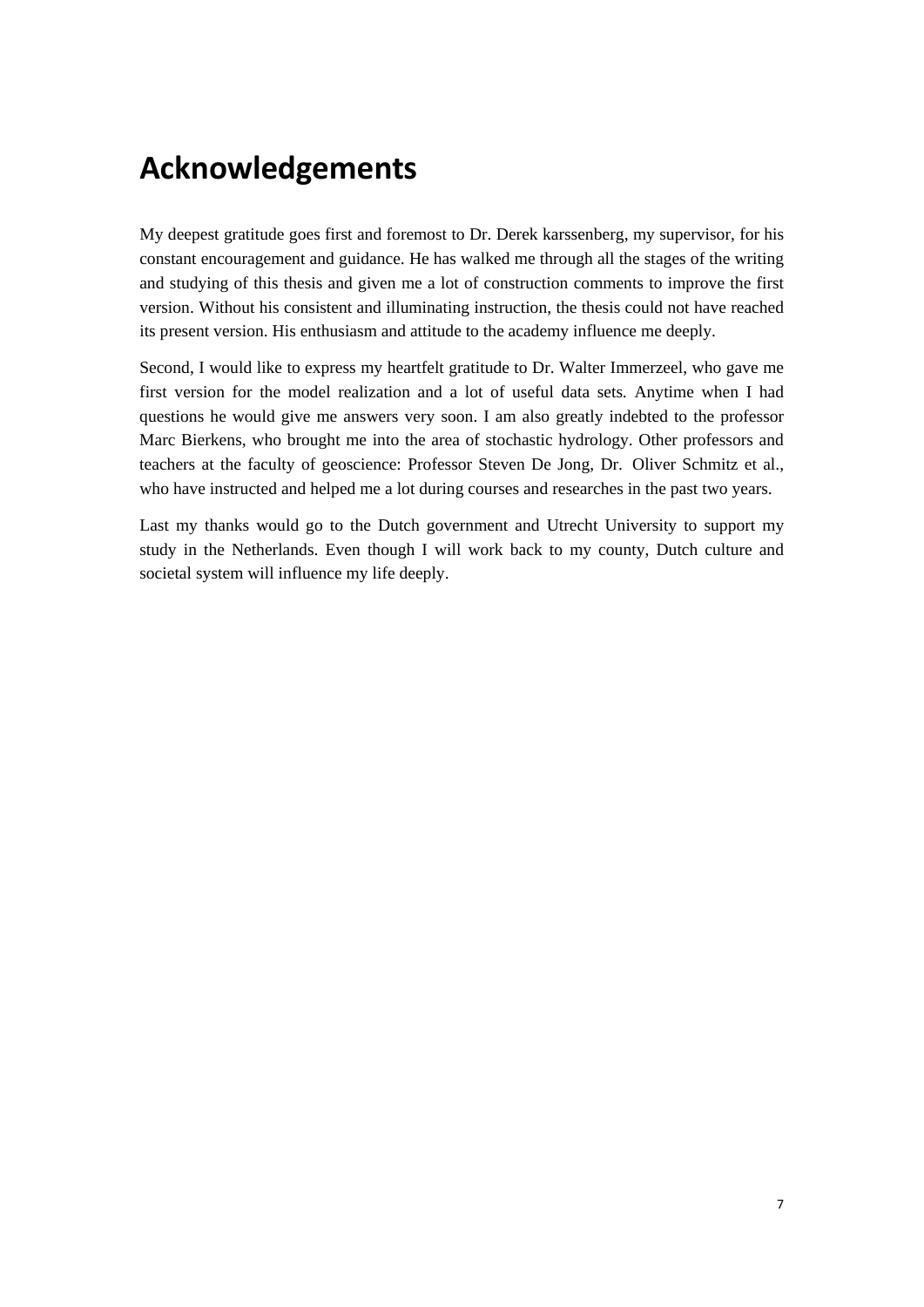# <span id="page-7-0"></span>**1 Introduction**

## <span id="page-7-1"></span>1.1 Background

Mountainous snow cover exists in many regions on earth and this snow cover can regulate climate cycle (Oerlemans and Fortuin, 1992), global temperature (Rebetez, 1996), water cycle, monsoon intensity of inland areas (Douville and Peings, 2010) and so on. Snow plays a key role in the hydrologic cycle over a large area of mid latitudes regions through its effects on the water storage and surface albedo (Andreadis and Lettenmaier, 2006). Model simulations demonstrate that local snow albedo feedbacks can enhance the North American climate anomalies related to El Nino-Southern Oscillation processes (Cohen and Entekhabi, 1999). Moreover, mountainous snow melt runoff is an important fresh water source of main inland rivers (Immerzeel, et al, 2009). For example, in Asia, the Indus, Ganges, Brahmaputra, Irrawaddy, Salween, Mekong, Yellow and Yangtze rivers are originated from Himalayas and Tibet-Qinghai Plateau. In Europe, the Rhone, Rhine, Danube and Po rivers are originated from Alps Mountains. Water stored in the glaciers represents an important component of the hydrologic balance in many regions of the world. Besides, the snow cover varies with season (Maqueda and Fichefet, 1999), which causes snow and snow melt to have a non-uniform distribution. The existence of snow cover affects many physical, chemical and biological processes, and has an enormous influence on society and economical development (Liang et al, 2008 a, Hall et al, 2002 and Xiao et al, 2004). In many regions the drought and Flood and Waterlogging may happen, causing damages for human beings. Consequently, it is of importance to carry out research of snow cover monitoring and discharge modelling from snow melts.

Monitoring of snow cover and modelling discharge from snowmelt are particularly difficult in mountainous areas because of the large spatial variability of snow characteristics and, often, limited availability of ground based hydrologic data (Parajka and Bloschl, 2008). But since 1966, snow cover data have been available from the National Oceanic and Atmospheric Administration (NOAA). On December 18, 1999, the Terra satellite was launched with five instruments including the Moderate Resolution Imaging Spectroradiometer (MODIS) (Hall et al, 2002). Global snow-cover products are derived from MODIS data and the retrieval methods have been developed for MODIS data themselves (Hall et al, 1995). The new product provides a more convenient and accurate data source for snow cover analysis. Many new researches about snow cover monitoring (Lopez, et al, 2008 and Liang, 2008), hydrologic models (Tekeli, et al, 2005 and Georgievsky, 2009), snow related parameters estimation (Salomonson and Appel, 2004 and Lyapustin et al, 2009) have been explored with the help of the MODIS data source. We can carry out seasonal snow cover monitoring analysis by applying time series MODIS data because the temporal and spatial resolution of snow products are suitable for dynamic analysis.

In hydrological snowmelt models, many parameters are interpolated using spatial algorithm (Minville, et al., 2008), where interpolation is done when many samples on parameters are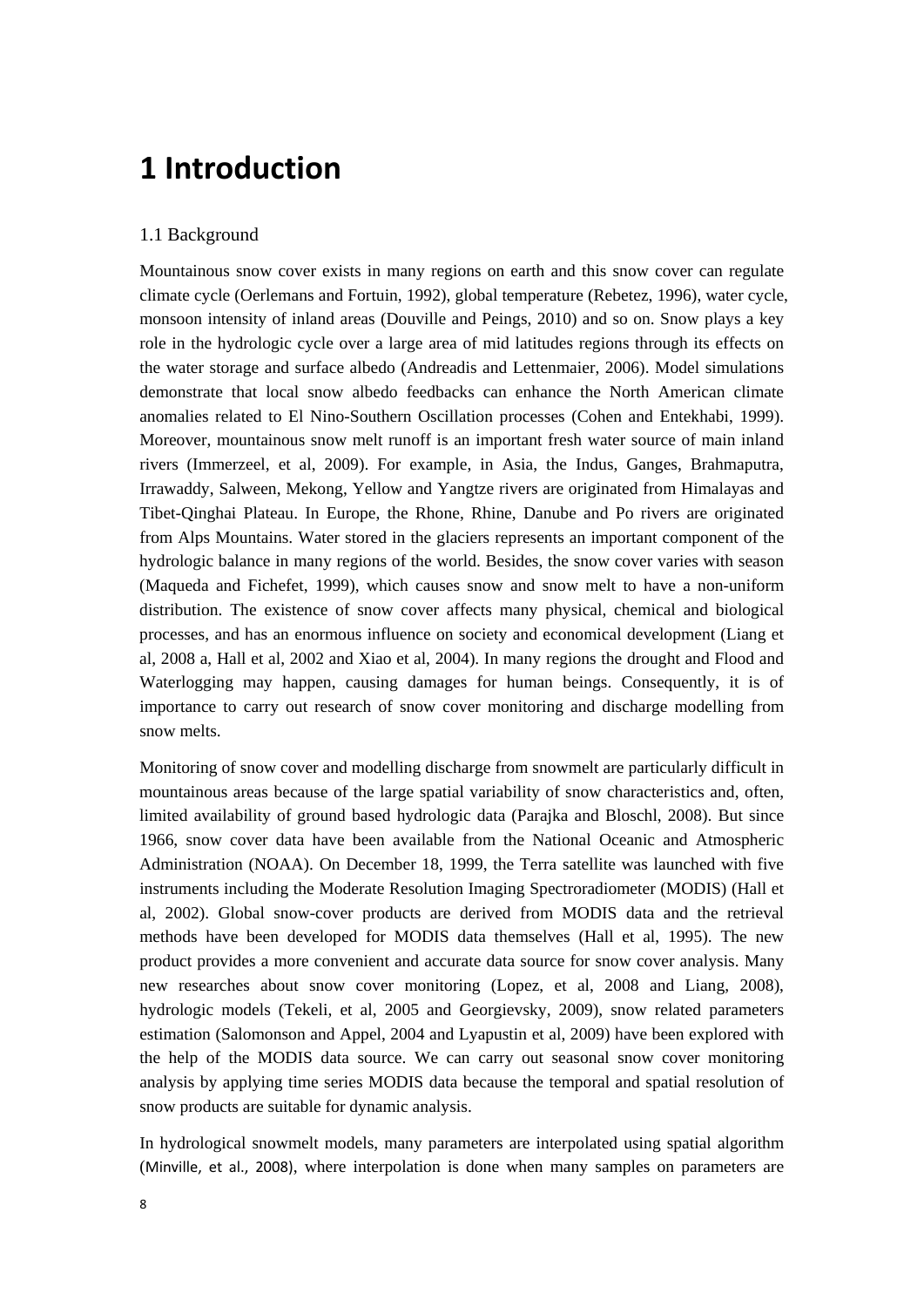available, closely to each other and even a simplified method was used that scalar values are assigned to the regions). Due to the heterogeneous of mountainous ground, the uncertainties of input data would not be always accepted (Parajka and Bloschl, 2008). The uncertainties within hydrological models can be quantified and even narrowed using assimilation method (Kitanidis and Bras, 1980, Kuczera and Mroczkowski, 1988, Kuczera and Parent, 1998 and Weerts and EI Serafy, 2006). Data assimilation is a crucial method to quantify and narrow the uncertainties hence improving model results. The basic principle of data assimilation is to estimate and quantify model errors between different data sources, and update hydrological model states in a way that optimally combines model simulations with other source data (state observation or other model outputs) (Clark, et al, 2008). Data assimilation can obtain more reliable model results because the model errors have been narrowed. Hence, the data assimilation has great potential in hydrology snow melt runoff modeling because different observations (e.g. snow cover remote sensing data, discharge observation, snow water equivalent) can be assimilated into the model.

#### <span id="page-8-0"></span>1.2 Objective and approach

Depth and area of snow cover are key variables in snow melt runoff generation. The snow cover monitoring makes us obtain more accurate and abundant knowledge of snow cover change and its response to the current climate changes. In the research, there are three topics: i) mountainous snow cover monitoring based on MODIS remote sensing data; ii) Snow discharge from snow melt runoff model and observed discharge from snow cover remote sensing data, and iii) assimilating observed discharge into snow melt runoff model.

The objectives and main topics of this thesis are:

# *1. Describing the seasonal and annual trends of snow cover change in the Langtang catchment using remote sensing techniques and finding the relationship between climate and this trend.*

Remote sensing techniques provide a real-time data on snow cover for large areas. There are inter- and between- annual change trends of snow cover. In inter-annual monitoring, the trend of snow cover fluctuates with season in response to seasonal fluctuations in temperature. While in between-annual snow cover monitoring, the trend of annual snow cover is mainly dominated by local climate and environment conditions. The trend knowledge of snow cover is important for snow cover pattern understanding, snow cover forecasting and policy making.

# *2. Modeling snow melt discharge using a snowmelt runoff model (SRM) and integrating snow cover remote sensing observations into the snowmelt runoff model.*

The mountainous snow and glaciers are an important part of water source for many main inland rivers. Modeling snow melt and describing seasonal trend of snow water contribution to rivers are important. A snow melt runoff model (SRM) has been used to model the snowmelt processes. This model is simple to implement and can be easily integrated with remote sensing snow cover data. Remote sensing snow cover provides real-time monitoring data source for the snow cover so if real time snow cover data are integrated into snowmelt runoff model, the model performance can improve a lot. In this part of research, an integration method for remote sensing snow cover and snowmelt runoff model has been developed.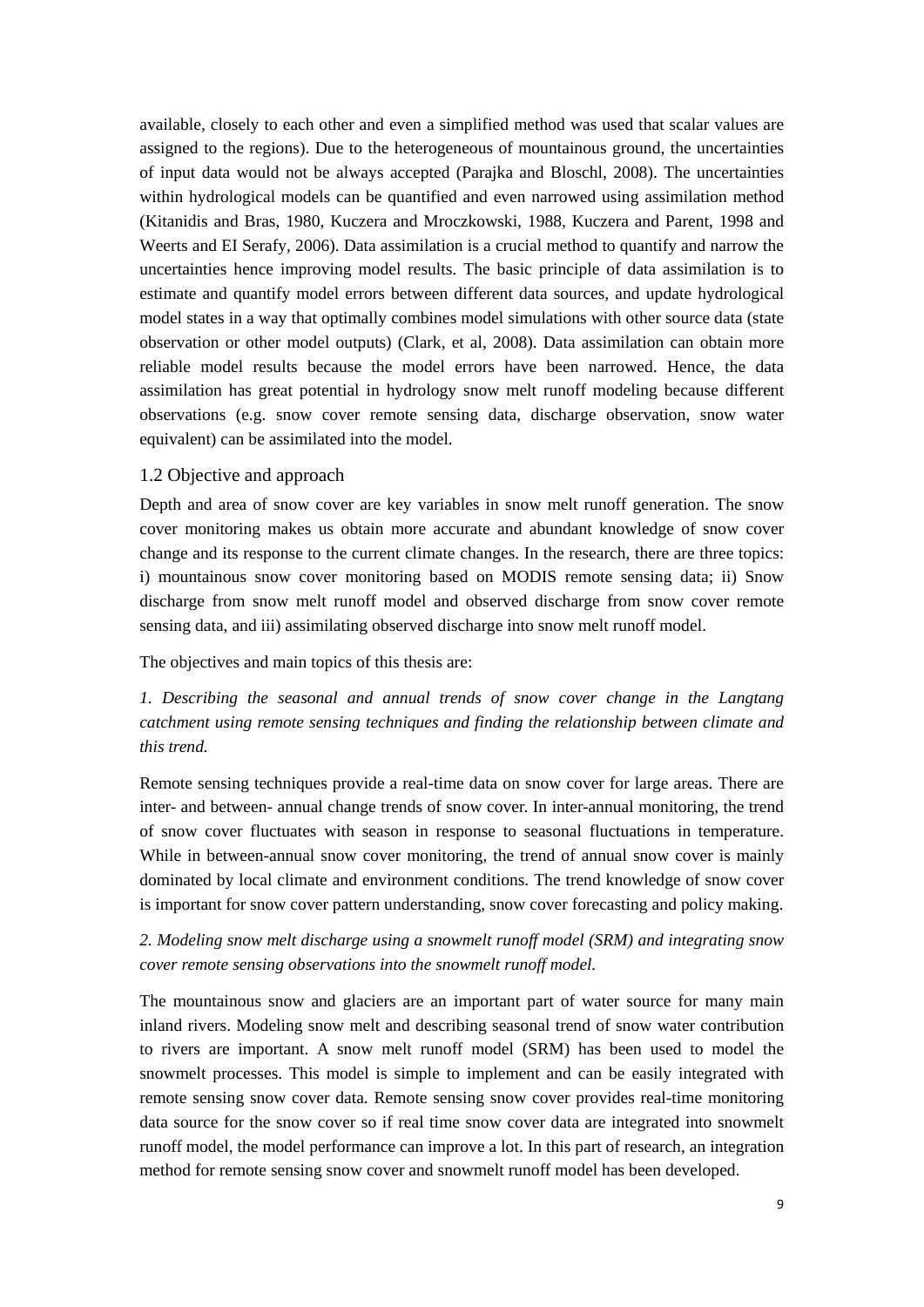*3. Assimilating discharge from remote sensing snow cover data into snowmelt runoff model using ensemble Kalman filter (EnKF) and particle filtering to narrow model uncertainty.*

The snowmelt runoff discharge has been modeled with snowmelt runoff model (SRM) and integration snow covers into the model. Data assimilation techniques are applied to narrow the uncertainty of the two model outputs. In the research, the EnKF and the particle filter have been used to assimilate the two modeled outputs.

#### <span id="page-9-0"></span>1.3 Thesis outline

The research case presented in the thesis is in Langtang Khola catchment, Nepal.

The thesis is organized as follows

Chapter 2 is titles as "*Snow cover monitoring based on remote sensing data in Langtang Khola catchment*". This part includes snow cover monitoring analysis with time and its response to the local climate conditions in Lang Khola catchment.

Chapter 3 is titled as "*Discharge modeling from snow melt runoff model and from remote sensing snow cover data*". Snowmelt Runoff Model (SRM) is applied in the research. Remote sensing snow cover data is integrated into SRM to improve model performance.

Chapter 4 is titled as "*Assimilating snow melt runoff results and remote sensing data*". Monte Carlo simulation, ensemble Kalman filter and particle filter are applied in this part. The comparison analysis of assimilation techniques is carried out to determine the method performance and the parameter sensitivity.

Chapter 5 is the conclusion and discussion for the thesis.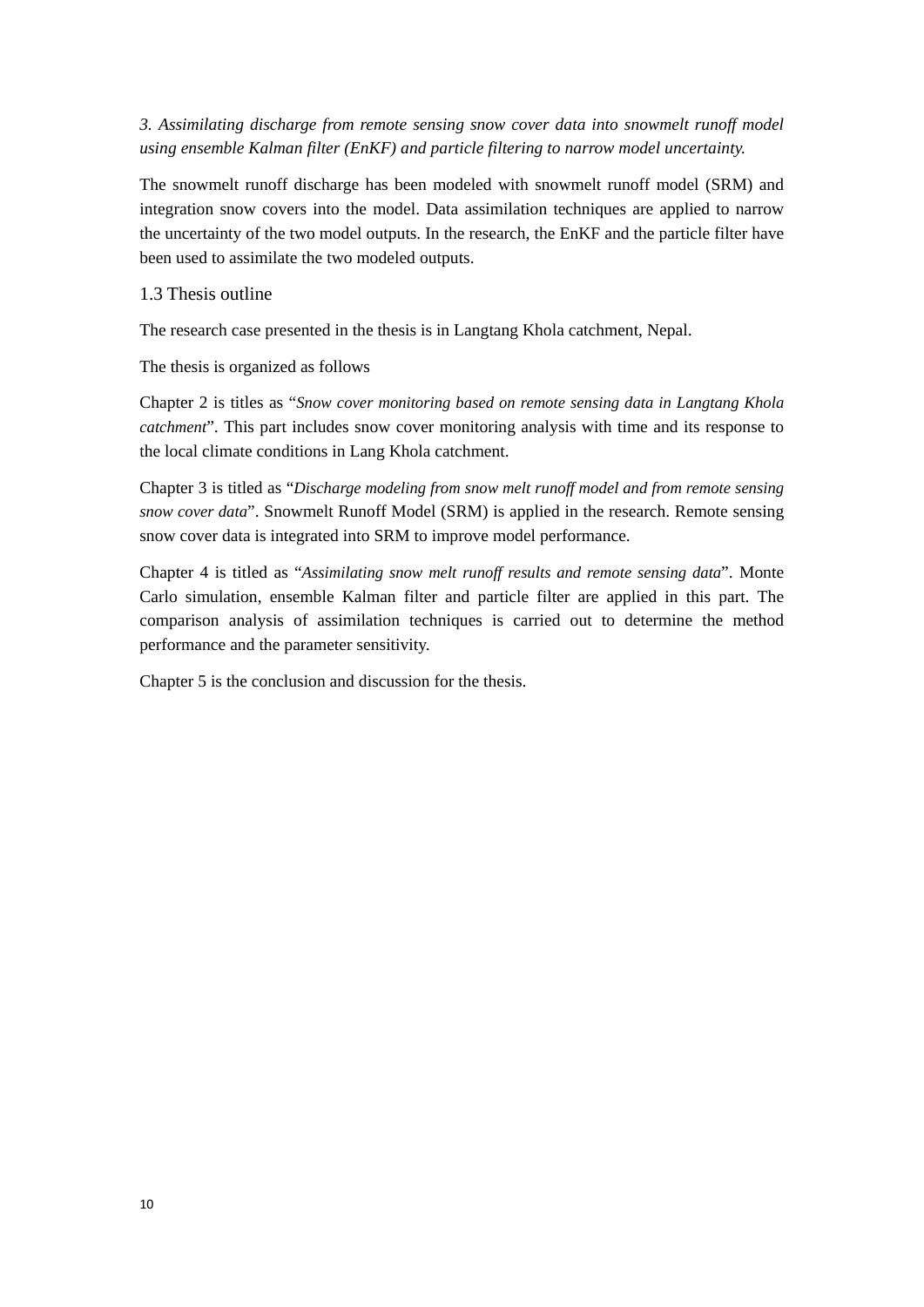# <span id="page-10-0"></span>**2 Snow cover monitoring based on remote sensing data in the Langtang Khola catchment**

## <span id="page-10-1"></span>2.1 Introduction

Mountainous snow is an important solid water source for mainly inland rivers (Schaper et al., 1999) and the change of snow cover is sensitive to the climate change and global water cycles (Orelemans and Fourtuin 1992). Monitoring mountainous snow covers and snow cover changes provides us more knowledge about snow space distribution and their spatial-temporal differences. The real-time and large scale snow cover monitoring is of high importance to know the detailed snow cover patterns.

Remote sensing data is an important monitoring data source for snow cover analysis. Recently, with the development of remote sensing techniques especially MODIS Terra launching since 1999 (Hall, et al, 2002), the snow cover monitoring publications have appeared in different fields. Large scale and real-time snow cover observations provide an important data source for monitoring. Remote sensing is playing an increasingly important role in snow cover monitoring because large scale snow cover monitoring has been possible. Moreover, the temporal and spatial resolution has been improved at a high extent (Liang et al, 2008 b). Snow cover information from remote sensing data has been integrated into hydrologic models, including snow melt runoff model (Georgievsky, 2009), and snow water equivalent (Schaffhauser et al, 2008), soil water extraction and so on.

Using the Terra and Aqua MODIS combined snow cover products, the purpose of this chapter is to examine the temporal variation of snow cover conditions in the Langtang Khola catchment and to find the relationship between the temporal variation of snow cover change and climate conditions. The temporal variation of snow cover change contains two parts: inter- and between annual change trends, which are tightly related with local climate, in particular temperature and climate.

The reminder of this part research is organized as follows. The next section describes the Langtang Khola catchment and MODIS products data containing seven-year (2000-2006) observations. The method section introduces inter and between annual analysis and the relationship between trend and climate condition in this catchment. The final section discusses the results and concludes with remarks on the observed patterns in snow cover.

#### <span id="page-10-2"></span>2.2 Research area and data sets

## <span id="page-10-3"></span>2.2.1 Research area introduction

The Langtang Khola is situated in the northern part of central Nepal, and is the head water area of the Trisuli River in the Narayani River System. The climate of Langtang is dominated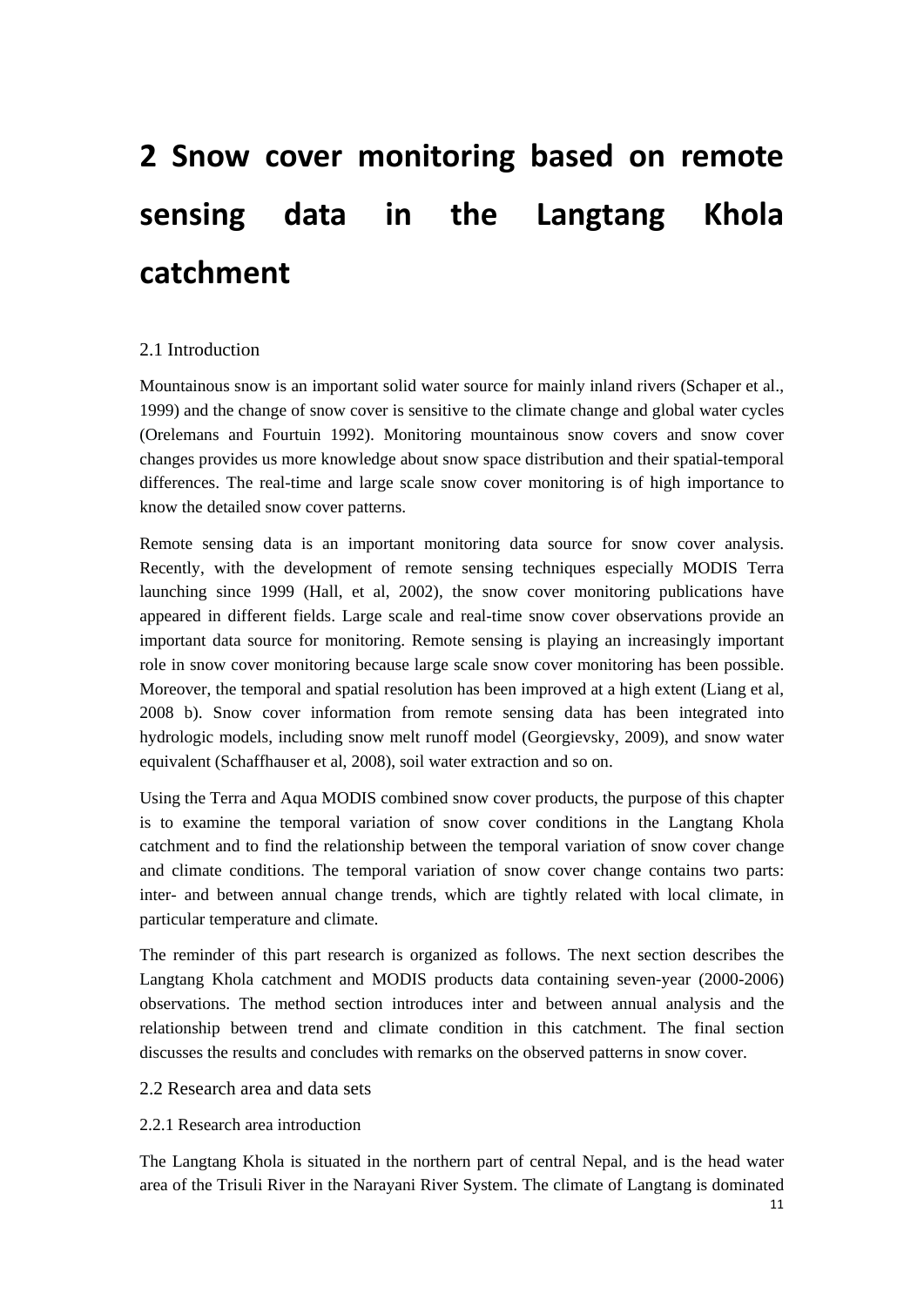by the southwest Indian summer monsoon. Monsoonal weather systems move from south to north into the Langtang Himalayas. The valley profile of the Langtang catchment is asymmetric, with the bulk of fan and glacial sedimentation originating on the south-facing slopes that capture the majority of the monsoonal precipitation.





## <span id="page-11-0"></span>2.2.2 Data sets

The data source used in this research is MODIS snow products from MODIS Terra and MODIS Aqua versions. Bias to Terra is because the snow detection algorithm is based on use of near infrared data at 1.6 μm (Sirguey, et al. 2009). A primary key to snow detection is the characteristic of snow to have high visible reflectance and low reflectance in the near infrared, MODIS band 6. The MODIS data include 315 bands, all of which are snow cover information each eight days from 2000 to 2006. The pixel size is  $500 \times 500$ m.

The climate data is daily precipitation and temperature data. These data is applied to find the relationship between snow cover change trend and local climate change. Due to the scale difference between snow cover data and climate data source, only the same date data are used in the following analysis.

# <span id="page-11-1"></span>2.3 Methodology

# <span id="page-11-2"></span>2.3.1 Inter-annual analysis

The inter-annual snow cover change trend reflects the seasonal snow fluctuation. This fluctuation information directly determines snow melt discharge (Georgievsky, 2009). MODIS snow products for The Langtang Khola catchment provide 315 bands covering seven years from 2000 to 2006. By making statistics for the snow cover area, we can get figure 2.2. The figure is to make a statistics of snow cover percentage in the area for each date in the seven years, reflect the overall annual distribution of snow cover in this watershed and obtain the fluctuation trends in different time each year.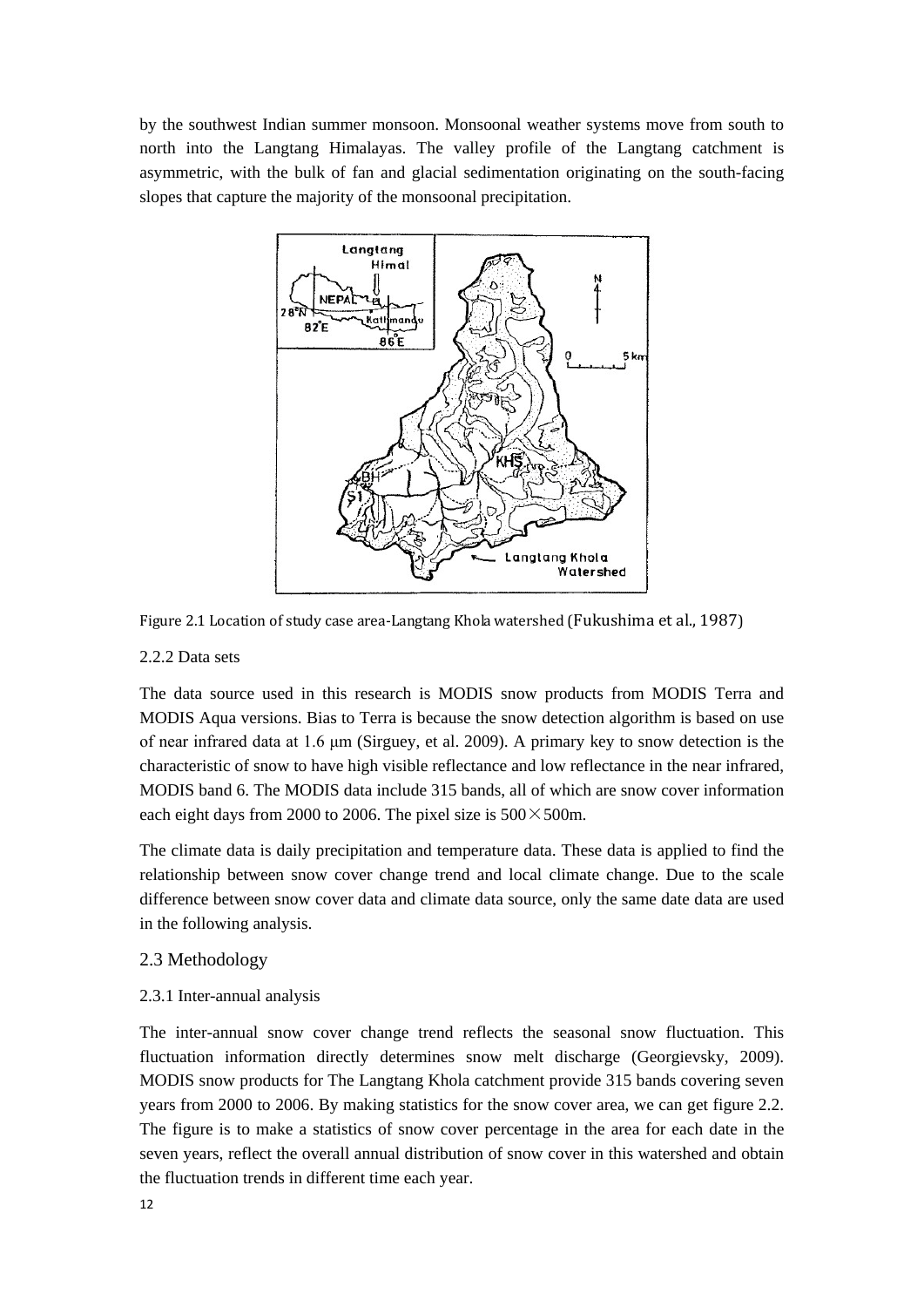

Figure 2. 2 Scatter plot of snow cover percentage in seven years, point data from MODIS snow products and the solid line is the estimation of tendency line, the model is six degree of polynomial function with R2 0.6991

In summer time, the snow cover percentage in the Langtang Khola catchment is in its minimum while the snow cover area percentage in March is the maximum in whole year with almost 94%. However, at the end of March, the snow starts melting resulting in a gradual decrease in snow cover percentage. The snow percentage decrease continues untill the end of July, arriving at the bottom for the whole year with the percentage of 21%. From August onwards, the snow freezing rate is higher than melting rate so the snow covers begins to increase. The snow cover percentage increase extends to winter time.

In winter time, it is colder than in summer. The precipitation is mainly in the form of snow for this catchment. But during annual dry autumn time in October and December, the precipitation is low, so snow cover decreases a little. After this dry period, the snow cover would increase again. Therefore, in the whole annual time period, in terms of snow cover, there are always two peaks (one is in March and another is in December) and a minimum in July. The solid line in figure 2.2 reflects the snow cover change within a year precisely.

#### <span id="page-12-0"></span>2.3.2 Between-annual analysis

When analyzing time series of snow cover data in the Langtang Khola catchment, the figure 2.3 can be obtained. This figure contains annual information of snow cover monitoring. In the seven years (from 2000 to 2006), the snow cover area percentage fluctuates with annual year time. From the estimation of tendency line in figure 2.3, there is annual cycle trend. The snow cover percentage fluctuates over annual time, which is sensitive to the local climate change.

From the figure 2.3, there are always two peaks in winter and one minimum in summer melting time. To describe the changing patterns of snow cover, the ratio between the sum of maximum and minimum snow cover area to the average level is calculated. This ratio reflects the relative spread of the annual snow cover distribution to the annual mean area. Exactly, if the value is larger than 2, the annual snow cover spreads wider. While if the value is lower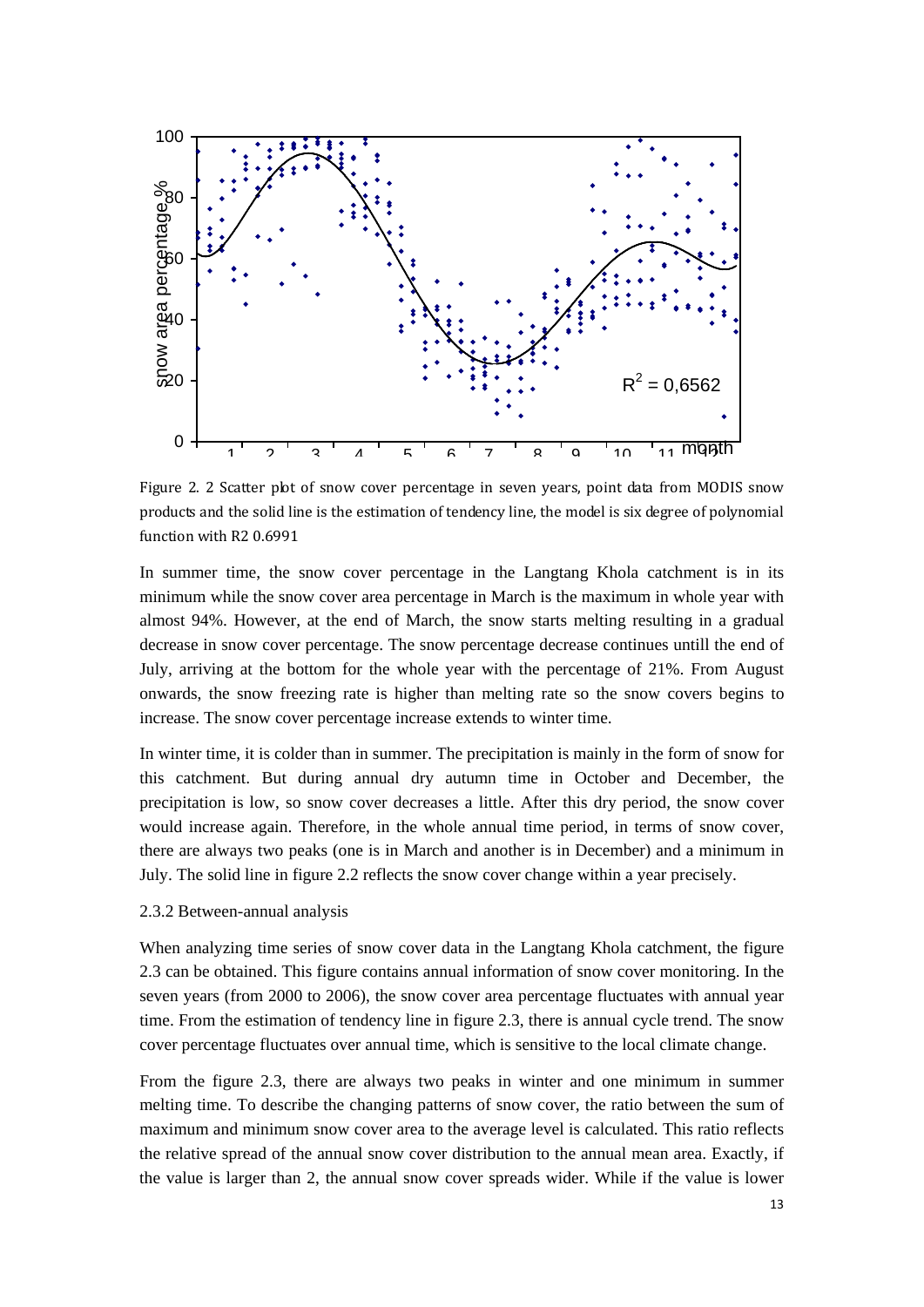than 2, the distribution of annual snow cover is narrower. The standard deviation also reflects the spread of the snow in a year. The statistics is shown in table 2.1. The table shows us that, the minimum snow cover area in 2003 is lowest in all the seven years and the snow cover area maximum value is in 2005.The biggest snow cover area annual difference is in 2005, with the largest deviation. In 2000, the annual snow cover distribution spreads widest in terms of annual mean snow cover area.



Figure 2.3 Annual snow cover area percentage based on MODIS snow products from 2000 to 2006. Points are snow cover data and solid line is the estimated tendency line using auto regressive integrated moving average model.

In 2003 and 2005, there are second peak points. This is because, in the two years, temperature in autumn time is quite low and, at the same time, the precipitation is high enough to accumulate large snow in autumn.

| year | max     | min    | standard deviation | $(max + min)/average$ |
|------|---------|--------|--------------------|-----------------------|
| 2000 | 1869    | 402.75 | 400.78             | 2.15                  |
| 2001 | 1845.25 | 224.5  | 426.47             | 1.99                  |
| 2002 | 1872.25 | 177.5  | 499.45             | 1.65                  |
| 2003 | 1902.75 | 157.75 | 504.05             | 1.82                  |
| 2004 | 1795.25 | 397.75 | 433.93             | 2.09                  |
| 2005 | 1906.75 | 162.5  | 511.41             | 1.68                  |
| 2006 | 1901    | 261    | 452.30             | 1.83                  |

Table 2.1 Some statistics of annual snow cover. The unit for max and min column is km<sup>2</sup>

#### <span id="page-13-0"></span>2.3.3 Response to climate conditions

Snow covers fluctuate with time in the Langtang Khola catchment. The snow cover trends of inter- and between- annual are related with local climate conditions. The response of snow cover change with time is obviously related to local temperature and precipitation because precipitation directly determines the snow water accumulation and temperature directly determines in what forms (snow or rainfall) the precipitation is. In this part of research, the responses of seasonal snow cover to local temperature and precipitation in the Langtang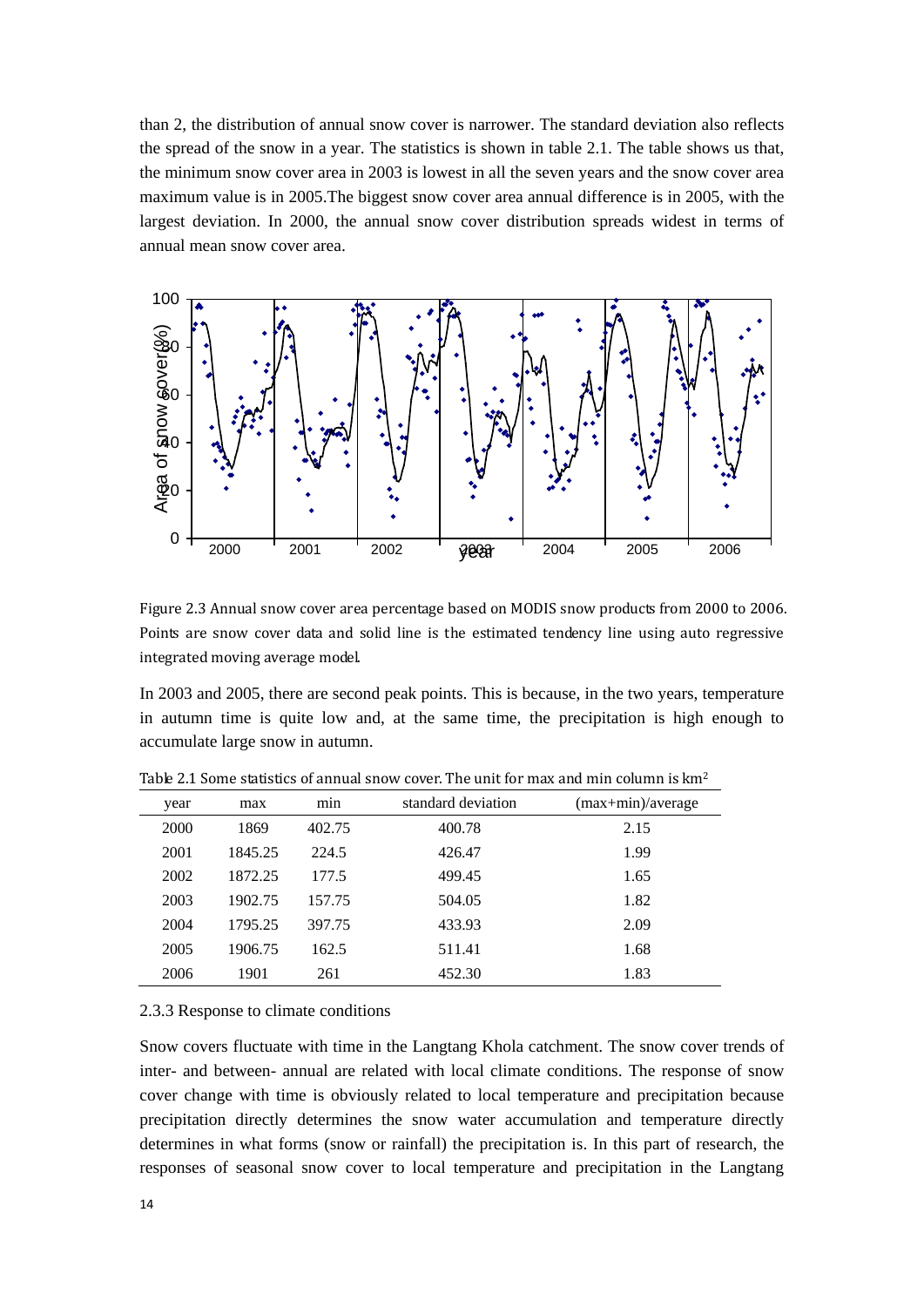Khola catchment are analyzed. The temperature and precipitation data are daily in the seven years. By drawing seasonal snow cover tendency line together with temperature and precipitation respectively, we can obtain figure 2.4 and figure 2.5.



Figure 2.4 The response of snow cover area change to the local temperature. Points are temperature data and the solid line is tendency line of snow cover change.

In terms of the response of seasonal snow cover to temperature, the figure 2.4 shows that when snow covers area increases, the temperature decreases. Generally, when snow cover reaches the minimum value, the temperature always is highest. Sometimes there is a small lag time that when temperature is highest, the minimum snow cover area will be in a short time. During the lag time, the snow is still melting, with a higher rate than that of refreezing. The response to temperature can explain peak and minimum value because the two positions are dominated by local temperature. But for second peak position in each year, precipitation is the main cause.



Figure 2.5 The response of snow cover area change to the local precipitation. Bars are precipitation data and the solid line is tendency line of snow cover change.

The figure 2.5 reflects the response of seasonal snow cover to precipitation. Each year, a short period with no precipitation is in end of autumn and winter. When the air temperature is lower than the critical temperature of snow melting, precipitation begins influencing snow accumulation. No or low precipitation results in snow cover decreasing. This is the reason why there is a second peak value in snow cover percentage trend. While if air pemperature is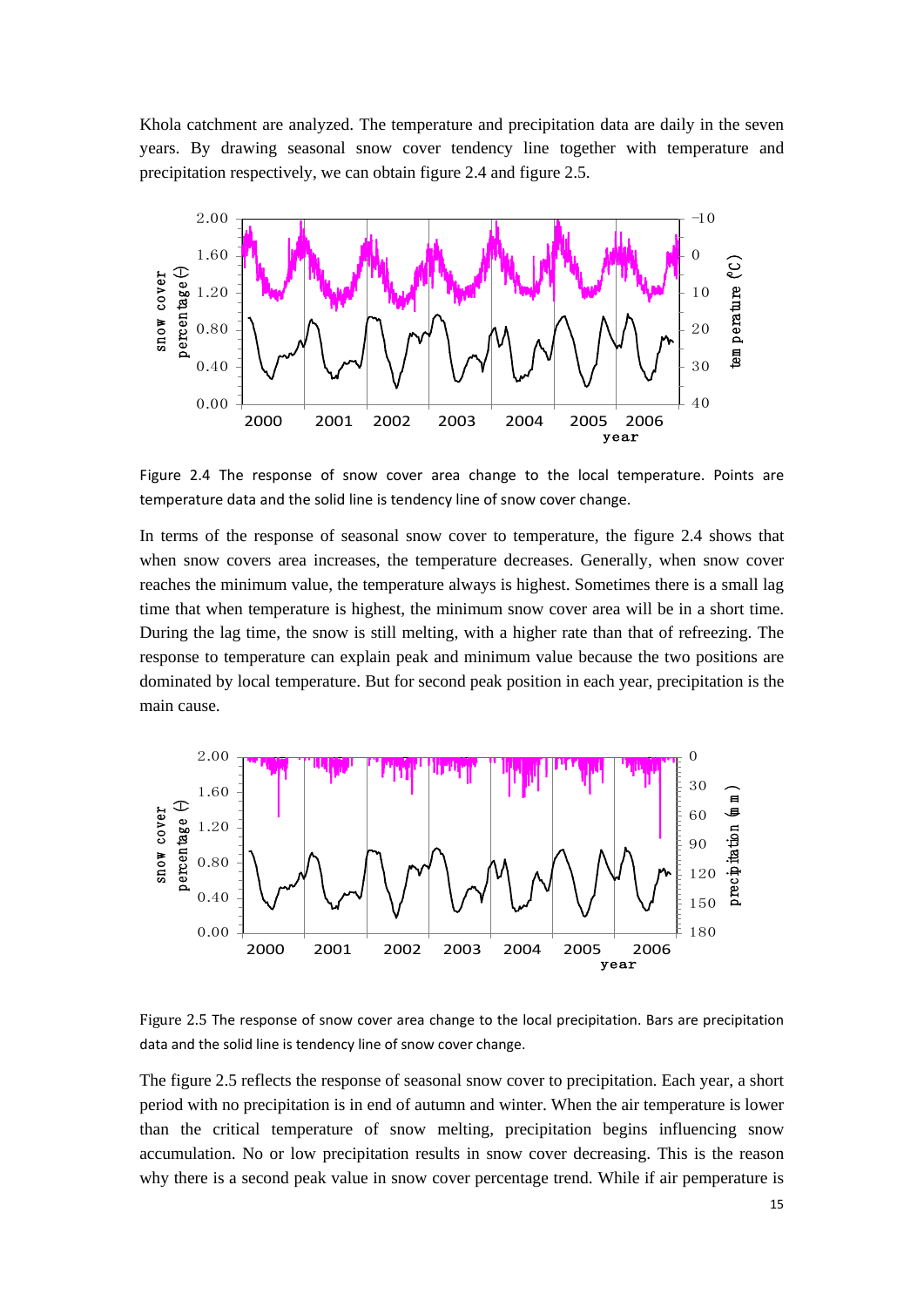higher than snowmeting critical temperature (almost the same with snow fall), the precipitation is in the form of rainfall and the rainfall would wash snow cover area resulting in snow storage decreasing. Therefore, seasonal snow cover change is dominated by local temperature and precipitation together.

# <span id="page-15-0"></span>2.4 Discussion and conclusion

The snow cover between 2000 and 2006 in the Langtang Khola catchment has been monitored successfully based on MODIS snow products. The results showed a seasonal variation in snow cover with two peaks and one minimum in snow cover percentage trends. The maximum snow cover area is about  $1800 \text{ km}^2$  (94% in the catchment) in winter time, while in summer time, the bottom is only about  $200 \text{ km}^2$  (10% in the catchment). The reason of this seasonal variation of snow is explained by temporal variation in local temperature and precipitation. In summer time, the temperature is above 0 celsius and snow metling occurs. During winter time with quite low temperature, the precipitation is mainly in the form of snow so the snow cover area expands graduately. But in many winter time, there is a drought period without preciptation, which causes the snow cover to reduce. This leads to a second snow cover area percentage peak. After the dry period, snow recession may end, snow cover increases again,which leads to peak area.

This research gives an analysis of snow cover area change with time. Inter- and betweenannual analysis methods are two different perspectives for snow cover time monitoring. Some interesting trends would be drawn at last. The response of the change trends to climate conditions (mainly precipitation and temperature) provides explanations for the snow cover percentage trends.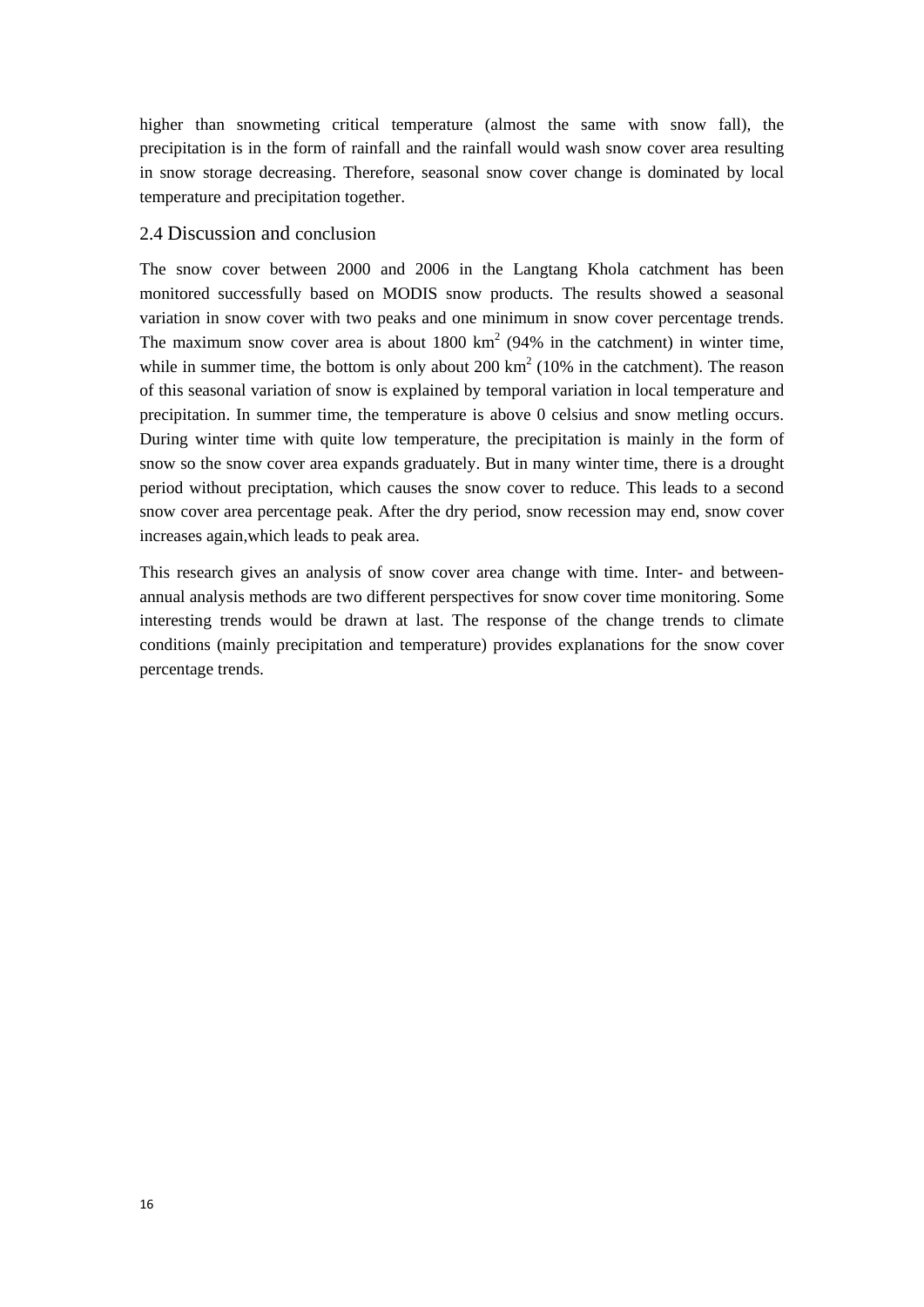# <span id="page-16-0"></span>**3 Discharge modeling from snow melt runoff model and from remote sensing snow cover data**

# <span id="page-16-1"></span>3.1 Introduction

Mountainous snow cover is known to exert a strong influence on climate (Vavrus, 2007). Snow melting forms a site of marked physical-hydrological processes. Its distribution and temperature have a direct bearing on the hydrological behavior of streams and any change in the snowmelt pattern is considered to be indicative of climate change. Seasonal snow cover is dominant source of fresh water in snow-fed streams (Gupta, et al, 2007). Snow melting during winter and spring seasons on mountainous regions is process of considerable interest to water users in the adjacent arid valleys because they have a direct bearing on the timelines, rate and amount of stream flow in the reminder time of the year for irrigation, power and other purposes (Croft, 1944). The significance of snowmelt modeling is great not only for science development in snow cover but also for water engineering.

Satellite remote sensing observations provide spatial data on snow cover at regular intervals of time and are incorporated in the snowmelt runoff models (SRM) (Martinec et al., 1994, Rango, 1993). With time series of snow cover remote sensing data, modeling discharge can be improved a lot. And the discharge from remote sensing data inverse can be applied to test that from other models with different modeling process. When remote sensing data applied in hydrology model, the modeling performance can be improved (Kite, 1991).

The objectives of this chapter work including: *i) Modeling snow movement and snow melt processes*. This is based on physical process of snow melt. The model applied in this part is snowmelt runoff model (SRM) developed by Martinec et al, (1975). *ii) Integrating remote sensing snow cover into the SRM model*. MODIS snow products provide abundant information for snow cover and snow melt research. Remote sensing data can be used to improve the model performance. *iii) Comparing the two modeling results of SRM and integrated by remote sensing snow cover*. The two models simulate snowfall, snow melt, and snow melt discharge. Simulation results integrated with remote sensing are better than those of SRM model.

The reminder of this chapter is organized as follows. The next section describes snowmelt runoff model, main modeling parameters and analyzing model performance. The third section inverses snowmelt runoff discharge from remote sensing, meteorological and other observed data. In the last section, the conclusion is given compared the two models.

# <span id="page-16-2"></span>3.2 Snowmelt runoff model

<span id="page-16-3"></span>3.2.1 SRM Model description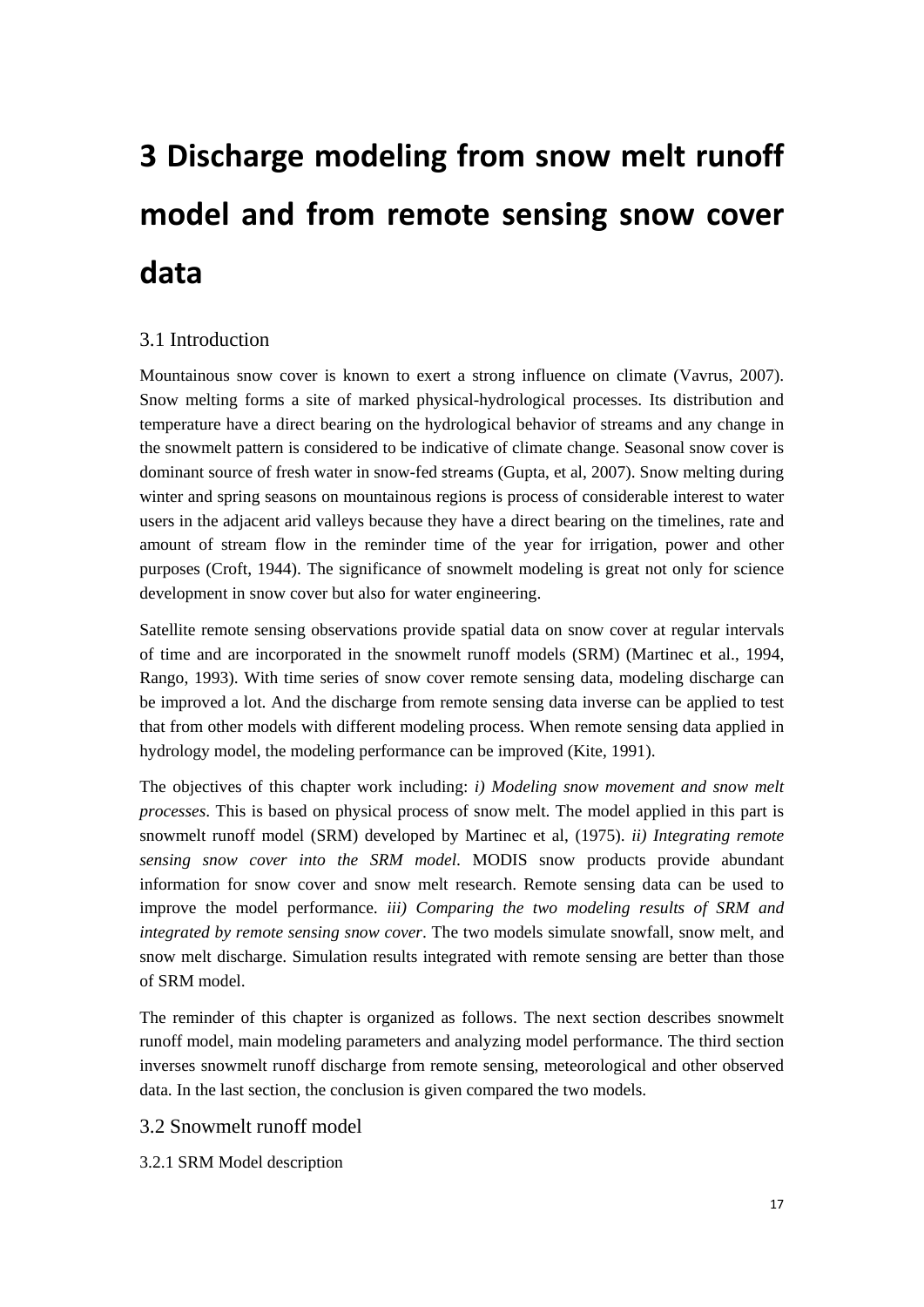The snowmelt runoff model applied in this study is Snow Runoff Model (SRM). This model has been presented since 1975 (Martinec, 1975 and Martinec, et al, 1994) and bas been widely applied in different catchments. SRM is a conceptual, deterministic, degree day hydrologic model used to simulate daily runoff resulting from snowmelt and rainfall in mountainous regions (Immerzeel, et al, 2009 and Martinec, et al, 1994). The distributed hydrological processes can be shown in the following figure. Generally, distributed model is constituted by several hydrological processes including precipitation, interception, evaporation, infiltration and runoff production.



Figure 3. 1 Main hydrological processes in distributed model

SRM requires daily temperature, precipitation and daily snow covered area values as input parameters. SRM model is conceptual, distributed hydrological model to simulate runoff generation especially for snow melt runoff flow because in this model snow melt water is individually modeled.

#### <span id="page-17-0"></span>3.2.2 Main processes

A catchment is divided into a number of grid cells. For each of the cells individually, daily runoff is computed through application of the version of the SRM model. The main processes are shown in figure 3.2.

#### 3.2.2.1 Snow routine

Precipitation enters the model via the snow routine, which is shown in figure 3.3. If the air temperature,  $T_a$ , is below a user-defined threshold  $T_x \approx 0$  °C) precipitation occurs as snowfall, whereas it occurs as rainfall if  $T_a \geq T_x$ . If precipitation occurs as snowfall, it is added to the snow component. Otherwise it ends up in the rainfall, which represents the liquid water content of the snow pack. Between the two components of the precipitation, interactions take place, either through snow melt (if temperatures are above a threshold  $T_s$ ). The respective rate of snowmelt is: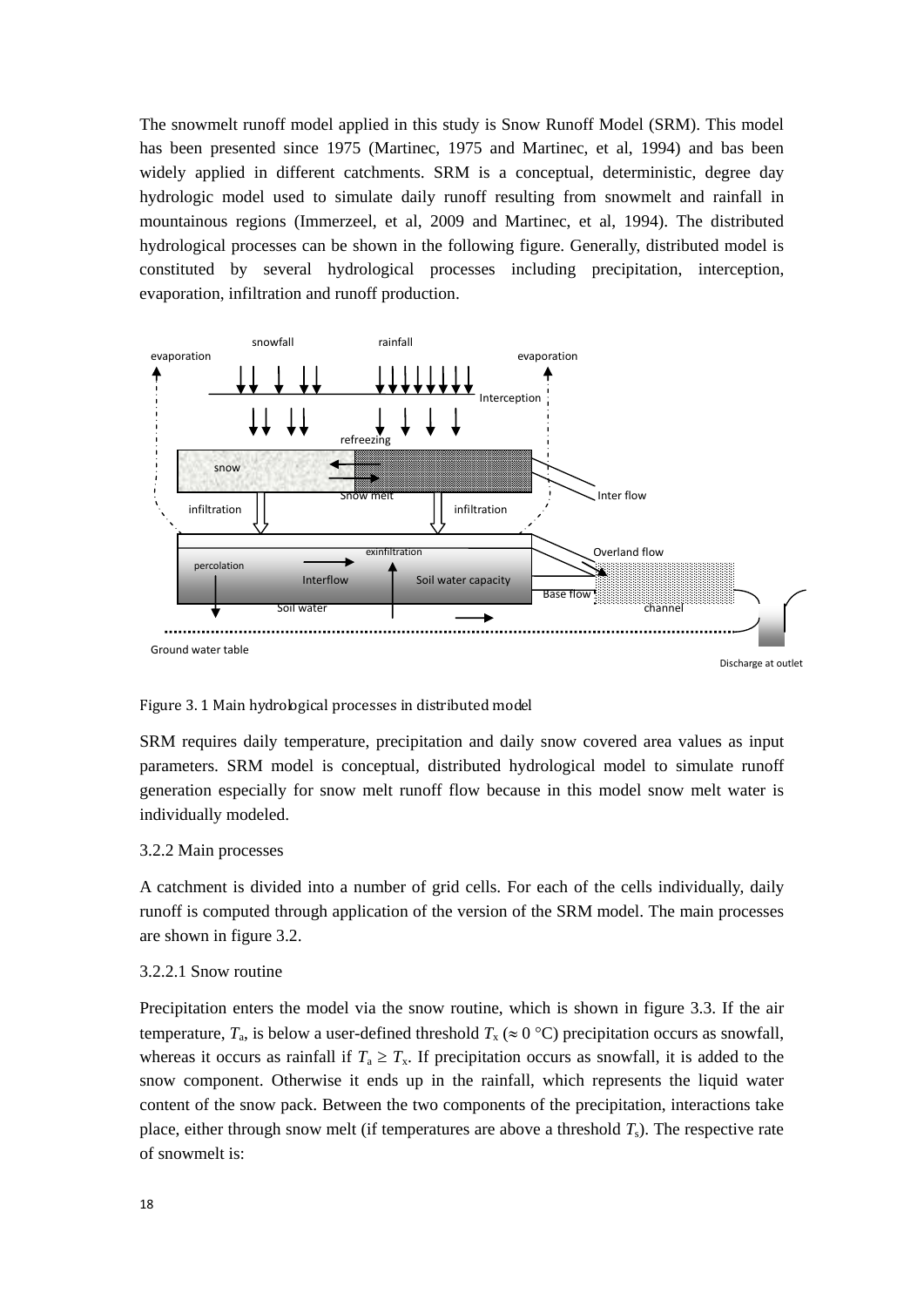$$
F_m = C_x \left( T_a - T_s \right); T_a > T \tag{3.1}
$$

where  $F_m$  (mm) is the rate of snow melt, and  $C_x$  (mm/ $\degree$ C) is user defined model parameters.



Figure 3. 2 Schematic view of the relevant components of SRM model

The air temperature, *T*a, is related to measured daily average temperatures, with additional compensation for vertical gradients (a constant temperature decrease of *T*<sup>L</sup> °C per 1000 m. is assumed to exist). In the RSM model, elevation differences within the catchment are represented through a distribution function which makes the snow module distributed. In the modified version that is applied here, the temperature,  $T_a$ , is represented in a fully distributed manner, which means for each grid cell the temperature is related to the grid elevation.



Figure 3. 3 Snow routine of SRM model process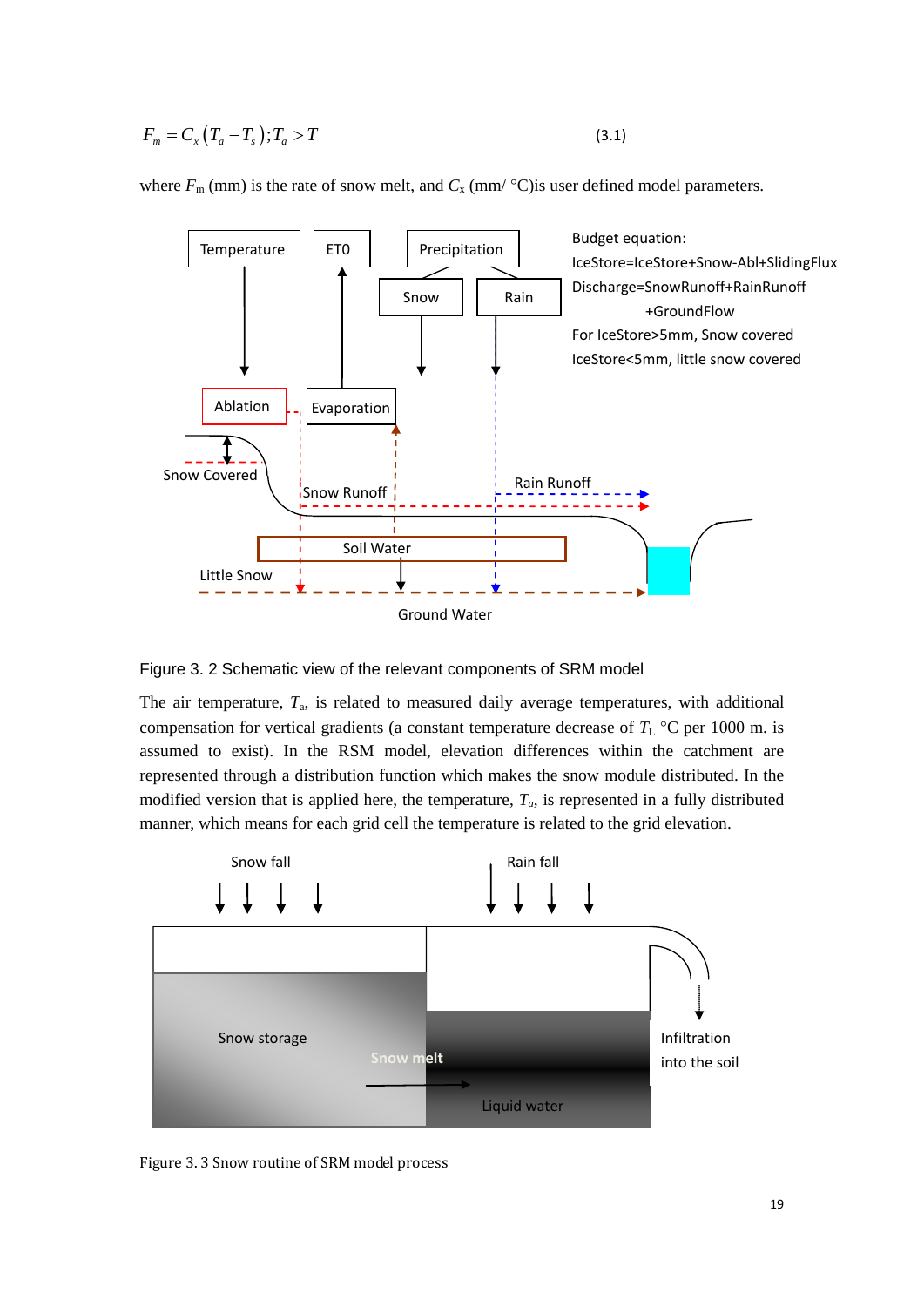#### 3.2.2.2 Ice sliding

For certain thicknesses of a glacier, shear stress exerts at the rock bed on which ice or glacier spreads thereby causing ice sliding (Weertman, 1957 and 1964). The sliding condition is expressed by  $\tau$  (N/m<sup>2</sup>).

$$
\tau = \rho g h \sin(s \, l \, \text{opp}) \tag{3.2}
$$

where  $\rho$  (kg/m<sup>3</sup>) is the ice density, g (m/s<sup>2</sup>) is gravidity *h* (m) is ice storage and slope is from DEM in small cell. If  $\tau$  is above user-defined threshold  $\tau_0$ , ice sliding may happen and the sliding percentage is defined:

$$
\alpha = \frac{\sqrt{\tau - \tau_0}}{\sqrt{v} \cdot R} \tag{3.3}
$$

*v* (-) is bedrock roughness and *R* (-) is material roughness coefficient.

So there is a part of ice flux transported downstream. The ice storage should be updated with four components shown in figure 3.4 and the equation to update ice storage is:

$$
\begin{cases}\nS_1 = Flux_{in} + P_s - M_s & Flux_{out} \\
Flux_{out} = \alpha \cdot S_t\n\end{cases}
$$
\n(3.4)

 $S_1$  (m) is updated ice storage, which is below maximum ice storage  $S_m$  (m). Ice flux (m) is an important component of ice storage, causing the change of DEM update.

$$
\Delta DEM = Flux_{in} + P_s - M_s - Flux_{out} \tag{3.5}
$$



Figure 3. 4 Four components of ice storage flux

#### 3.2.2.3 Hydrological processes

## 1) Evaporation

Evaporation at a potential rate occurs from that fraction of the basin covered by streams, lakes and riparian vegetation. Evapotranspiration from the remaining part of the catchment is determined by the relative water contents. Evaporation is an important output of water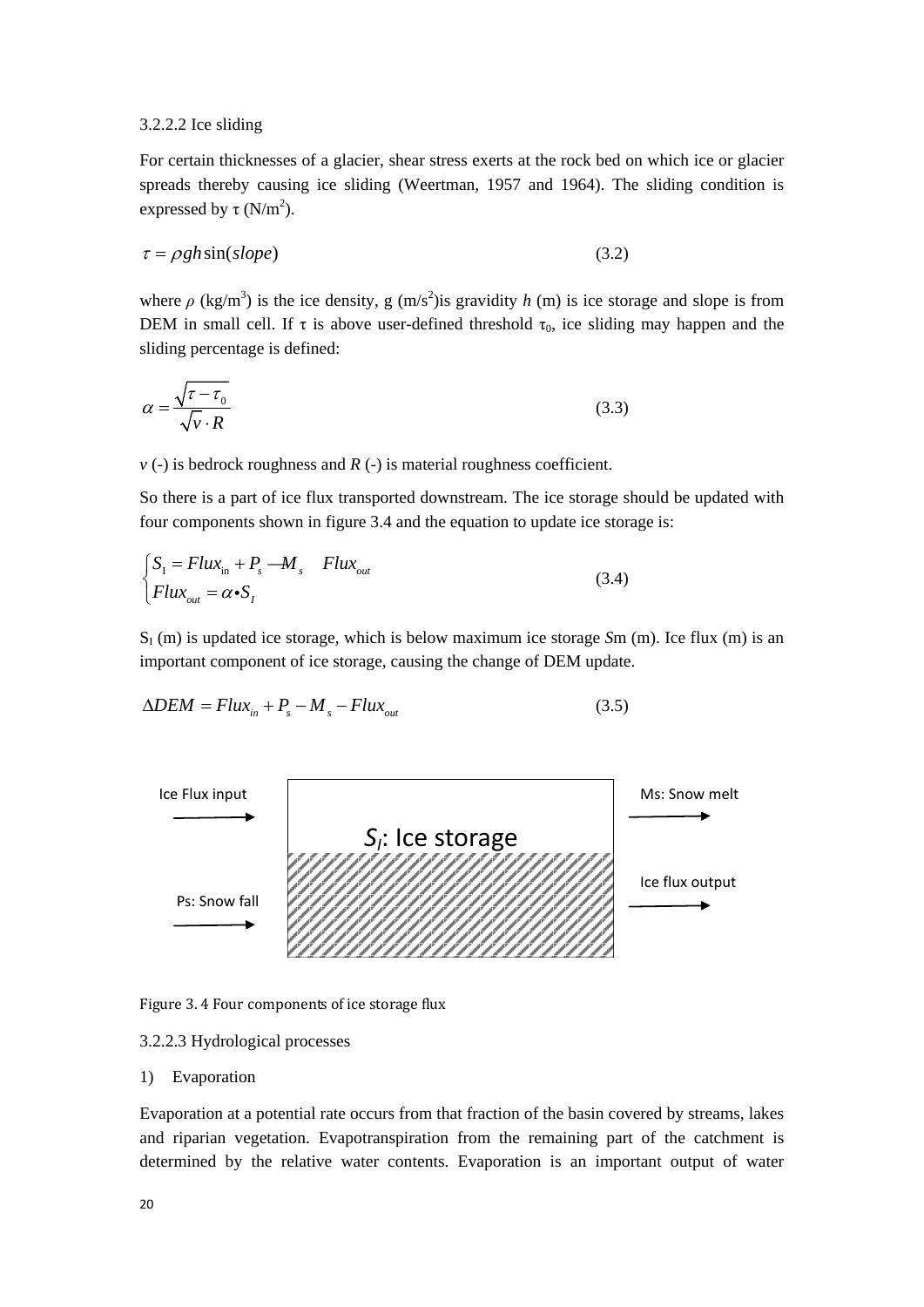storage.

$$
E = K_c E_p \tag{3.6}
$$

 $E_p$  (mm) is potential evaporation and  $K_c$  (-) is actual coefficient of evaporation.

2) Inter flow

When there is shower into this catchment, inter flow may be generated if rainfall is heavy enough. In this research, SCS runoff is applied to calculate flow  $Q_I$  (m/s<sup>3</sup>):

$$
Q_{I} = \frac{\sqrt{P_{R} - 0.2S}}{P_{R} + 0.8S}
$$
 when  $P_{R} > 0.2S$  (3.7)

*S* (m/day) is retention parameter for SCS runoff and  $P_R$  (mm) is rain fall. Here, S can be estimated from:

$$
S=0.001*25.4*(1000/CN)-10
$$
\n(3.8)

CN (-) is curve number for SCS runoff.

#### 3) Soil saturation

If the surface is not fully covered by ice, water can percolate into soil to saturate soil moisture. From the equation of water budget, soil water can be estimated:

$$
S_s = P_R - Q_I - E \tag{3.9}
$$

Ssat (m) is saturated soil moisture, which is maximum capacity of soil water retention.

## 4) Snow melt flow

The snow begins melt when the air temperature above  $T_s$  (0 °C) causing snow melt flow. Snow melt flow is a main flow in snow covered areas. The flow can be calculated:

$$
Q_M = c_a F_d F_m \tag{3.10}
$$

 $F<sub>m</sub>$  (m) is the rate of snow melt,  $F<sub>d</sub>$  (-) is degree of day factor for glacier melting and  $c<sub>a</sub>$  (-) is fraction of total ablation that results in actual runoff.

#### 5) Base flow

Base flow for snow covered areas is mainly from recharge between soil moisture and percolation. When soil is saturated, recharge may be formed:

$$
R = P_R + (1 - c_a)F_d F_m - Q_I - E \tag{3.11}
$$

R (m) is recharge.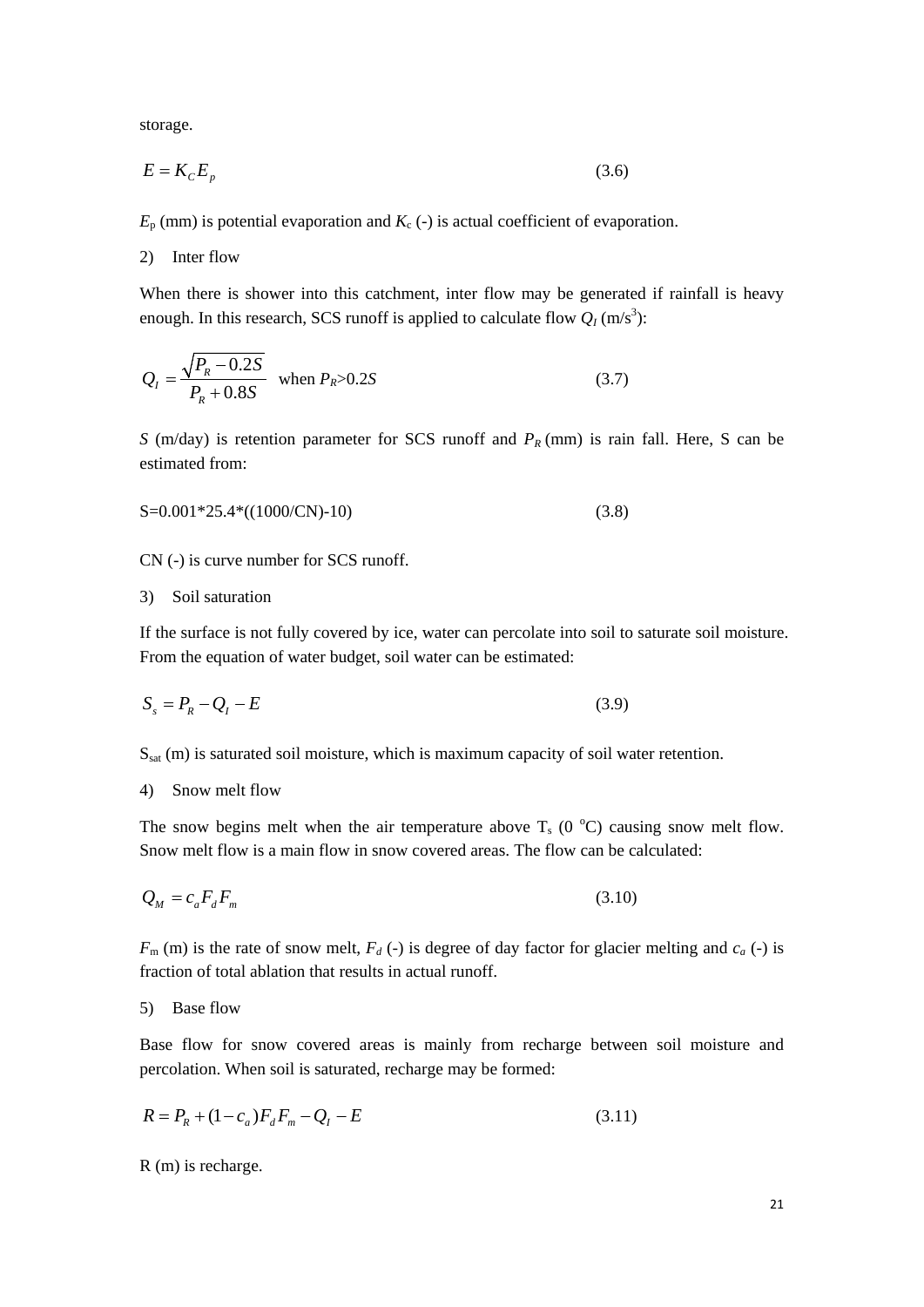Therefore, base flow can be calculated:

$$
Q_B = Q_B' e^{-r_c} + R(1 - e^{-r_c})
$$
\n(3.12)

 $Q_B'$ <sup>'</sup> (m/s<sup>3</sup>) is previous base flow and  $r_c$  (day<sup>-1</sup>) is recession constant for baseflow.

6) Discharge production

Contribution to the flow component  $Q_T$  (m/s<sup>3</sup>) is given by snow melt flow, inter flow and base flow.

$$
Q_T = Q_I + Q_B + Q_M \tag{3.13}
$$

And then, all of the three flows may influx downstream at the outlet of this catchment.

After flowing into outlet, assume Q  $(m/s<sup>3</sup>)$  is the total discharge at the outlet of this catchment, then:

$$
Q = K_x Q' + (1 - K_x)Q_T \tag{3.14}
$$

 $K_x$  (-) is the flow recession coefficient and Q' (m/s<sup>3</sup>) is discharge at previous time setp.

#### <span id="page-21-0"></span>3.2.3 Experiment

The snowmelt runoff model (SRM) contains two parts in this research. First is to simulate the snow movement. This process is to estimate daily snow cover area and snow storage. And another is hydrologic process including precipitation, snow melting, transpiration, recharge, and discharge accumulation. The flow chart showing model process is figure 3.1. The discharge at outlet includes snow runoff flow, rain fall runoff flow and ground flow recharge. The inputs of this model are daily temperature, precipitation and evaporation and other constants shown in figure 3.5.

#### *1) Meteorological data*

The meteorological data in the model are daily precipitation and temperature in the Langtang Khola catchment. Meteorological data are main inputs for SRM model. They directly influence snow fall, melting, and snow cover distribution.

The precipitation is estimated by the Tropical Rainfall Measuring Mission (TRMM) at fine spatial scales using a calibration based sequential scheme and data from multiple satellites as well as gauge analysis. Firstly, a number of passive microwave sensors aboard TRMM and other satellites are converted to a precipitation estimate. Secondly, an infrared (IR) estimate is generated using the calibrated microwave estimate. Thirdly, the microwave and IR estimates are combined to provide the best estimate at each grid box at each three hour period. The final step in generating 3B43 is the inclusion of rain gauge data. It is highly advantageous to include rain gauge data in combination data sets. Using the gridded precipitation gauge based product of the Global Precipitation Climatological Centre (Immerzeel et al, 2009). Long term temperature patterns were derived using the most accurate global database currently available: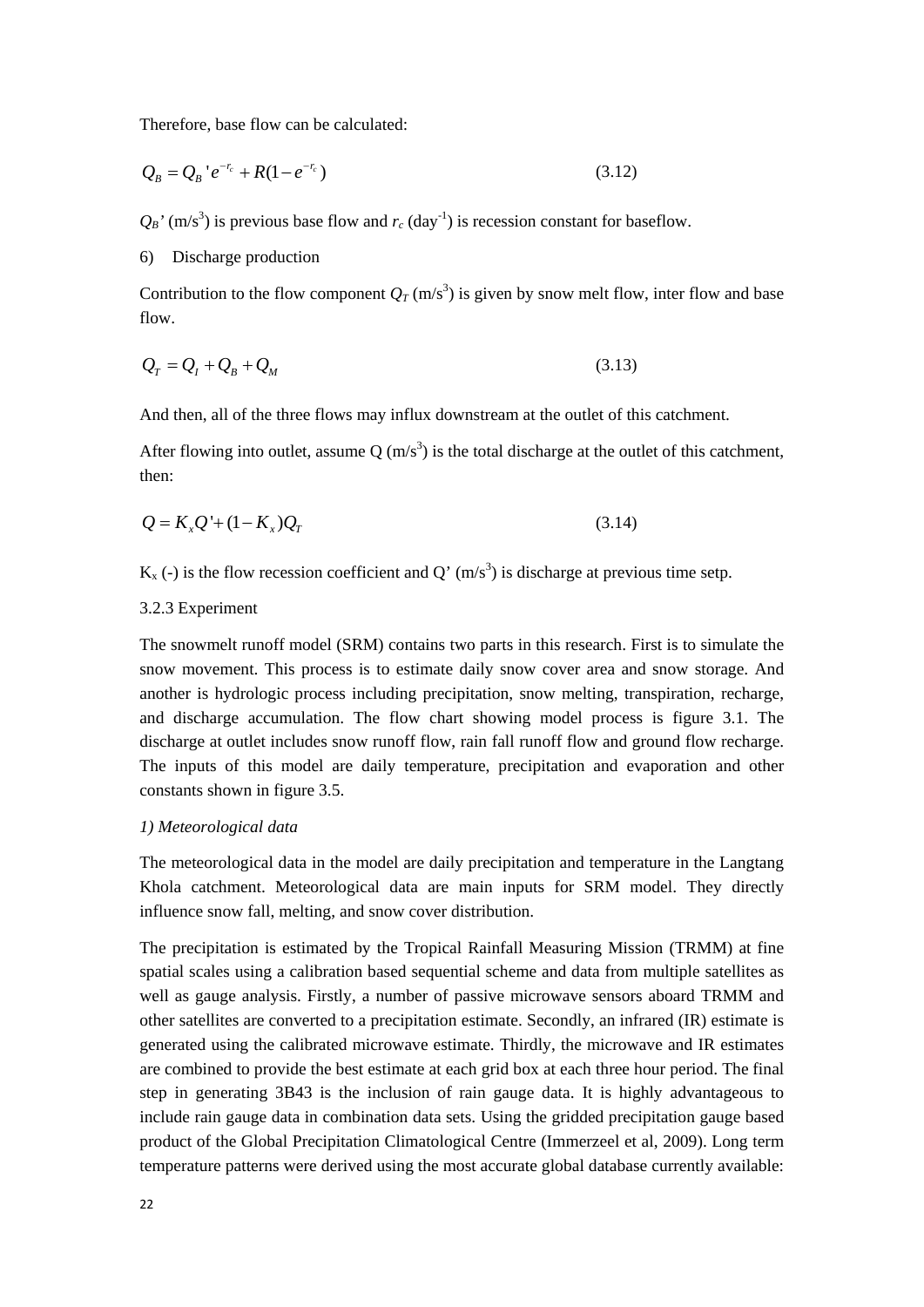the climate research unit (CRU) dataset. The latest updated version, referred to as the CRU TS 2.1 dataset in this paper, is used to reconstruct the seasonal temperature patterns in the upper Indus basin from 1901 - 2002 (Mitchell & Jones, 2005). The CRU TS 2.1 is a set of monthly climate grids which are constructed for nine climate variables and interpolated onto a 0.5° grid and provide best estimates of month-by month variations.



Figure 3. 5 Temperature and precipitation trends in Langtang Khola catchment from 2000 to 2005

The precipitation, evaporation and temperature in the Langtang Khola catchment is cyclic annual from 2000 to 2005. The model results are related tightly with this input database.

#### *2) Model results*

The discharge results of RSM model from 2000 to 2005 at outlet of the Langtang Khola catchment is shown in figure 3.3. The discharge fluctuates during these six years, which is tightly related with precipitation. In summer time, with high temperature and abundant precipitation, the discharge at outlet arrives peak point. While, in winter, with low temperature and little precipitation, the discharge is also very low.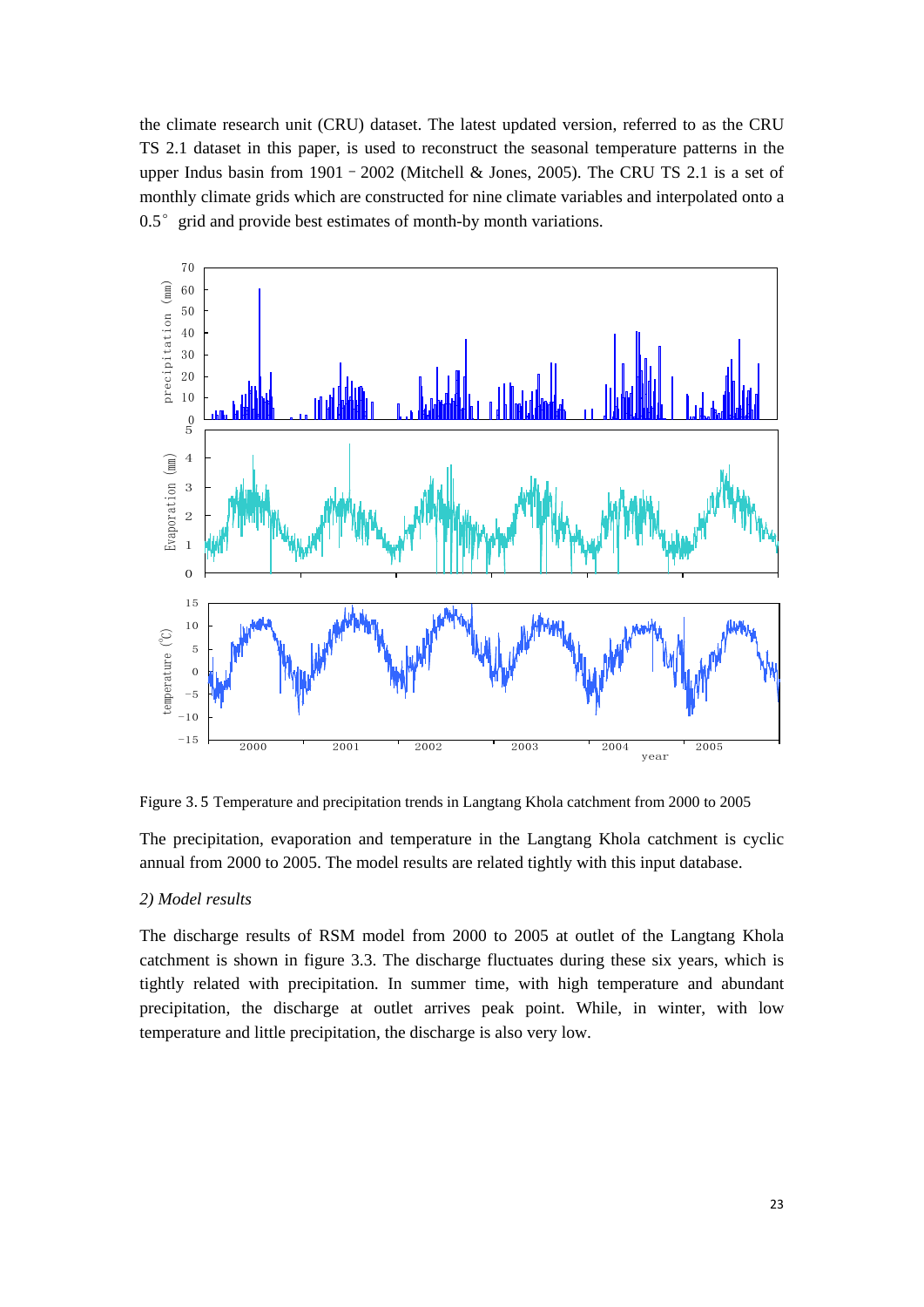

Figure 3. 6 Discharge at outlet based on SRM model in the Langtang Khola catchment from 2000 to 2005

The discharge curve in figure 3.6 is related with temperature. This is mainly because temperature directly influences snow melting hence determining discharge. What is more, when temperature is higher than 0 Celsius, the precipitation is snow fall, which confluxes to the outlet of this catchment. But, when there is time lag between precipitation peak and temperature peak during a year, there would be more discharge peaks, reflecting discharge peaks in 2001 and 2003. In 2000, there is only one discharge peak point in summer time because, after temperature peak, there is a long period with no or little rainfall.

#### *3) Snowmelt runoff discharge*

This model simulates the snow melt runoff discharge at outlet in this catchment. The discharge of snow melt runoff and its response to temperature and precipitation are shown in figure 3.7.

Snow melt runoff discharge in this catchment is related with the local temperature. When air temperature is above ice melting temperature snow begins melting and then snowmelt runoff discharge is generated. In summer time, snow melt discharge is larger than that in winter time due to the temperature difference. More or less, the annual peak snowmelt flow discharge appears around temperature peak. During winter period with temperature below zero  $\mathrm{^{\circ}C}$ , the snowmelt runoff discharge is very low even zero in many times.

In the other hand, precipitation is the main incoming snow storage, which is the snow source for melting. Especially when, if the air temperature in this catchment is very high, the rate of snow melt is also very high, the snow storage is the main influence factor. The figure 3.7 reflects that before peak snowmelt runoff discharge, there are heavy snow fall, which is the snow stored for melting. In 2000 and 2005, the precipitations in winter time are very low, so the snow storages for melting in summer are also few, causing snow melt runoff drought in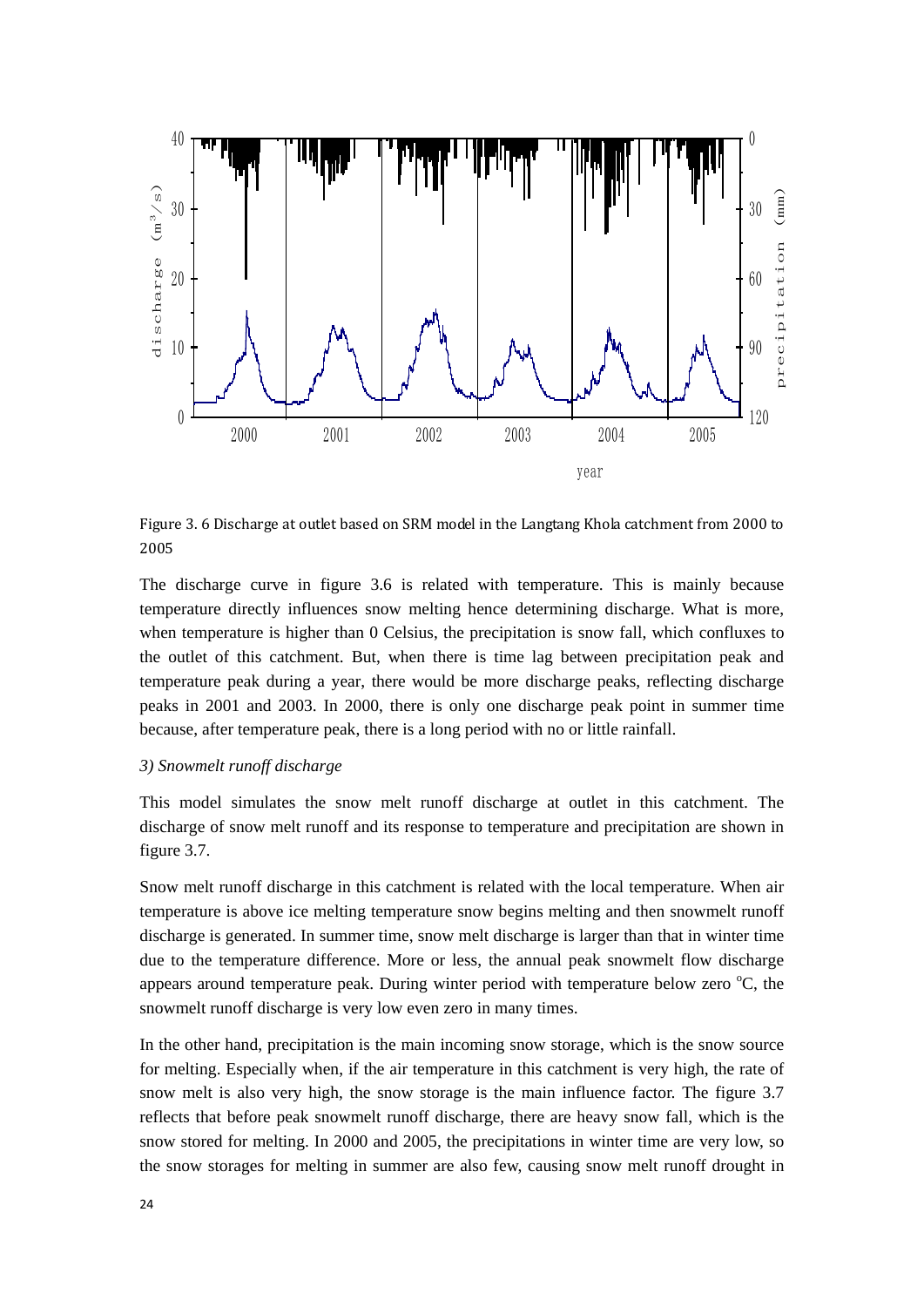the year of 2000 and 2005. In 2002, the snow fall in winter is abundant and therefore, the snowmelt runoff discharge is large as well.



<span id="page-24-0"></span>Figure 3.7 Snow melting runoff discharge at outlet in the Langtang Khola catchment

## 3.3 Model integrated with remote sensing snow cover data

## <span id="page-24-1"></span>3.3.1 Integration process

Remote sensing data provides real-time monitoring snow cover for the model. If remote sensing snow products are applied into modeling, the model results can be improved at some extent (Kite, 1991). In this part of research, MODIS snow products are integrated into SRM model to update the real time snow cover information. The snow cover in SRM model is based on snow dynamics simulating using snow fall, melt and snow movement. There is initial snow cover map at the beginning. Then every day snow fall and snow melt may happen in this area and, in the same time, snow cover may move with direction of DEM to update snow cover. After a long run time, the uncertainty of snow cover is very large, which would influence modeling results. If each eight-day remote sensing snow products are applied into SRM model, the uncertainty will be reduced. The time resolution of remote sensing snow cover product is eight days.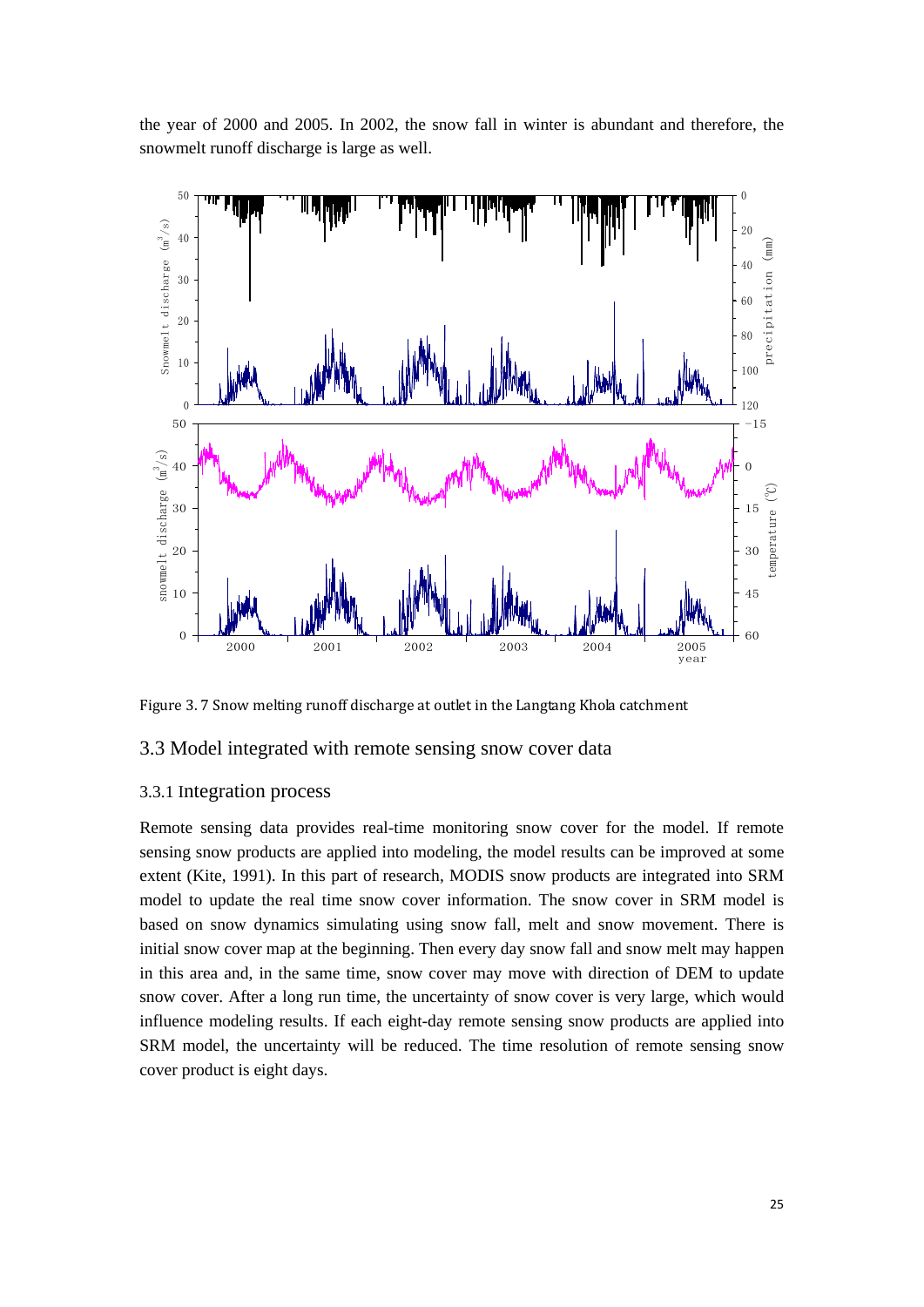

Figure 3. 8 The process of discharge modeling based on remote sensing snow cover product

The model integration processes of SRM model with remote sensing data are shown in figure 3.8. Each time when there is remote sensing snow data, the ice storage will be updated by a new hydrological process "Ice storage updating process". The output of this process is a new ice storage map derived from remote sensing snow cover map and then the new ice storage map is inserted into the SRM model to simulate snow melt processes. The ice storage updating process is shown in figure 3.9. In the updating process, if ice storage from previous time is not zero (snow covered) and snow cover from remote sensing data is not zero (snow covered), then the new ice storage is copied from previous period. If snow cover from remote sensing data is zero (non-snow covered), then the new ice storage is set zero. But if snow cover from remote sensing is snow covered and ice storage from previous period is zero, then this snow cover is regarded new snow cover because this cell is newly formed but the SRM model does not simulate the snow and minimum ice storage value is set in this case. After this process, new ice storage map is formed and then inserted back to SRM model.

The minimum ice storage in figure 3.9 is threshold  $(S<sub>t</sub>)$  for ice recognition. In this case, the threshold is 5 mm. The calculating process of the new ice storage is: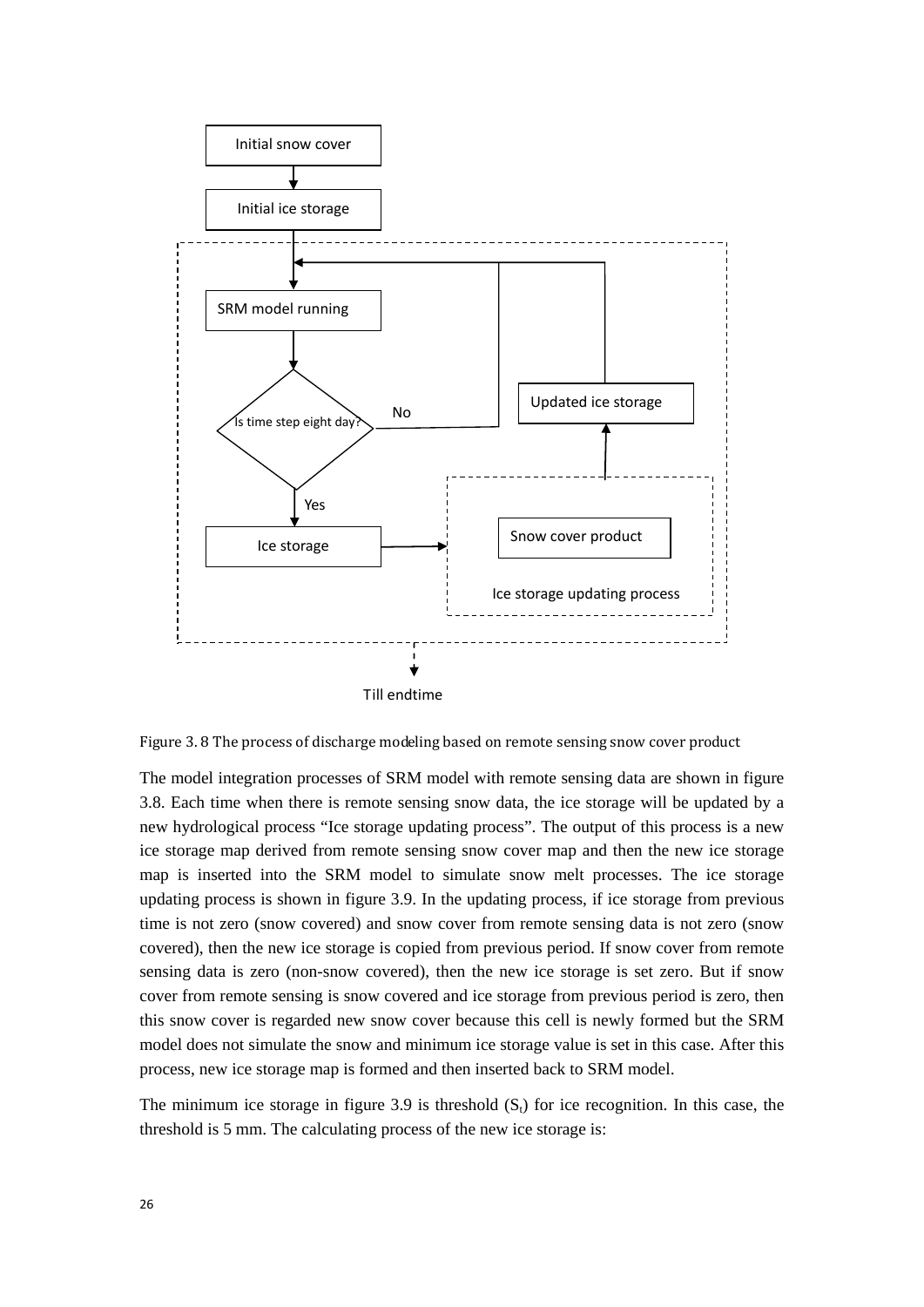$$
S_U = \begin{cases} \min(S_t, S_t); & \text{For snow cover} \\ 0; & \text{For non-smow cover} \end{cases} \tag{3.15}
$$

 $S_U$  is updated snow cover,  $S_t$  is the threshold for ice recognition and  $S_I$  is ice storage of SRM model.



Figure 3. 9 Ice storage updating process in discharge modeling from remote sensing snow cover product

#### <span id="page-26-0"></span>3.3.2 Discharge modeling

In the SRM modeling process, the remote sensing snow cover products are integrated into model to update ice storage every eight days. The outputs of the model are eight-day discharge time series. The results are shown in figure 3.10.

Figure 3.10 reflects the discharges from both models and the difference between them. Both the discharge series shows the discharge seasonal trends. In winter time, with low air temperature the discharges from both models are very low. But with the temperature increase, more snow begins melting resulting in high discharge at outlet. When in summer time, the discharge arrives at high point. The peak discharge of this catchment also appears in summer time, in which snow melt with peak rate. However, there are some differences between the discharge curves of both melting models due to the updated ice storage information difference during model running time. The discharge from SRM model is generally underestimated because in SRM process ice storage is updated not suddenly but gradually, which may not always match with real hydrological environment.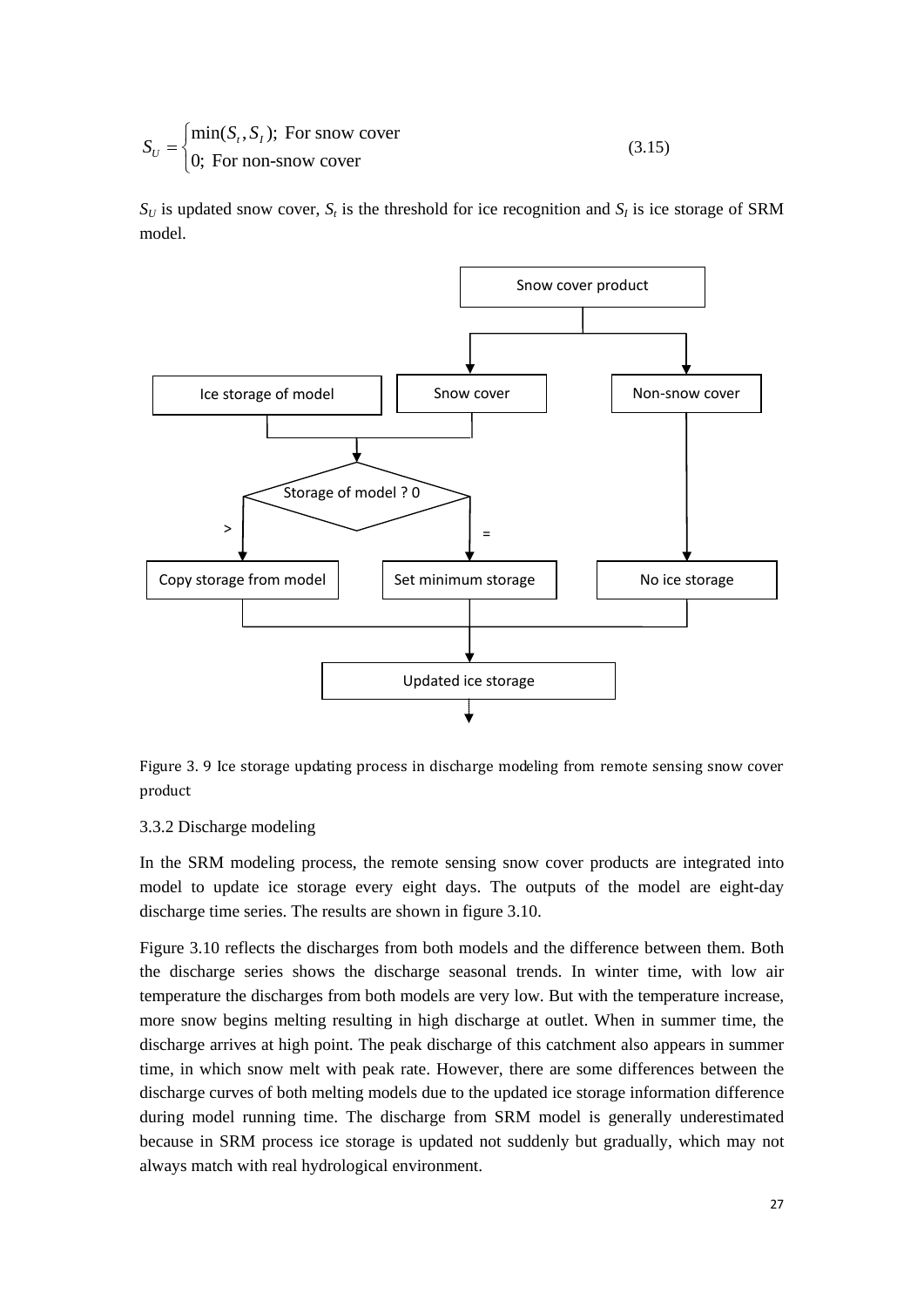

Figure 3. 10 Discharge at outlet of the Langtang Khola catchment based on remote sensing snow product

Precipitation and temperature are two core influencing items for snow melt discharge because the snow cover is mainly from local precipitation and low temperature and snow melting is only determined by temperature and ice storage. Therefore, if more accurate precipitation, temperature and ice storage are applied into snow melt hydrological models, the results can be improved at a large extent. This is also the reason why many observations techniques are applied into mountainous areas to monitor more accurate data sets.

# <span id="page-27-0"></span>3.4 Evaluation of model performances

To evaluate the model performances, the simulated discharge and observed discharge are plotted in the same figure shown in figure 3.11. The diagonal line in the figure is true relationship between simulation and observation; but actually there are some differences between simulation and observation. The R-square in the figure shows the correlation coefficient between the model simulation and observation. For SRM model performance, the R-square is 0.2457, which is a low correlation coefficient for the simulation. Once remote sensing snow cover data has been integrated into the SRM model, the model performance has been improved, with R-square of 0.5615. The scatter plot figure also shows the points for SRM model performance expand wider than model integrated with remote sensing data.

Average square root error R  $(m<sup>3</sup>/s)$  of simulated discharge can be used to quantify the model performance. R can be calculated using the formulae:

$$
R = \sqrt{\frac{\sum_{i=1}^{N} (Q_{S}^{i} - Q_{O}^{i})^{2}}{N}}
$$

where  $Q^i_s$  and  $Q^i_o$  are simulated discharge and observed discharge respectively.

The calculation results are in table 3.1. The table shows that RSM model integrated with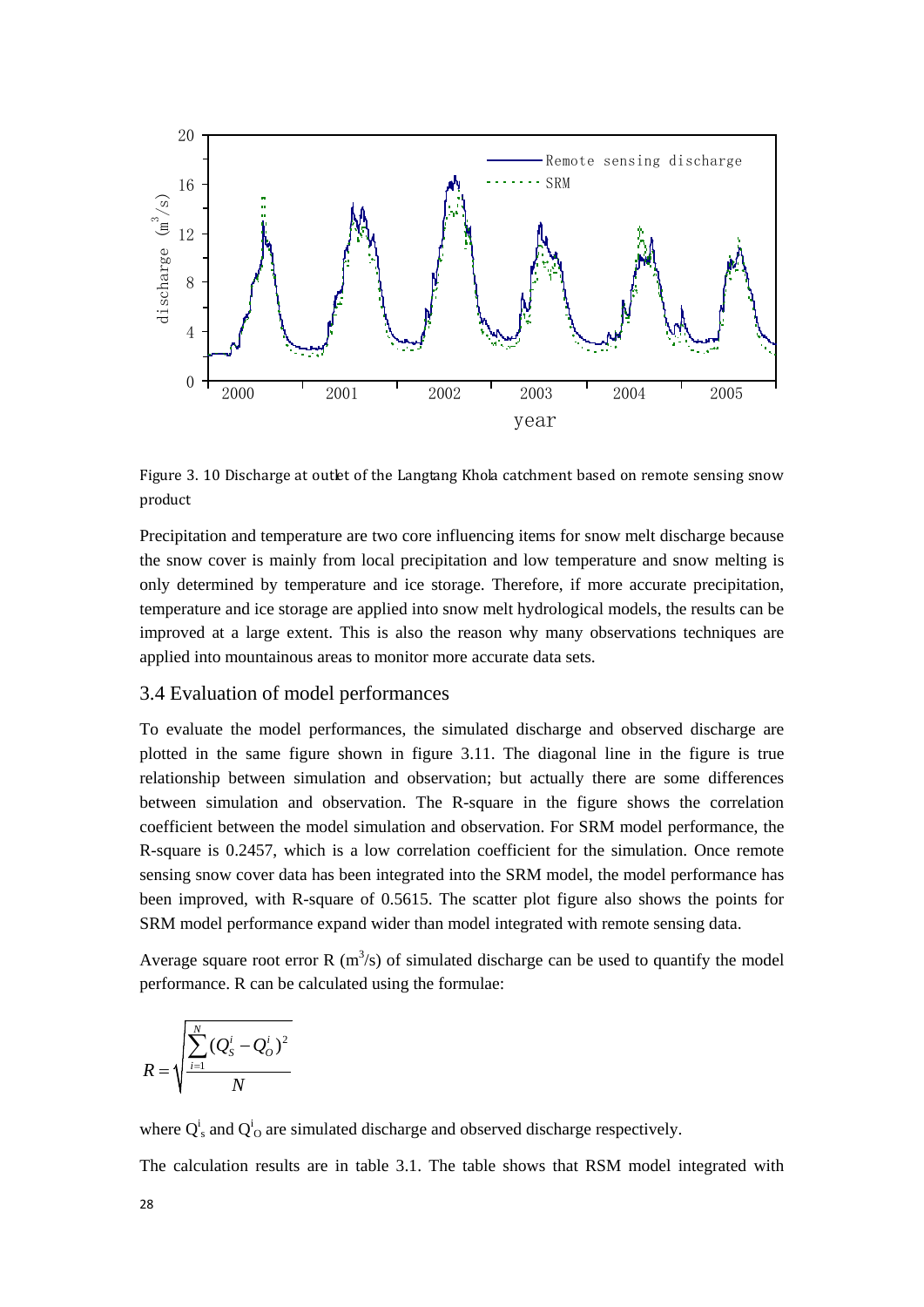remote sensing data performs better than RSM model alone.

|             |       | Table 3.2 Model performance results |
|-------------|-------|-------------------------------------|
|             | Model | R                                   |
| RSM         |       | 3.10                                |
| Integration |       | 242                                 |

The accuracy analysis shows that SRM model simulates snow discharge in the Langtang catchment and once remote sensing snow cover data are integrated into the model the performance is better. When remote sensing data is integrated into the model, the model performance is improved. The R of SM alone model and integration with remote sensing data performance are 3.10 and 2.42 respectively.



<span id="page-28-0"></span>Figure 3. 111 scatter plots of simulated and observed discharge

## 3.5 Discussion and conclusion

Snowmelt Runoff Model (SRM) has been applied into the Langtang Khola catchment to model snowmelt runoff and discharge. SRM model is a conceptual, determinant and distributed hydrological process simulating snow melt, soil moisture, and snowmelt runoff. The total runoff in this model includes three components: inter flow, snow melt flow and base flow, which is simulated separately.

The remote sensing snow cover data have been integrated into SRM model to update ice storage maps for every eight days. The ice storage updates in SRM model are from the estimation from ice flux budget. The results show that the integration technique with remote sensing snow data has been successfully applied, which is important for researchers to integrate real-time snow cover observations into SRM modeling to improve modeling accuracy.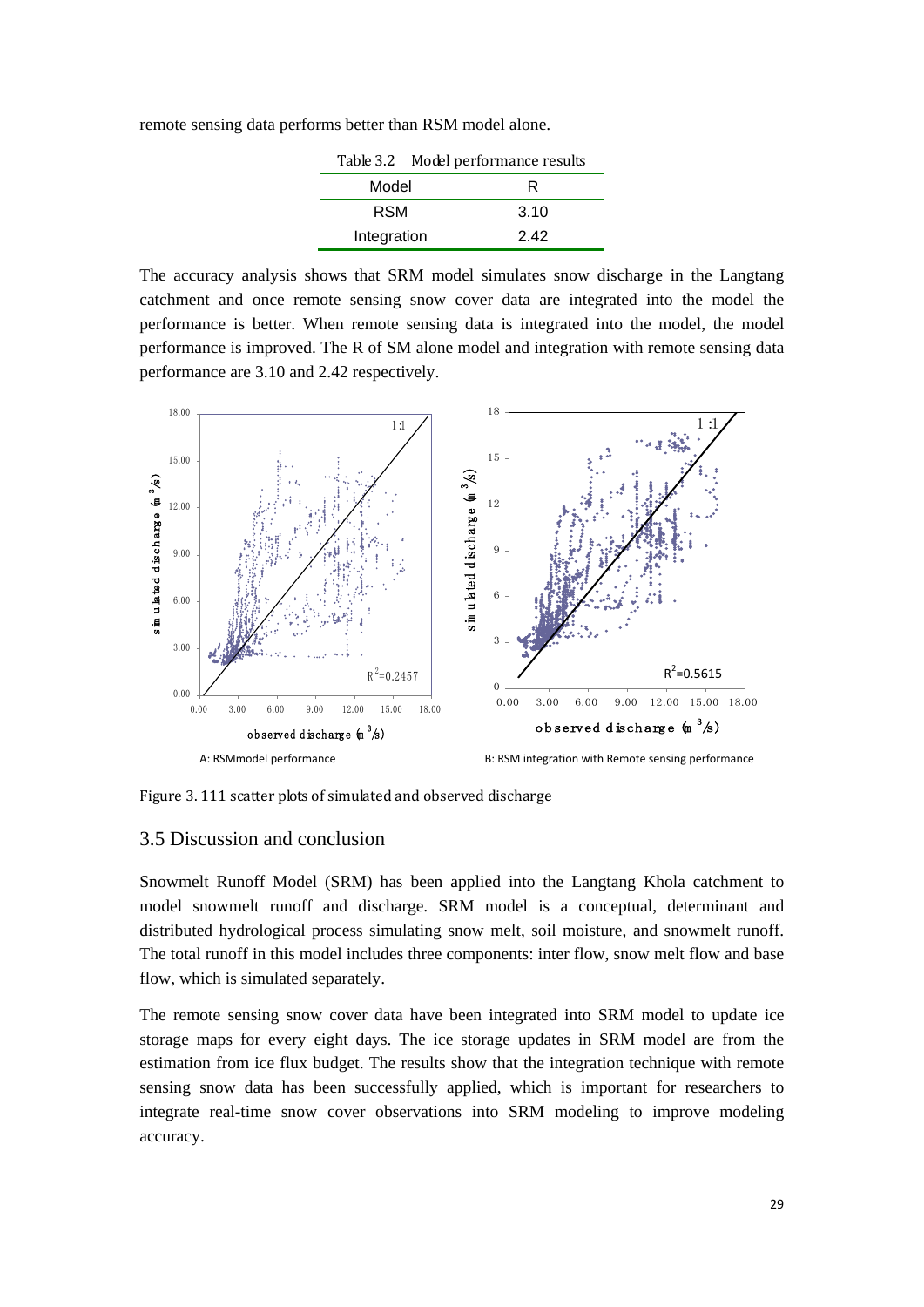# <span id="page-29-0"></span>**4 Assimilating remotely sensed snow cover into the snowmelt runoff model**

# <span id="page-29-1"></span>4.1 Introduction

Large difference exists between discharges of the SRM model and integrated with remote sensing snow cover data. There are some erroes in remote sensing snow product data because there are gaps in remote sensing data that cannot be identified covered by cloud. The uncertainties of remote sensing snow cover are shown in figure 4.1. On the contrary, in the SRM model, snow data are simulated from snow processes including snow fall, snow melt and snow movement. The whole catchment of precipitation and temperature data is interpolated resulting in model input uncertainties. Therefore, the outputs of the model are with uncertaity. Data assimilation techniques can be applied to reduce the uncertainties of discharge and furthermore improving model accuracy (Sujay, et al, 2008).

The basic idea of data assimilation is to quantify errors in both the hydrological model and observations, and update hydrological model states in a way that optimally combines model states with other data sources (McLaughlin, 2005). Data assimilation is commonly used in ocean (Dunlap, et al, 2010) and meteorological sciences (Tsuyuki, 1996) to improve the predictive power of short-term weather forecasting models and to provide the formal framework for dynamic analysis of oceanographic models (Troch, et al, 2003). Recently, many hydrologists have begun to use this method in the hydrological application because, in hydrological models, many environmental parameters are derived from different data sources (inculding model states, model outputs, observation et al.). Data assimilation can narrow the uncertainties between different source data (McLaughlin, 2005). The assimilation method provides a means of integrating observed data into model predictions. In general terms, data assimilation is a quantitative method for inferring the state of the earth from all available sources of information. A distinctive characteristic of data assimilation is its use of spatially distributed models to merge measurements of different types, accuracies, and resolutions (McLaughlin, 1991).



Figure 4. 1 Accuracy errors of snow cover products in Langtang Khola catchment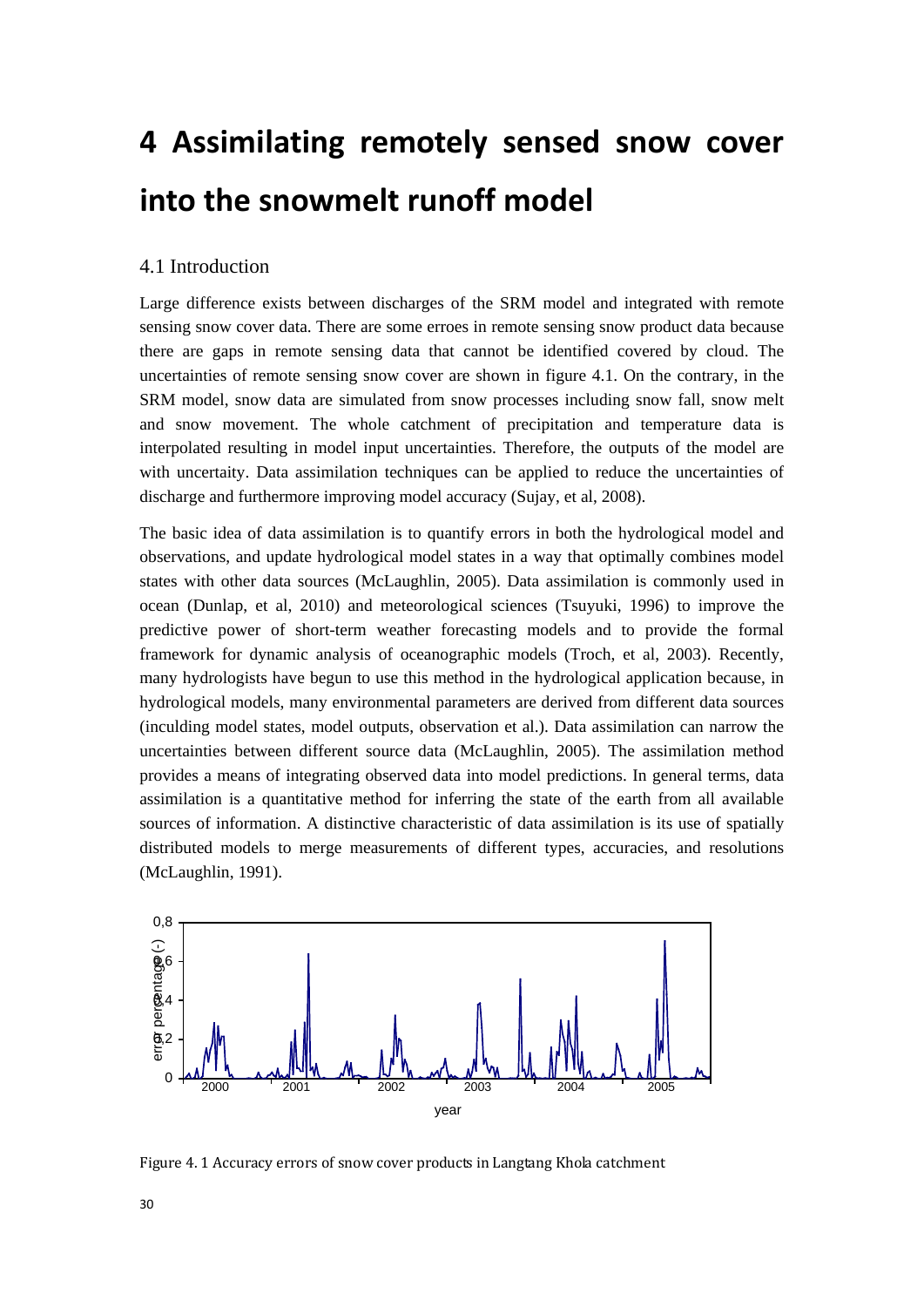With remote sensing techniques development, data assimilation became more important in modeling. Hydrologic remote sensing can provide important information about land surface conditions, including evaporation (Chen et al., 2005), surface soil moisture (Pierdicca , et al., 2010), snow water equivalent, snow cover, and land surface temperature(Giraldo, 2009 et al.). Many of these variables would be derived from hydrological model,which are regarded as model states. To quantify the uncertainty of model states, hydrological data assimilation can be applied. In data assimilation, there are many methods to accomplish including techniques such as Kalman filtering, Newtonian nudging and optimal interpolation (Kitanidis, et al, 1980). One of the early hydrologic data assimilation methods is the application of the linear Kalman filter. In the case of nonlinear, hydrological model the data is rendered in state-space form and by assuming that the model state variables are differentiable the Extended Kalman filter (EKF) can be used (Qin, et al. 2008). EKF updates a model state estimate whenever an observation is available, and at the same time takes into account errors in model dynamics and observations (Walker and Houser, 2001). It integrates Monte Carlo sampling from an ensemble of model states to propagate the error information, whereas the Kalman filter and EKF use a dynamic equation to explicitly propagate estimation errors. In the ensemble Kalman filter (EnKF), model error estimates are produced by assuming that the ensemble mean is "truth" and computing the variance of the differences between each ensemble member and the ensemble mean (Clark et al, 2008). Each individual observation is then updated based on the relative error in both the model and observations. If prior probability density is not Gaussian distributed, the posterior is determined not only by the mean and variance of the prior density, but also by the whole density(Weerts and EI Serafy, 2006 and Karssenberg, et al, 2009). Particle filter does not have the assumption that prior probability density functions of model states are Gaussian.

The reminder of this chapter is organized as follows. The next section describes the theories of data assimilation techniques including Monte Carlo simulation, Ensemble Kalman Filter and Particle Filtering. The third section of this chapter is the application of three data assimilation methods into the Langtang Khola catchment to assimilate discharge from remote sensing snow data into the SRM model. The last section is the conclusion.

## <span id="page-30-0"></span>4.2 Data assimilation theory

#### <span id="page-30-1"></span>4.2.1 Monte Carlo simulation

Due to the uncertainty in inputs and model parameters of the SRM model, the modeling discharge results are also with large uncertainties. The uncertainties in modeling processes can be quantified with stochastic methodology and then the uncertainties can be reduced (Beck, 1987). For different model inputs and parameters, different results are simulated in the modeling. Monte Carlo simulation provides an analysis method for model input and parameters propagation in modeling and then obtains model realizations. From the model realizations, mean and variance can be calculated. Monte Carlo technology allows model input and parameters to be a specific probability distribution. The main purpose of Monte Carlo simulation is to get the model outputs distribution.

In Monte Carlo simulation, there are a large number of realizations to randomize determinant model. Figure 4.2 shows the process of Monte Carlo simulation results. These realizations are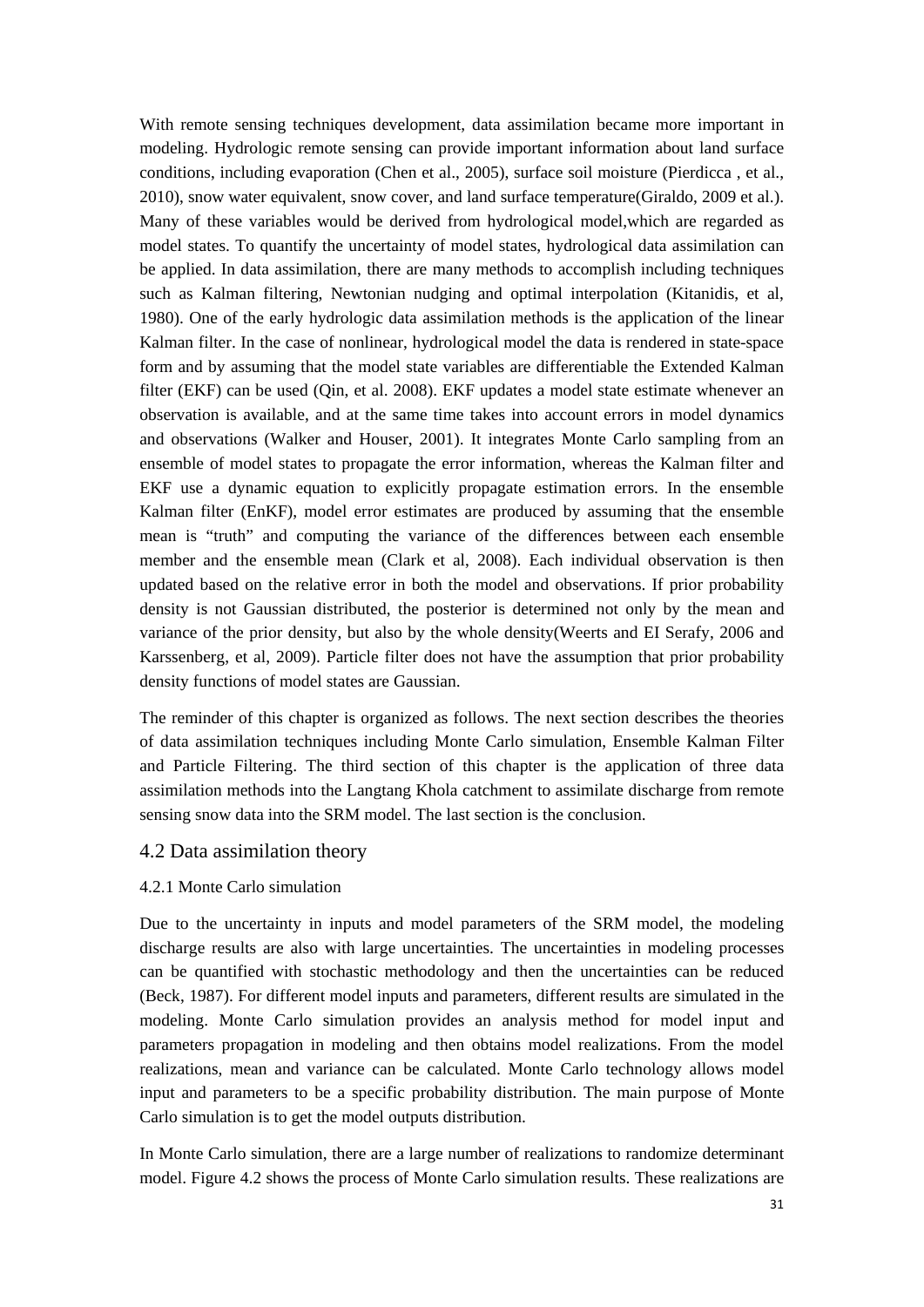assumed to fit Gaussian distribution, with different mean and variance. At time  $t_1$ , the estimated mean and variance are from the realizations and then other parameters can be calculated using this mean and variance. With mean and variance, model uncertainties are quantified and furthermore can be narrowed as much as possible. The model variance is related with the realization density. The variance at  $t_2$  is lower than that at  $t_1$  because at  $t_2$  the spread in the realizations is less than at  $t_1$ . So, if the realizations spread too wide, wider than what we can accept, data assimilation techniques can be applied to narrow this distribution such as particle filter.



Figure 4. 2 Schematic view of Monte Carlo simulation performance (Bierkens, 2009)

The advantage of Monte Carlo analysis is its general applicability and that it does not impose many assumptions on probability distributions and correlations and that it can be linked to any model code. The key limitation is the large computational demand for intensive models and the huge amount of outputs that are not always straightforward to analyze.

#### <span id="page-31-0"></span>4.2.2 Ensemble Kalman Filter

The Monte Carlo simulation technique quantifies the model uncertainty but never narrows the uncertainty. When there are some observations applied into the stochastic model, the uncertainties of the model can be narrowed to some extent. The figure 4.3 shows how to narrow model uncertainty.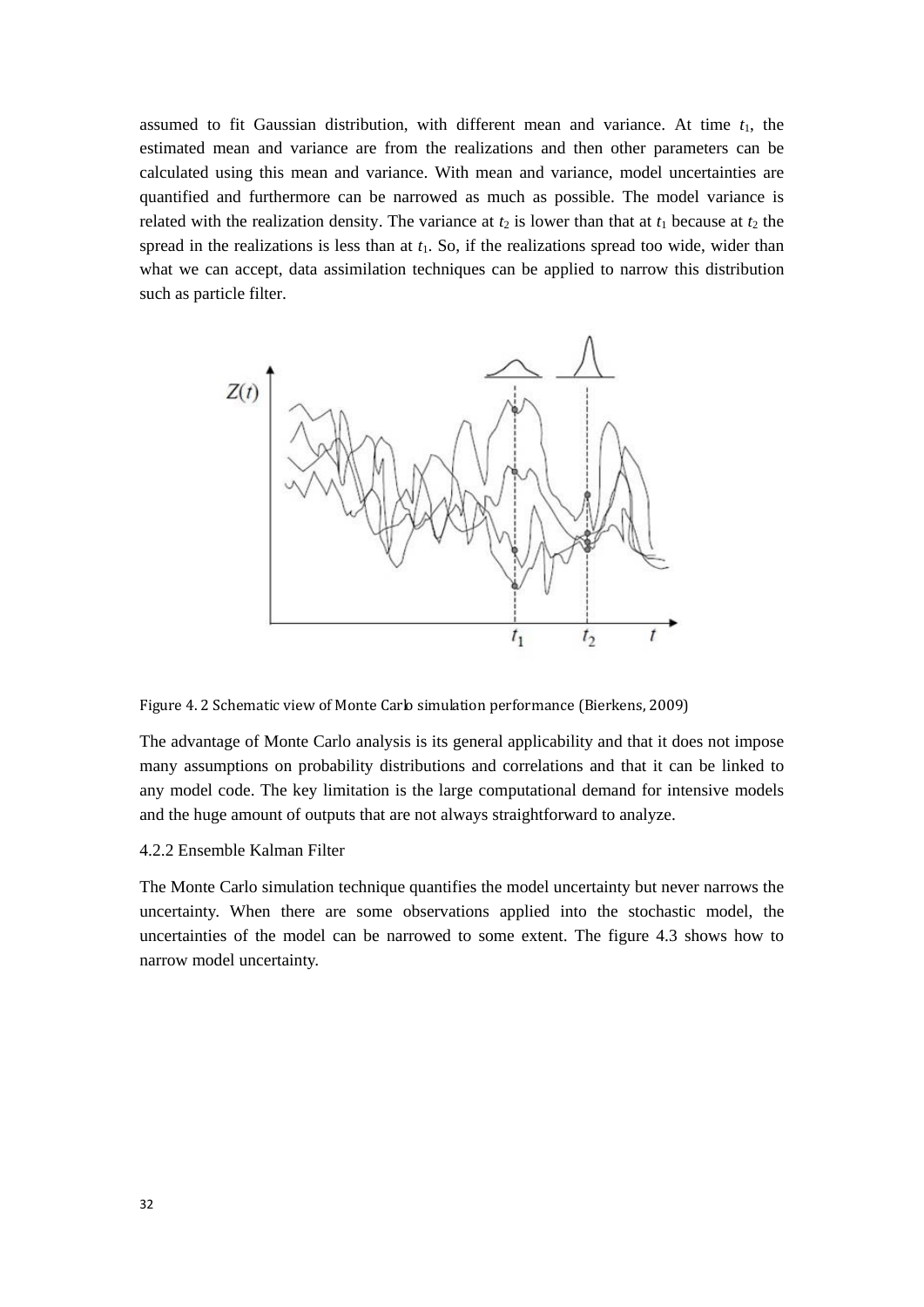

Figure 4. 3 Schematic view of data assimilation performance. Dots are observations line is modeling outputs and corresponding variance.

Once observations are applied into Monte Carlo simulation to narrow model uncertainty, this technique is called data assimilation. The basic idea of data assimilation is to quantify errors in both the hydrological model and observations, and update hydrological model states in a way that optimally combines model background with observations (McLaughlin, 2005). The main method to implement data assimilation is Kalman Filter. The simple Kalman filter is linear Kalman filter (LKF) when the model is linear. But when the model is not linear, some advanced Kalman filter techniques are applied including Extend Kalman Filter and Ensemble Kalman Filter (EnKF). EnKF is based on Monte Carlo simulation to obtain model ensembles. By making statistics of large number of ensembles, many applications can be calculated. The uncertainty of this method is smaller than that of Monte Carlo simulation because observations or other data sources are integrated into the model.

1) Recursive Bayesian filtering

Recursive Bayesian filtering is to estimate probability density function recursively over time using models and observed data. EnKF and particle filter are the optimal solutions for the Bayesian filtering (Moradkhani et al., 2005) and the difference between the two techniques relies on how to obtain the prior probability density function of states.

The true state *X* for Bayesian filtering is assumed to be a Markov process:

$$
\mathbf{X}_n = M(X_{n-1}, V_{n-1})
$$
\n(4.1)

*M* is system model function and *v* is model noise.

And observations *Y* are linked with state *X* with measurement function.

$$
Y_n = H(X_n, u_n) \tag{4.2}
$$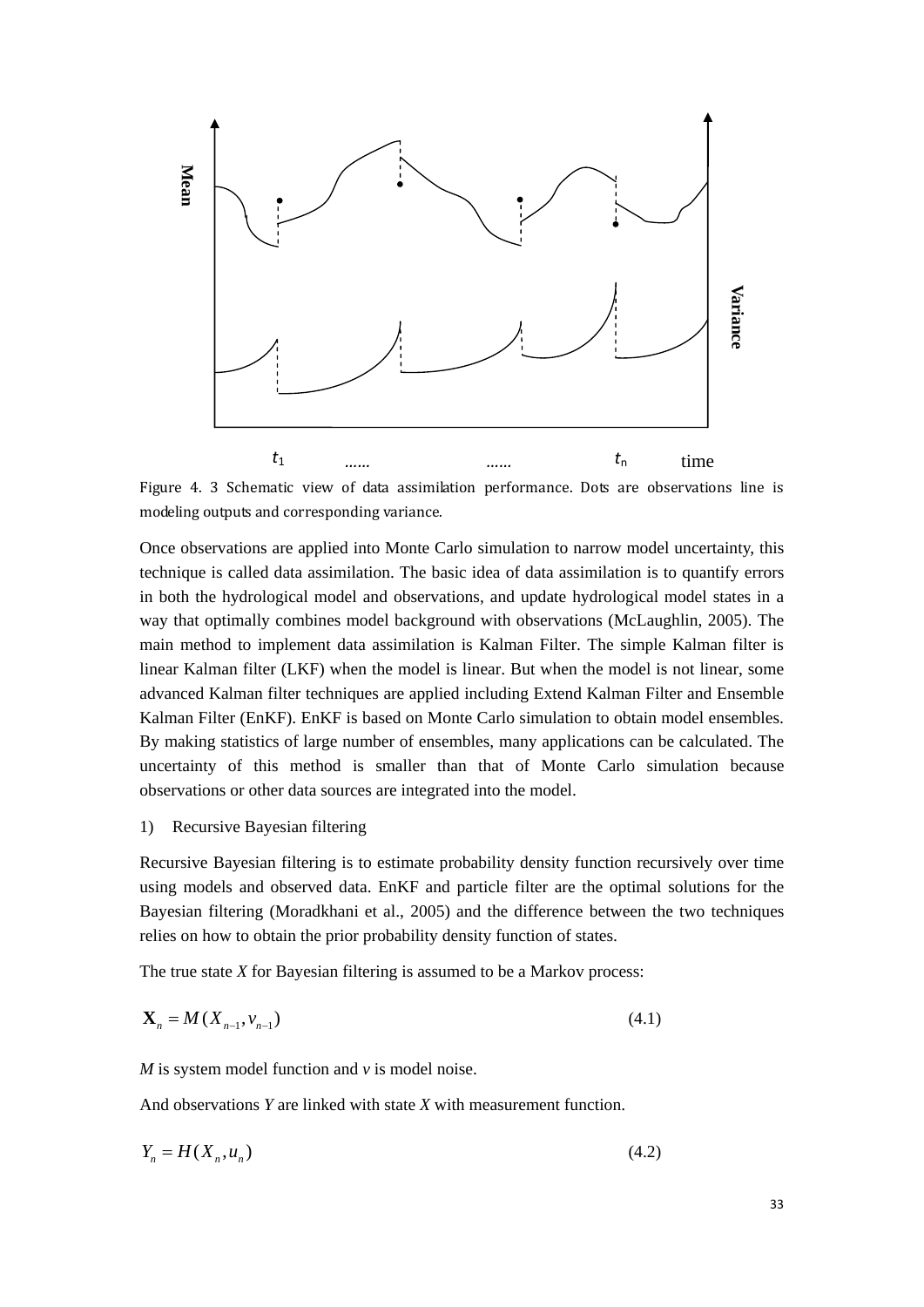In this equation, *H* is measurement function and *u* is measurement noise. The set of measurements on time step is  $D_n = \{Y_n: n=1, ..., k\}.$ 

The core requirement is to structure the conditional probability density function:  $p(X_n | D_n)$ . in the whole process, the prediction and update are recursively applied to obtain the series of the probability density function. If conditional probability  $p(X_n | D_{n-1})$  is available, then  $p(X_n | D_n)$ can be updated via Bayesian theory:

$$
p(X_n | D_n) = \frac{p(Y_n | X_n) p(X_n | D_{n-1})}{p(Y_n | D_{n-1})}
$$
\n(4.3)

And the probability distribution associated with the predicted state is the sum (integral) of the products of the probability distribution associated with the transition from the (n-1)-th timestep to the n-th and the probability distribution associated with the previous state, over all possible  $X_{n-1}$ :

$$
p(X_n | D_{n-1}) = \int p(X_n | X_{n-1}) p(X_{n-1} | D_{n-1}) d X_{n-1}
$$
\n(4.4)

And the denominator of equation 4.3  $p(Y_n|D_{n-1})$  is constant relative to state *X*:

$$
p(Y_n \mid D_{n-1}) = \int p(Y_n \mid X_n) p(X_n \mid D_{n-1}) dX_n \tag{4.5}
$$

Equation 4.4 is update equation, which is used to obtain the posterior probability density function of state *X* from previous prior probability density function.

#### 2) EnKF

Ensemble Kalman Filter (EnKF) is used to solve Bayesian filtering. The Ensemble Kalman Filter can be formalized as follows. Let  $X_b$  be the  $(n_{state}, n_{ensemble})$  background matrix of model states, where n*state* is the number of state variables and n*ensem* is the number of ensemble members.

$$
\mathbf{X}^b = (X^b_1, \cdots, X_{n_{\text{ensure}}})
$$
\n<sup>(4.6)</sup>

Where  $X_1$ , ...,  $X_n$ <sub>ensem</sub> are the background vectors of all model states for each ensemble members before the state update. And the mean of ensemble is:

$$
\overline{X^b} = \frac{1}{n_{\text{ensemble}}} \sum_{i=1}^{n_{\text{ensemble}}} X_i^b \tag{4.7}
$$

So the anomaly of ensemble is:

$$
X^{\prime b} = (X_{1}^{b} - \overline{X^{b}}_{1}, ..., X_{n_{\text{energy}}}^{b} - \overline{X^{b}}_{n_{\text{energy}}}^{b})
$$
(4.8)

From the above equation, the estimate of the model error covariance is directly from the anomalies vectors: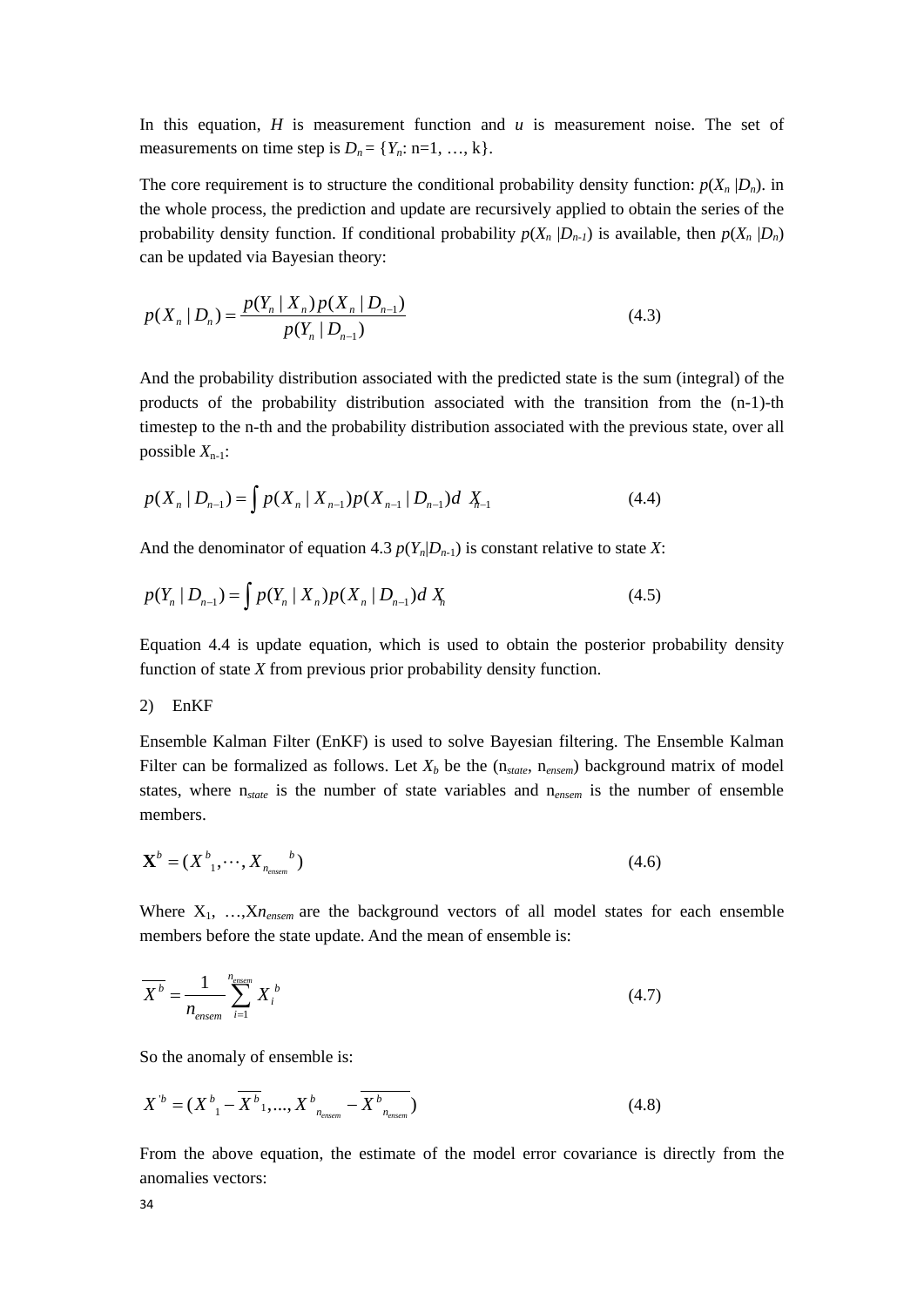$$
P^{b} = \frac{1}{n_{\text{ensemble}}} X^{\prime b} X^{\prime bT}
$$
 (4.9)

And then, the model states can be updated via the error covariance, the equation is:

$$
x_i^a = x_i^b + K(y_i - Hx_i^b)
$$
 (4.10)

Where,  $K = P^b H^T (H P^b H^T + R)^{-1}$ 

And each ensemble member is updated separately. And  $x<sup>a</sup>$  is analysis of model states after the update;  $y_i$  is the column vector observations. And H is operator converting the model states to observation space. K is gain in Kalman filter, and R is error covariance matrix of observation.

In EnKF process, the elements of  $y_i$  for each ensemble member are sampled as a distribution with mean equal to zero and variance equal to R. To implement the EnKF, prior error distribution is Gaussian distribution. This assumption is not perfect in this assimilation technique because many geographical applications do not always agree with Gaussian distribution, which may cause uncertainty for the filtering results.

#### <span id="page-34-0"></span>4.2.3 Particle Filter

It is clear that EnKF relies on the assumptions that the prior probability density function (PDF) of model states is Gaussian distribution. This assumption is not always nature for hydrology modeling. Particle filter have the advantage that no assumptions for the form of prior PDF of model states are necessary and that full prior density is used in filtering (Weerts and EI Serafy, 2006). Particle filter is a kind of recursive Bayesian filter based on the Monte Carlo simulation and does not need the assumption of the form of prior PDF of model state. The key idea of the particle filter is to represent the posterior PDF by a set of random drawn samples, called particles, with associated weights (Salamon and Feyen, 2009). With a large number of particles this Monte Carlo characterization approximates the posterior PDF. The posterior density can be calculated:

$$
p(X_{0:n}|Y_{1:n}) = \sum_{i=1}^{N} W \delta(X_{0:n} - X_{0:n}^{i})
$$
\n(4.11)

Where  $X_n^i$  is random variable and  $\delta(x)$  is Dirac delta function, the sum of the weights  $W_n^i$  is 1. And the weights are defined by importance density:

$$
W_n^i \propto \frac{p(X_{0:n}^i | Y_{1:n})}{q(X_{0:n}^i | Y_{1:n})}
$$
\n(4.12)

Many researches had weight update process.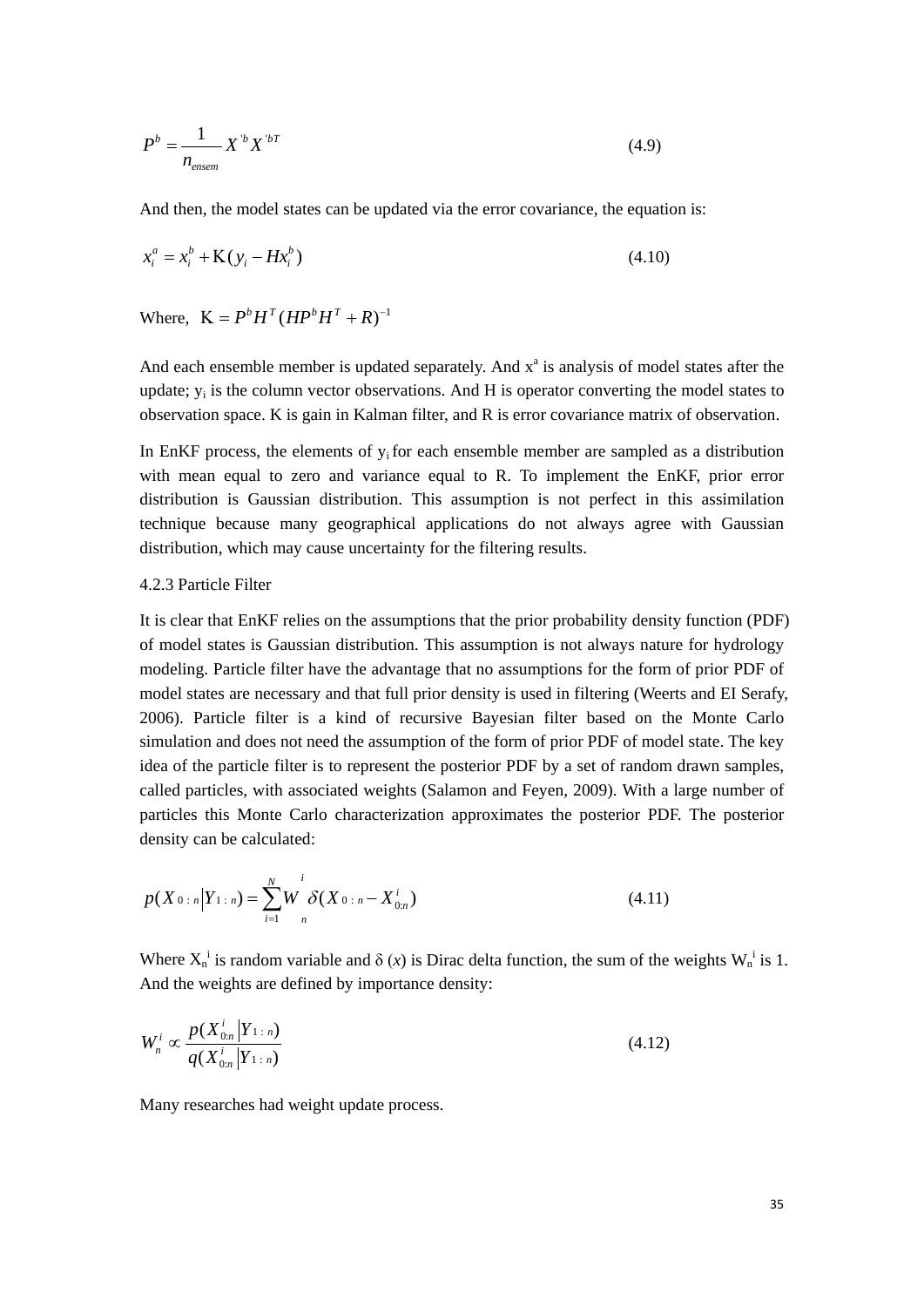$$
W_n^i = W_{n-1}^i \frac{p(Y_n \mid X_n^i) p(X_n^i \mid X_{n-1}^i)}{q(X_n^i \mid X_{0:n-1}, Y_{1:n})}
$$
(4.13)

The transition prior probability is used as the proposal distribution:

$$
q(X_n^i|X_{0:n-1}, Y_{1:n}) = p(X_n^i|X_{n-1}^i)
$$
\n(4.14)

So the weight updating can be simplified into:

$$
W_n^i = W_{n-1}^i p(Y_n | X_n^i)
$$
\n(4.15)

A common problem with the sequential importance sampling filter is the sample impoverishment, where after several iterations only very few particles have non-zero importance weights. This also means that large computational effort is dedicated to updating particles whose contributions to the approximation of the posterior PDF is basically negligible (Salamon and Feyen, 2009). So in many application cases, the number of particles is very large but unfortunately this may cause another big problem of high demand of computer with the increase of particles.

And then the updated weights are applied into Kalman Filter to narrow model uncertainty. In normal Kalman Filter process, the error system is assumed to agree with Gaussian distribution but in many hydrological applications, the assumption is not in this case. So the particle filter may improve the filter performance in data assimilation.

# <span id="page-35-0"></span>4.3 Application of assimilation in SRM model in the Langtang Khola catchment

The performance of the SRM model is of large uncertainties. The initial condition, model inputs and model itself together result in the model uncertainties. In the processes of precipitation, temperature and evaporation observations, there are measurement errors. The SRM hydrological process is distributed so the environmental heterogeneity of the catchment brings some uncertainties to the model outputs. And the SRM model itself is a simplized hydrological process, which may cause the model error. To obtain more believable model performance, several techniques can be applied to narrow the model uncertainty.

Data assimilation is applied in the Langtang Khola catchment to narrow the SRM model uncertainty. Monte Carlo simulation is the base for other two assimilation methods and is regarded as a simple data assimilation technique. The assimilation processes of SRM model are shown in figure 4.4. The first step is to perturb model parameters to transfer deterministic model process into stochastic one. Then the assimilation techniques can be applied to obtain the realizations for Monte Carlo, ensembles for EnKF and particles for Particle Flitering. The analysis of model results and performance ability is based on the realizations, ensembles and particles.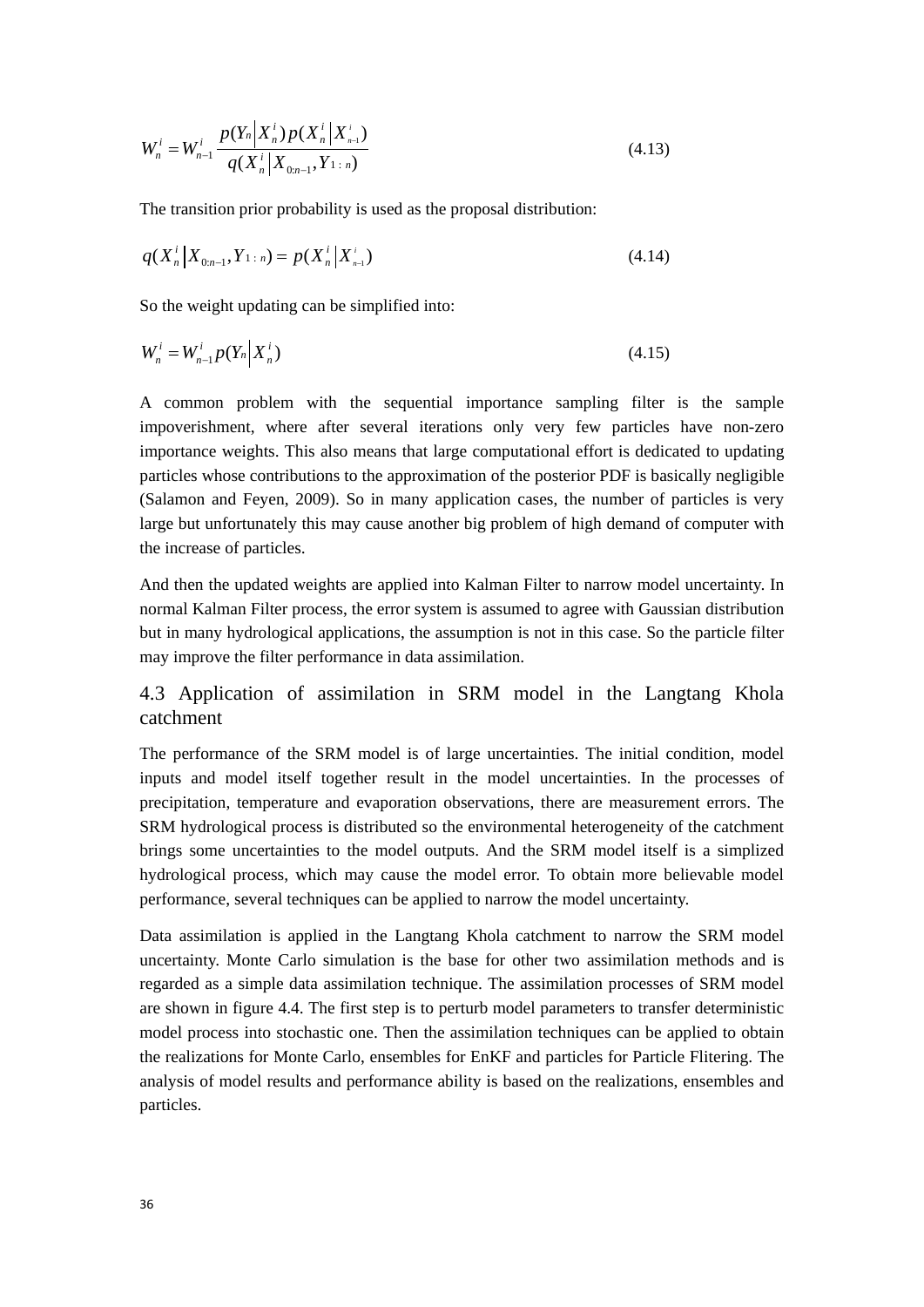

Figure 4. 4 Schematic view of assimilation processes in the SRM hydrological model

#### <span id="page-36-0"></span>4.3.1 Parameters perturbation

Data assimilation uses a stochastic version of hydrological model. The parameter perturbation must be done before assimilation. The input precipitation and temperature are referred to as  $P_{in}$  and  $T_{in}$ . The true inputs are with a small perturbation:

$$
P = P_{in} + \delta P
$$
  
\n
$$
T = T_{in} + \delta T
$$
\n(4.16)

The perturbation for δP is realization from a Gaussian distribution with zero mean and a variance of  $25mm^2$ . This value can make the precipitation perturb at a large scale. In most of drought time and rain season, the error of 5 mm did not seem extraordinary. If the variance is below 25mm<sup>2</sup>, the model results spread too wide, which is out of the realization.

The perturbation for δT is realization from a Gaussian distribution with zero mean and a variance of  $4^{\circ}C^2$ . This error is very important for the occurrence of snow fall and snow melt, and directly influencing the snow melt runoff.

The idea for the parameters perturbation is to transfer the determinant model into stochastic one. Then data assimilation techniques can be applied to solve the stochastic hydrological process. In the following part, Monte Carlo simulation, ensemble Kalman Filter and particle filtering are applied in the Langtang Khola catchment to assimilate the SRM model process and state from integrated SRM with remote sensing data.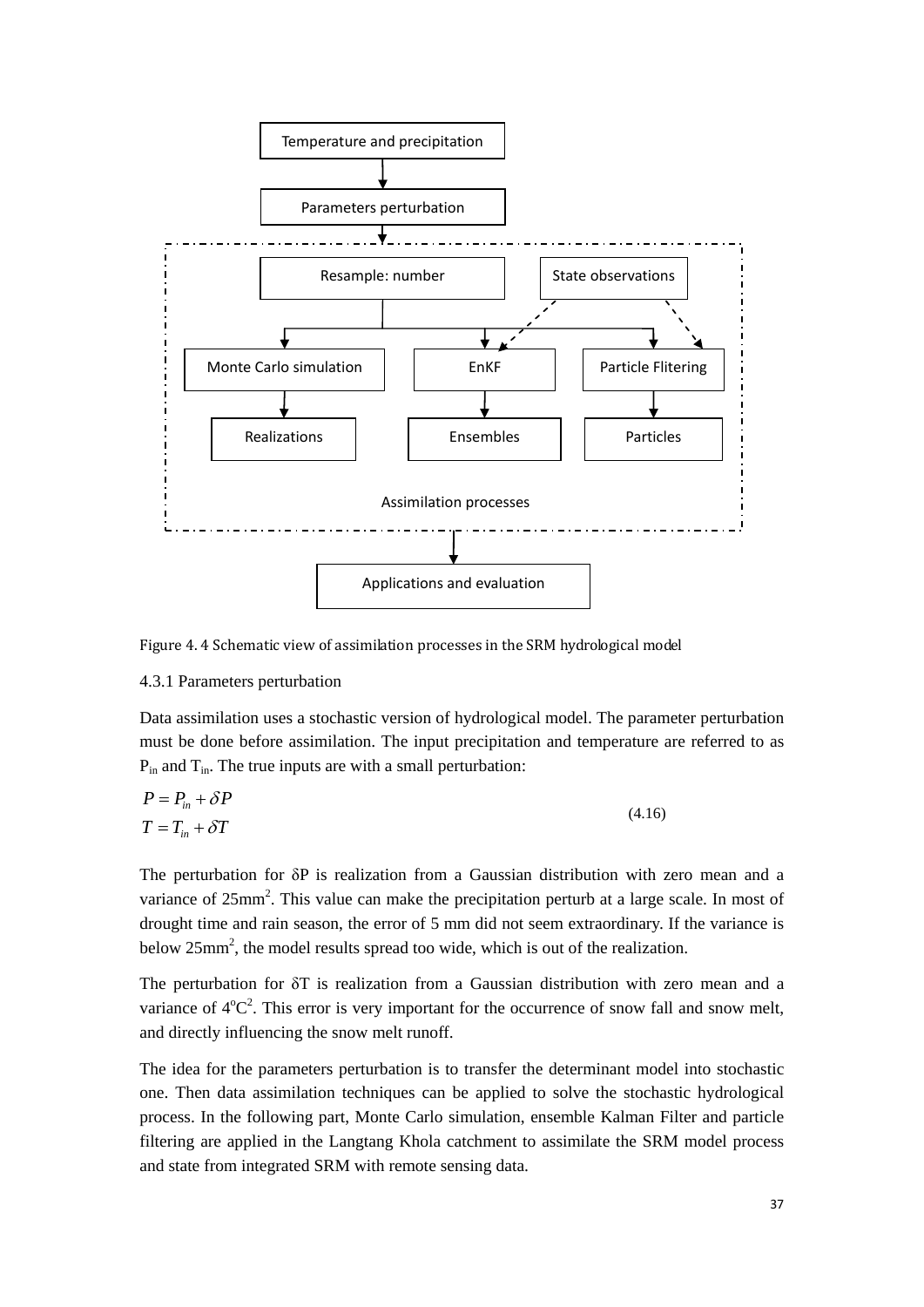#### <span id="page-37-0"></span>4.3.2 Assimilation experiments

The data assimilation techniques in this study are implemented using a combination of the PCRaster and the Python scripting language because there is assimilation software framework in PCRaster system (Karssenberg et al., 2010). Table 4.1 reflects the change resample parameter, begin time and end time in assimilation process. To test the sensitivity of sample in assimilation, we can change the nrSamples in Python scripts. In ensemble Kalman filter and particle filter, eight-day discharges from remote sensing snow cover product are regarded as discharge observations at outlet in the Langtang Khola catchment because the real-time snow cover data is integrated in SRM model to update snow storage in modeling process so the results can be improved.

| Data assimilation techniques | Part of Python scripts                                                         |
|------------------------------|--------------------------------------------------------------------------------|
|                              | $myModel = SnowModel()$                                                        |
| Monte Carlo simulation       | $dynamicModel = DynamicFramework(myModel, lastTimeStep=2191, firstTimestep=1)$ |
|                              | $meModel = Monte Carlo Framework(dynamic Model, nrSamples=32)$                 |
|                              | mcModel.run()                                                                  |
|                              | $myModel = SnowModel()$                                                        |
| Ensemble Kalman filter       | $dynamicModel = DynamicFramework(myModel, lastTimeStep=2191, firstTimestep=1)$ |
|                              | $mcModel = Monte Carlo Framework(dynamic Model, nrSamples=32)$                 |
|                              | $kfModel = KalmanFilterFramework(mcModel)$                                     |
|                              | $filterMoments = [every eight day]$                                            |
|                              | kfModel.setFilterTimesteps(filterMoments)                                      |
|                              | kfModel.run()                                                                  |
|                              | $myModel = SnowModel()$                                                        |
| Particle filter              | $dynamicModel = DynamicFramework(myModel, lastTimeStep=2191, firstTimestep=1)$ |
|                              | $meModel = Monte Carlo Framework(dynamic Model, nrSamples=32)$                 |
|                              | $pfModel = SequentialImportanceResamplingFramework(mcModel)$                   |
|                              | pfModel.setFilterTimesteps([moments])                                          |
|                              | pfModel.run()                                                                  |

Table 4.1 Sample parameters in Python scripts for data assimilation techniques (classes from Karssenberg et al., 2010)

Figure 4.5 presents the results for the data assimilation using Monte Carlo simulation, ensemble Kalman filter and particle filter (Sequential Importance Resampling). A general improvement in discharge can be shown in comparison to the simulation results without data assimilation techniques. There is large difference between discharge of observation and Monte Carlo simulation because, in Monte Carlo simulation, observations are ignored and this technique is not an assimilation technique but only a stochastic way for determinant hydrological model. Discharges for EnKF and particle filter are close to the observations because, during assimilation process, observations are applied to update model states and then the performance for the assimilation result is improved.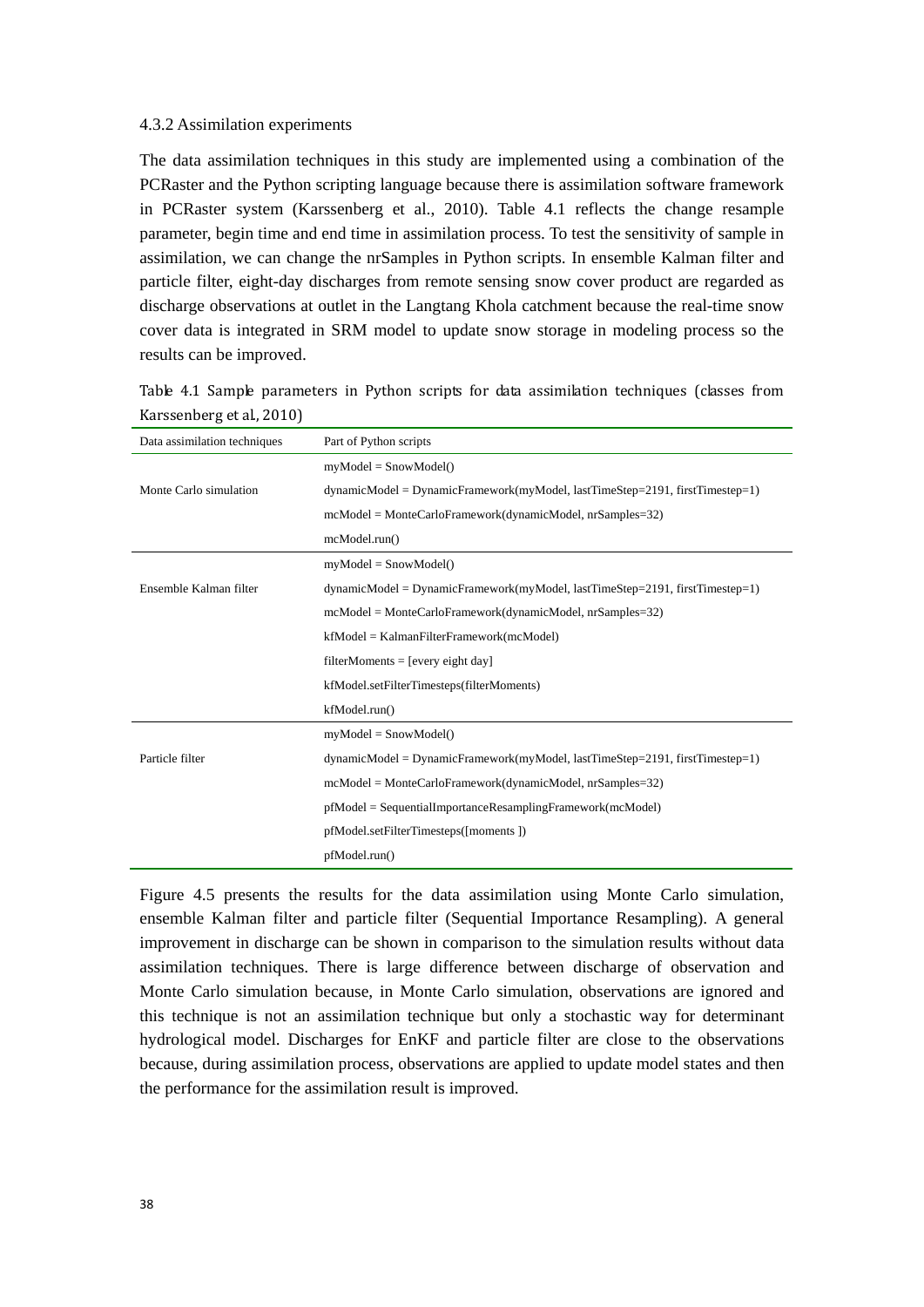

Figure 4. 5 Discharge at outlet in the Langtang Khola catchment for the data assimilation.

To obtain the detailed information of the data assimilation performance, we calculate the deviation between discharge for assimilation techniques and observation. Figure 4.6 presents the discharge deviation between assimilation and observations. The discharge deviation is large in summer time but very small in winter just as that in summer time the discharge is large but small in winter seasons. The errors between median discharge for Monte Carlo simulation and observations are the largest in these techniques. But for ensemble Kalman filter and particle filter, the performances are perfect with small errors between observations and assimilation results. EnKF performance is better than that for particle filter mainly because particle filter relies more on the distribution of resample particles and number of copies. So, in large discharge period, there is a relatively high error for particle filter. EnKF performance has stable small errors in all periods. The performance for EnKF is best in all the data assimilation techniques.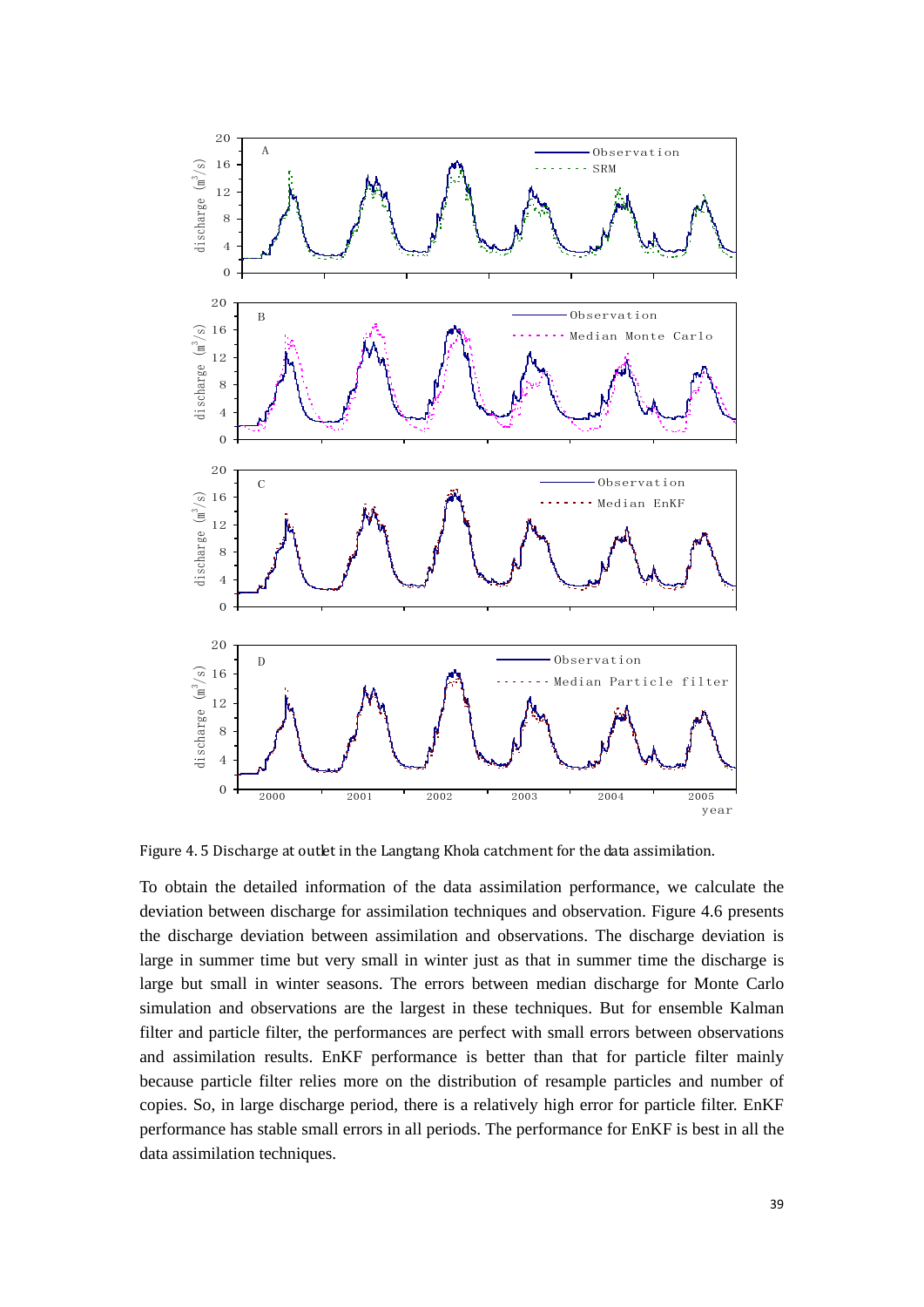

Figure 4. 6 The performance for data assimilation techniques in the Langtang Khola catchment

To evaluate the performance of data assimilation techniques, Root-Square-Mean Error (RSME) is applied in this study. When the number of particles in assimilation is 32, the SRME between observation and median assimilated discharge is shown in table 4.2. The table presents performance for EnKF technique is best in all the assimilation methods.

Table 4.2 Root-Square-Mean Error of the observation and assimilated discharge for all assimilation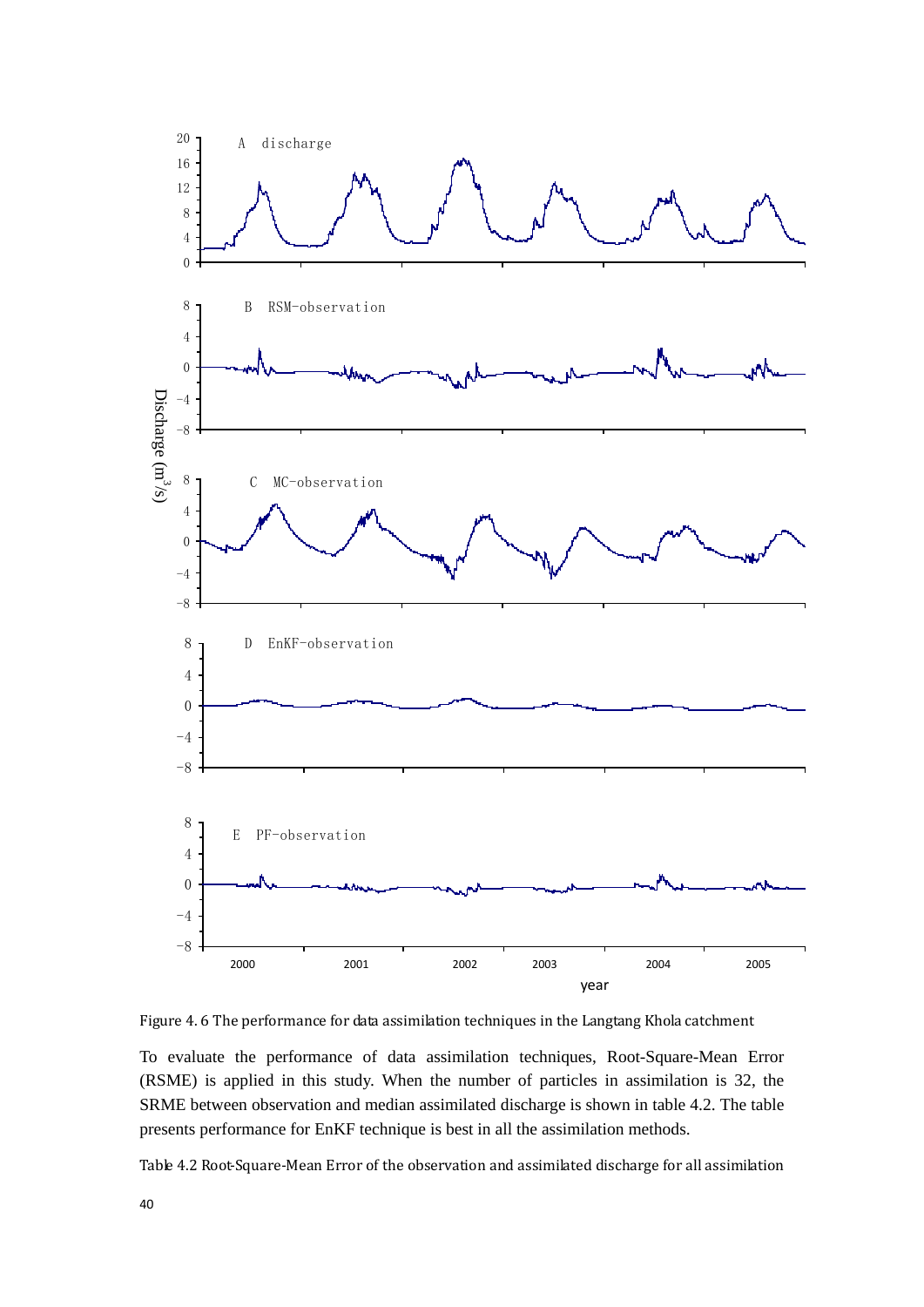| techniques                                  |      |      |                 |
|---------------------------------------------|------|------|-----------------|
| Data assimilation<br>Monte Carlo simulation |      | EnKF | Particle filter |
| <b>RSME</b>                                 | 1.89 | 0.37 | 0.51            |

Due to the sensitivity of particle filter to the number of resample particles, different numbers of particles are experimented in this research to analyze the effects of particles on the performance for particle filter. The table 4.3 presents that in particle filtering with the increase of particles the performance for the filtering is better and better. But the computational demand is also increasing but more rapidly than that of the model accuracy. Generally, to avoid overlarge computational demand, moderate number of particles is selected in particle filtering. The performance for ensemble Kalman filter is not markedly related with the increase of the number of ensembles almost remains at the same level.

Table 4.3 Sensitivity of the particle number in assimilation to the assimilated performance for EnKF and PF





# <span id="page-40-0"></span>4.4 Discussion and conclusion

Data assimilation is a crucial method to narrow model uncertainty from different data source. In the study, Monte Carlo simulation, ensemble Kalman filter and particle have been applied into Snowmelt Runoff Model (SRM) and the assimilated results have been analyzed and compared. With the precipitation and temperature perturbation, the RSM model has been transferred into stochastic model. For a low number of ensemble/ particle members, EnKF performed better than particle filter. For an intermediate number of ensemble/ particle member, there is little difference of the performances between the two assimilation techniques. But for large number of the ensemble/ particle members, particle filter outperformed ensemble Kalman filter. While increase in the number of ensembles did not improve the performance in ensemble Kalman filter.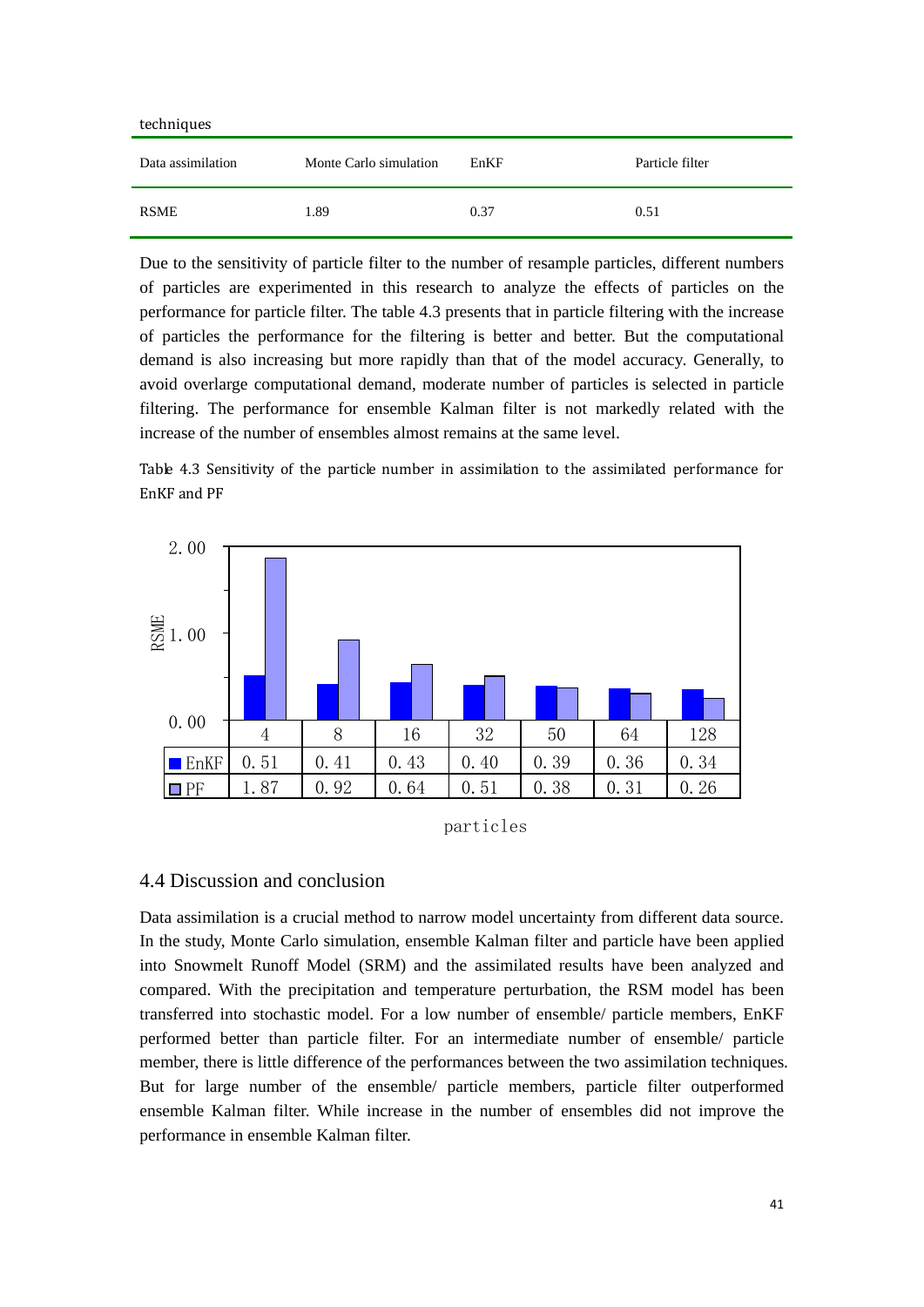The ensemble Kalman filter and the particle filter have been compared in this research when the two have been applied in SRM model. Data assimilation provides a method for the issues of uncertainty in model and observation. As two main data assimilation methods, ensemble Kalman and particle both performed well in error management of model and observation.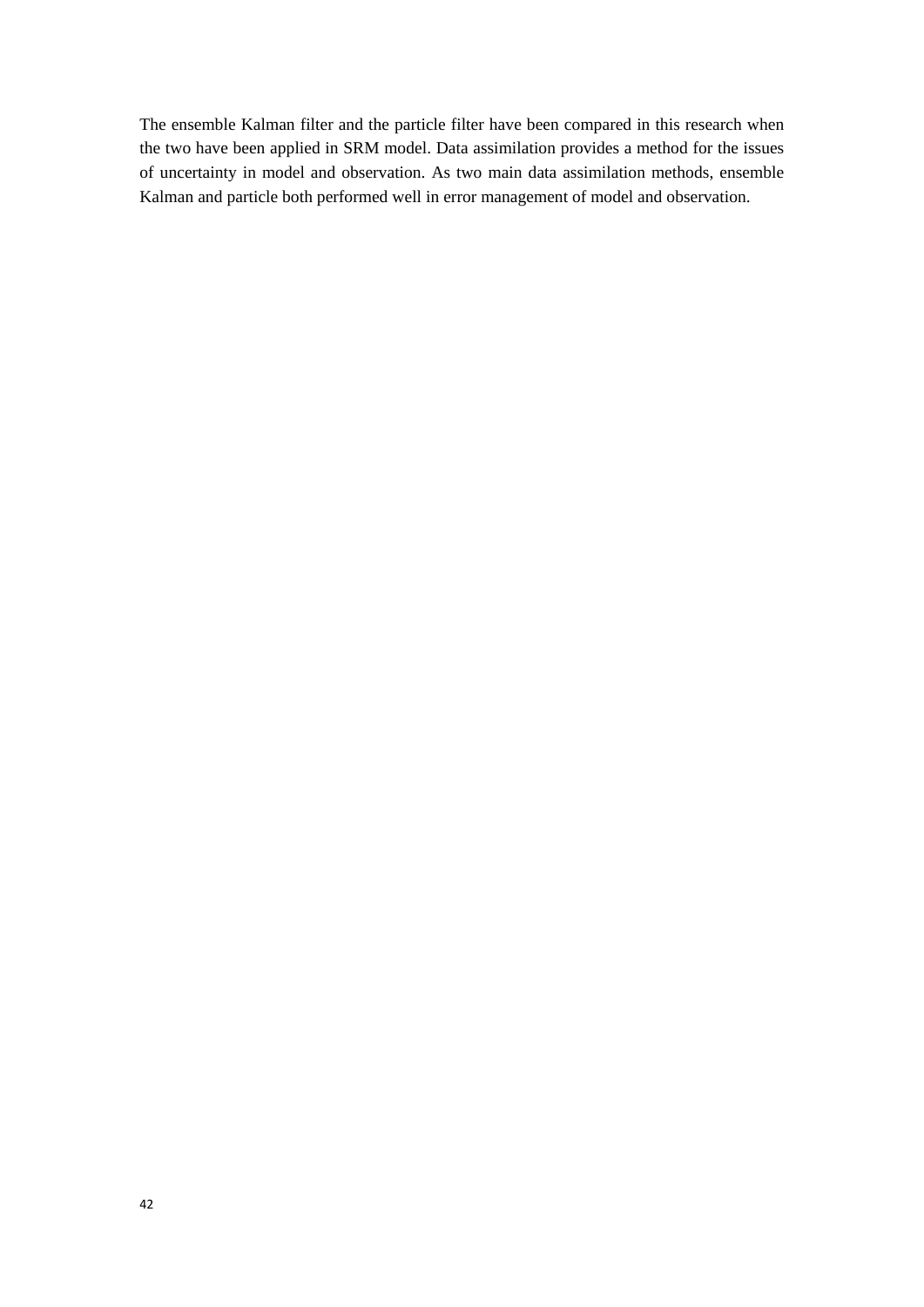# <span id="page-42-0"></span>**Reference**

Andreadis and Lettenmaier 2006, K. M. Andreadis and D. P. Lettenmaier, Assimilating remotely sensed snow observations into a macroscale hydrology model, Advances in Water Resources, 2006, 29, 872–886

Barnett et al., 2005, T.P. Barnett, J.C. Adam and D.P. Lettenmaier, Potential impacts of a warming climate on water availability in snow-dominated regions, Nature, 2005, 438, 303–309

Beck, 1987, M. B. Beck, Water Quality Modeling: A Review of the Analysis of Uncertainty, Water Resour. Res., 1987, 23, 1393–1442.

Bierkens, 2009, M. F. P. Bierkens, 2009, Stochastic hydrology, Utrecht University course, 2009

Chen, et al., 2005. J. M. Chen, X. Chen, W. Ju et al., Distributed hydrological model for mapping evapotranspiration using remote sensing inputs, Journal of Hydrology, 2005, 1-4, 15-39.

Clark et al, 2008, M. P. Clark, D. E. Rupp, R. A. Woods, et al. Hydrological data assimilation with the ensemble Kalman filter: Use of streamflow observations to update states in a distributed hydrological model. Advances in Water Resources, 2008, 31, 1309–1324

Cohen and Entekhabi, 1999, J. Cohen and D. Entekhabi, Eurasian snow cover variability and Northern Hemisphere climate predictability, Geophysical Research Letters, 1999, 26, 345–348.

Croft, 1944, A. R. Croft, Snow Melting and Evaporation, Science, 1944, 100, 169-170.

Douville and Peings, 2010, H. Douville and Y. Peings. Influence of the Eurasian snow cover on the Indian summer monsoon variability in observed climatologies and CMIP3 simulations. Climate dynamics, 2010, 34,643-660

Dunlap et al., 2010, E. Dunlap, Y. Wu and C. Tang, Assimilation of sea surface temperature into CECOM by flux correction, Ocean dynamics, 2010, 60, 403-412

Fukushima et al., 1987, Y. Fukushima, K. Kawashima, M. Suzuki, et al., The hydrological data of the Langtang VaIIey, NepaI Himalayas, Bulletin of Glacier Research, 1987, 5, 115-120.

Giraldo, 2009 et al.. M. A. Giraldo, D. Bosch, M. Madden, Ground and surface temperature variability for remote sensing of soil moisture in a heterogeneous landscape, Journal of Hydrology, 2009, 1-4, 214-223

Georgievsky 2009, M. Georgievsky, Application of the Snowmelt Runoff model in the Kuban river basin using MODIS satellite images. Environmental research letters, 2009, 4, 045017.

Gupta et al., 2007, R.P. Gupta, A. Ghosh and U.K Haritashya. Empirical relationship between near-IR reflectance of melting seasonal snow and environmental temperature in a Himalayan basin, Remote Sensing of Environment, 2007, 107, 402-413

Hall et al., 1995, D. K. Hall, G. A. Riggs, V. V. Salomonson. Development of methods for mapping global snow cover using Moderate Resolution Imaging Spectroradiometer (MODIS) data. Remote Sensing of Environment, 1995, 54, 127-140

Hall et al., 2002, D.K. Hall, G.A. Riggs and V.V. Salomonson et al., MODIS snow-cover products, Remote Sensing of Environment , 2002, 83, 181–194

Immerzeel et al., 2009, W.W. Immerzeel, P. Droogers, S.M. de Jong, et al, Large-scale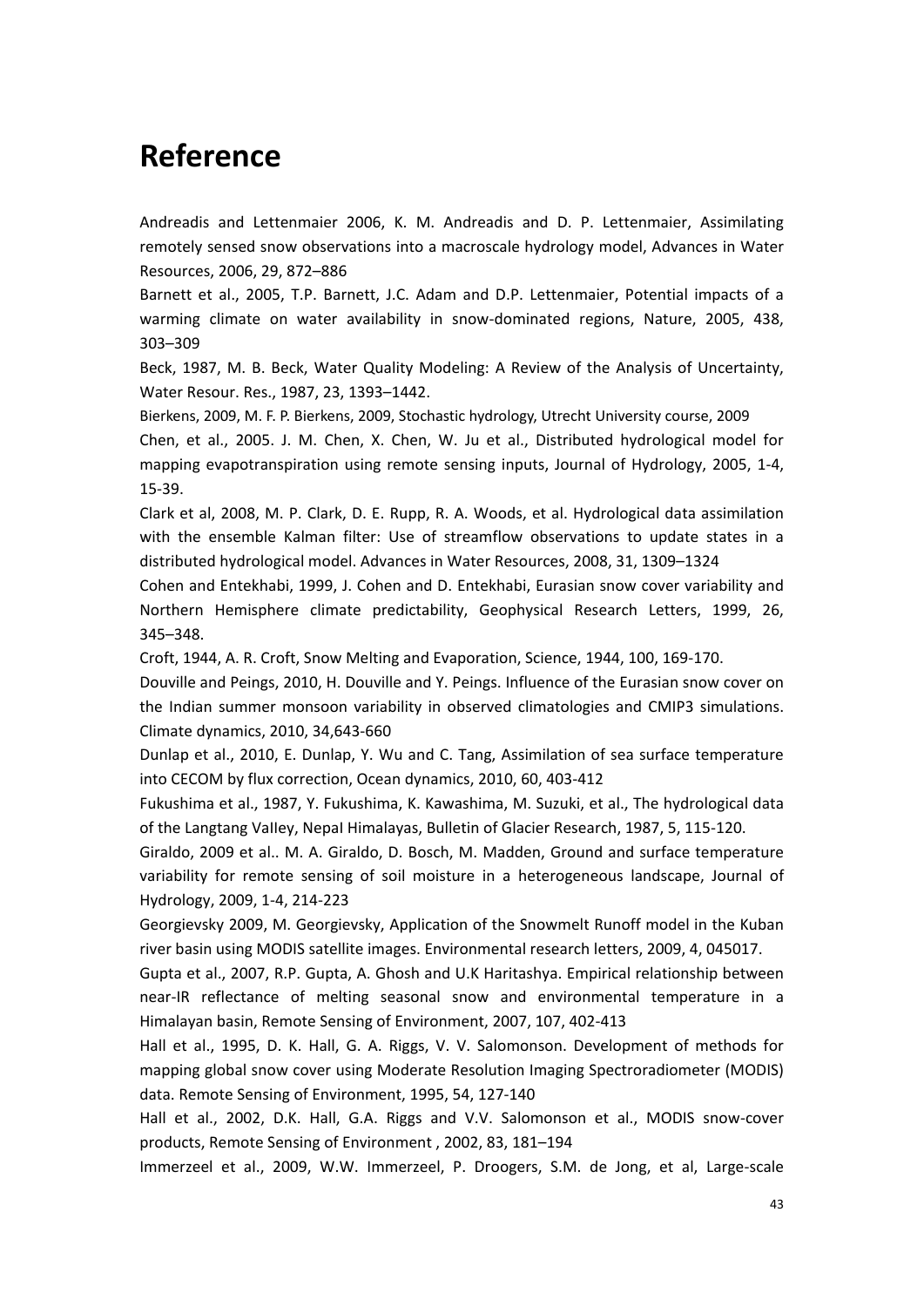monitoring of snow cover and runoff simulation in Himalayan river basins using remote sensing, Remote Sensing of Environment, 2009, 113, 40–49.

Karssenberg et al., 2010, D. Karssenberg, O. Schmitz, P. Salamon, et al. A software framework for construction of process-based stochastic spatial-temporal models and data assimilation, Environmental Modelling and Software, 2010, 25, 489-502.

Kitanidis and Bras 1980, P. K. Kitanidis, and R. L. Bras, Real-time forecasting with a conceptual rainfall runoff model: 1. Analysis of uncertainty, Water Resour. Res., 1980, 6, 1025–1033.

Kite, 1991, G.W. Kite, Watershed model using satellite data applied to a mountain basin in Canada, Journal of Hydrology, 1991, 128, 157–169

Kuczera and Mroczkowski 1998, G. Kuczera and M. Mroczkowski, Assessment of hydrological parameter uncertainty and the worth of multiresponse data, Water Resour. Res., 1998, 6, 1481– 1489.

Kuczera and Parent 1998, G. Kuczera, and E. Parent, Monte Carlo assessment of parameter uncertainty in conceptual catchment models: The Metropolis algorithm, J. Hydrol., 1998, 211, 69– 85.

Kumar et al., 2008, S.V. Kumar, R.H. Reichle, C.D Peters-Lidard et al., A land surface data assimilation framework using the land information system: Description and applications, Advances in water resources, 2008, 31, 1419-1432

Liang et al., 2008 a, T.G. Liang, X.D. Huang, C.X. Wu, et al, An application of MODIS data to snow cover monitoring in a pastoral area: A case study in Northern Xinjiang, China, Remote sensing of environment, 2008, 112, 1514-1526.

Liang et al., 2008 b, T. Liang, X. Zhang, H. Xie et al, Toward improved daily snow cover mapping with advanced combination of MODIS and AMSR-E measurements, Remote sensing of environment, 2008, 112, 3750-3761

Lopez et al., 2008, P. Lopez, P. Sirguey, and Y. Arnaud, et al. Snow cover monitoring in the Northern Patagonia Icefield using MODIS satellite images (2000-2006). Global and planetary change, 2008, 61, 103-116

Lyapustin et al., 2009, A. Lyapustin, M. Tedesco, Y. Wang, et al, Retrieval of snow grain size over Greenland from MODIS, Remote sensing of environment, 2009, 113, 1976-1987.

Maqueda and Fichefet, 1999, M. Maqueda and T. Fichefet. Modelling the influence of snow accumulation and snow-ice formation on the seasonal cycle of the Antarctic sea-ice cover. Climate dynamics, 1999, 4, 251-268

Martinec, 1975, J. Martinec. Snowmelt runoff model for stream flow forecasts. Nordic Hydrology, 1975, 6, 145-154

Martinec et al., 1994, J. Martinec, A. Rango and R. Roberts In: M. Baumgartner, Editor, Snowmelt runoff model (SRM) user's manual (version 3.0), 1994, Department of Geography, University of Bern, Switzerland .

McLaughlin, 2002, M. McLaughlin, An integrated approach to hydrologic data assimilation: interpolation, smoothing, and filtering, Adv Water Resour., 2002, 25, 1275–1286

McLaughlin et al., 2005, D. McLaughlin, A. O'Neill, J. Derber et al., Opportunities for enhanced collaboration within the data assimilation community, Quart J Roy Meteorol Soc., 2005, 131, 3683–3693.

McLaughlin, 1995, D. McLaughlin, Recent advances in hydrologic data assimilation, US Natl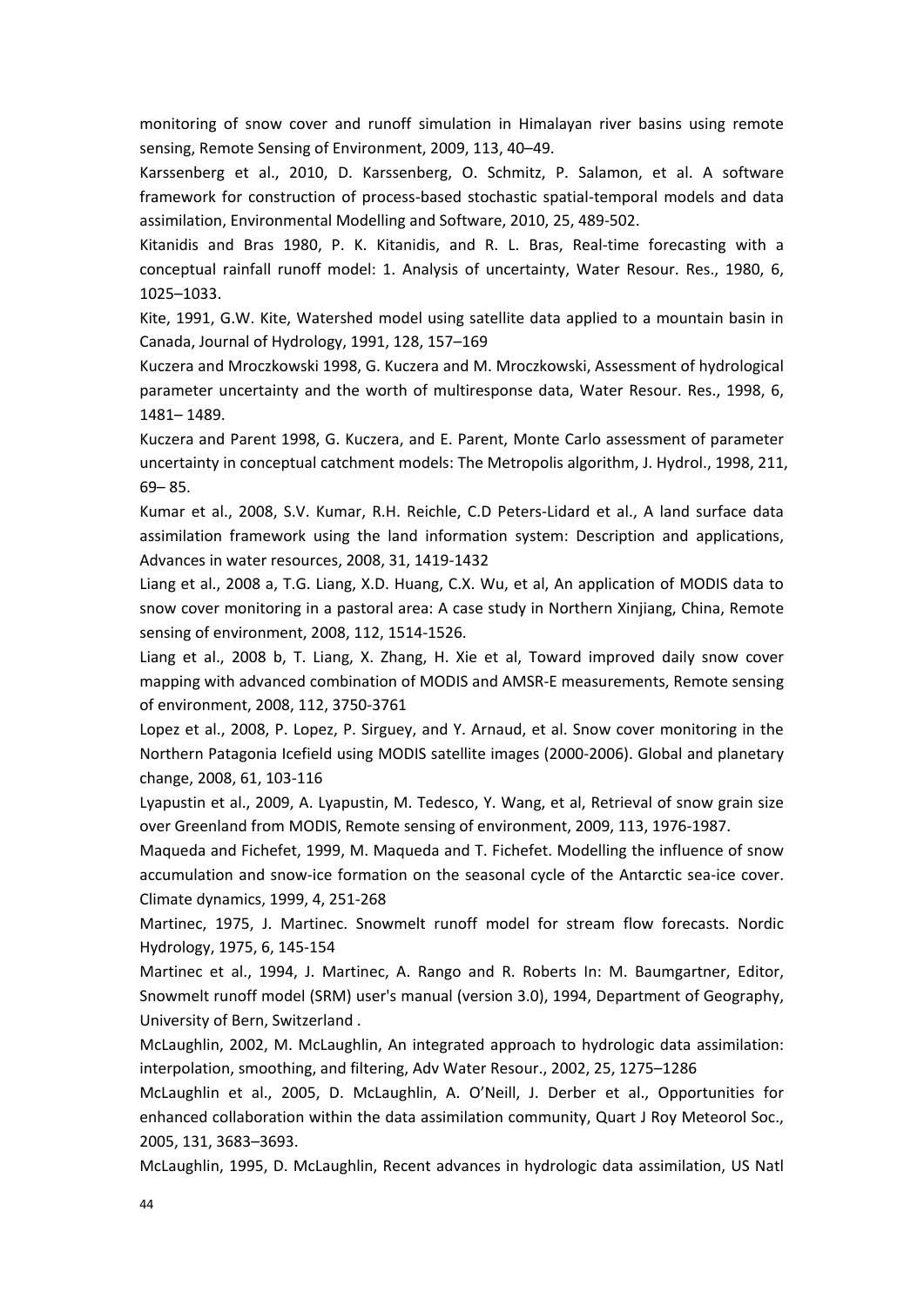Rep Int Union Geod Geophys 1991–1994. Rev Geophys, 1995, 33, 977–984.

Minville etal., 2008, M. Minville, F. Brissette and R. Leconte, Uncertainty of the impact of climate change on the hydrology of a nordic watershed, Journal of hydrology, 2008, 1-2: 70-83

Mitchell and Jones 2005, T. D. Mitchell and P. D. Jones. An improved method of constructing a database of monthly climate observations and associated high-resolution grids. International Journal of Climatology, 2005, 25, 693-612.

Moradkhani et al., 2005, H. Moradkhani, S. Sorooshian, H.V. Gupta and P.R. Houser, Dual state-parameter estimation of hydrological models using ensemble Kalman filter, Adv. Water Resour. 2005, 28, 135–147.

Oerlemans and Fortuin, 1992, J. Oerlemans, J. P. F. Fortuin. Sensitivity of glaciers and small ice caps to greenhouse warming. Science, 1992, 258: 115-118.

Pierdicca , et al., 2010. N. Pierdicca, L. Pulvirenti, C. Bignami. Soil moisture estimation over vegetated terrains using multitemporal remote sensing data, Remote Sensing of Environment, 2010, 2, 440-448

Qin et al., 2008, C. Qin, Y. Jia, Z. Su, et al, Integrating Remote Sensing Information Into A Distributed Hydrological Model for Improving Water Budget Predictions in Large-scale Basins through Data Assimilation, Sensors, 2008, 8, 4441

Ramage and Isacks, 2003, J.M. Ramage and B.L. Isacks, Interannual variations of snowmelt and refreeze timing in southeast Alaskan icefields, USA, Journal of Glaciology, 2003, 49, 102–116.

Rango, 1993, A. Rango, Snow hydrology processes and remote sensing, Hydrological Processes, 1993, 7, 121–138.

Rango, 1997, A. Rango, The response of areal snow cover to climate change in a snowmelt-runoff model, Annals of Glaciology, 1997, 25, 232–236

Rebetez, 1996, M. Rebetez. Seasonal relationship between temperature, precipitation and snow cover in a mountainous region, Theoretical and Applied Climatology, 1996, 54, 99-106 Salamon and Feyen, 2009, P. Salamon and L. Feyen. Assessing parameter, precipitation, and predictive uncertainty in a distributed hydrological model using sequential data assimilation with the particle filter. Journal of Hydrology, 2009, 3, 428-442

Salomonson and Appel, 2004, V.V. Salomonson and I. Appel, Estimating fractional snow cover from MODIS using the normalized difference snow index. Remote sensing of environment, 2004, 89, 351-360.

Schaffhauser et al., 2008, A. Schaffhauser, M. Adams, R. Fromm, et al, Remote sensing based retrieval of snow cover properties, Cold regions science and technology, 2008, 54, 164-175.

Schaper et al., 1999, J. Schaper, J. Martinec and K. Seidel, Distributed mapping of snow and glaciers for improved runoff modeling, Hydrologic Processes, 1999, 13, 2023–2031

Sirguey, et al. 2009, P. Sirguey, R. Mathieu and Y. Arnaud, Subpixel monitoring of the seasonal snow cover with MODIS at 250 m spatial resolution in the Southern Alps of New Zealand: Methodology and accuracy assessment, Remote sensing of environment, 2009, 1, 160-181.

Stanzel et al., 2008, Ph Stanzel, U. Haberl and H. P. Nachtnebel, Modelling snow accumulation and snow melt in a continuous hydrological model for real-time flood forecasting, IOP conference series. Earth and environmental science, 2008, 4, 012-016

Tekeli et al., 2005, A.E. Tekeli, Z. Akyurek, A. Arda Sorman, et al, Using MODIS snow cover maps in modeling snowmelt runoff process in the eastern part of Turkey. Remote sensing of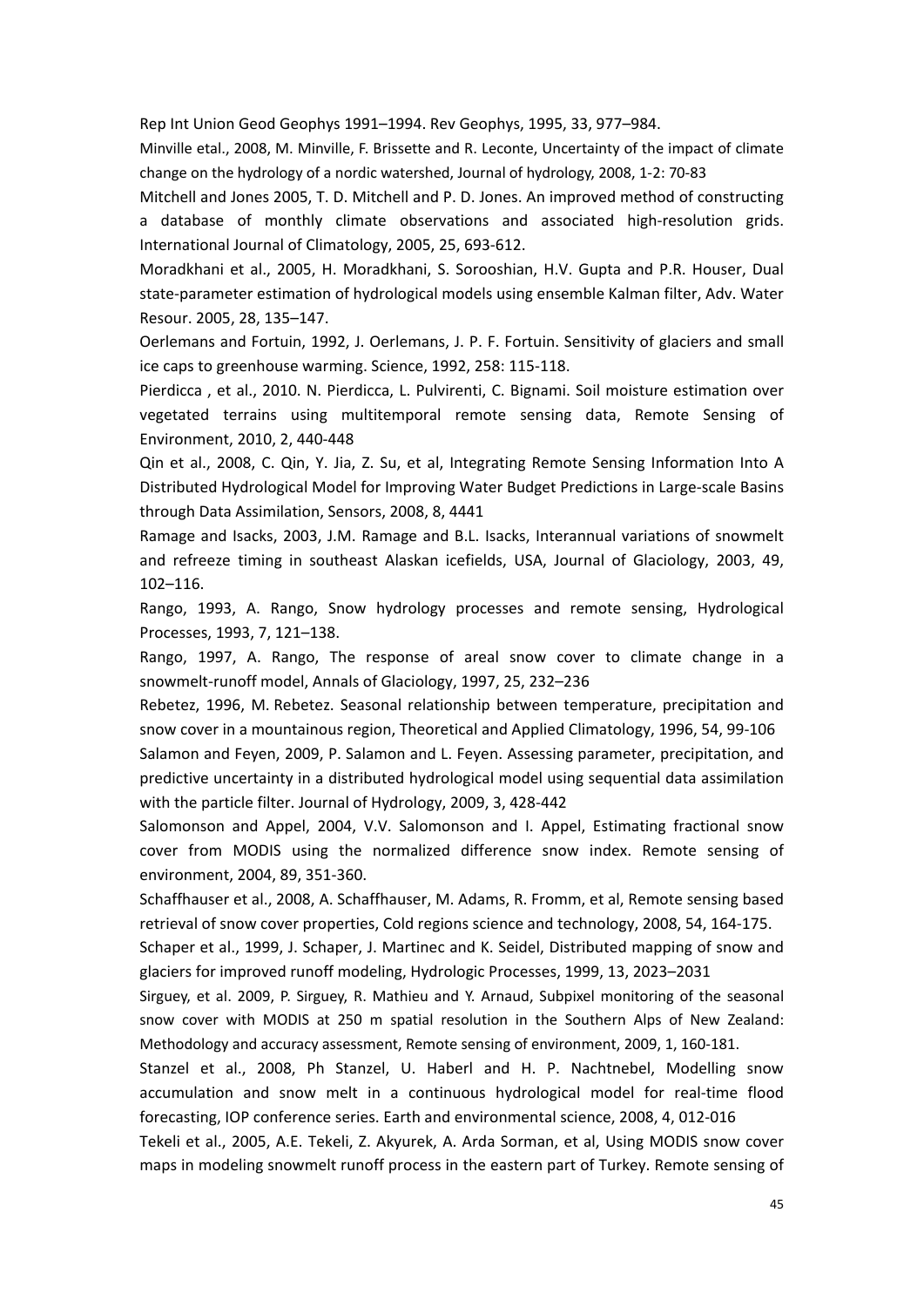environment, 2005, 97, 216-230.

Troch et al, 2003, P. A. Troch, C. Paniconi and D. McLaughlin. Catchment-scale hydrological modeling and data assimilation. Advances in Water Resources, 2003, 26, 131–135

Tsuyuki, 1996, T. Tsuyuki, Variational data assimilation in the tropics using precipitation data part I: Column model, Meteorology and atmospheric physics, 1996, 60, 87-104

Vavrus, 2007, S. Vavrus, The role of terrestrial snow cover in the climate system, Climate Dynamics, 2007, 29, 73-88

Walker and Houser 2001, J. P. Walker and P. R. Houser. A methodology for initializing soil moisture in a global climate model: assimilation of near-surface soil moisture observations. J Geophys Res, 2001, 106, 61–74.

Wang and Xie, 2009, X. Wang and H. Xie. New methods for studying the spatiotemporal variation of snow cover based on combination products of MODIS Terra and Aqua, Journal of Hydrology, 2009, 371, 192-200.

Weertman, 1957, J. Weertman, On the sliding of glaciers, Journal of Glaciology, 1957, 21, 33-38.

Weertman, 1964, J. Weertman, The theory of glacier sliding. Journal of Glaciology, 1964, 5, 287-303

Weerts and El Serafy, 2006, A. H., Weerts and G. Y. H. El Serafy, Particle filtering and ensemble Kalman filtering for state updating with hydrological conceptual rainfall-runoff models, Water Resour. Res., 2006, 42, W09403.

Xiao et al., 2004, X. Xiao, Q. Zhang and S. Boles et al., Mapping snow cover in the Pan-Arctic zone using multi-year (1998–2001) images from optical VEGETATION sensor, International Journal of Remote Sensing, 2004, 25, 5731–5744.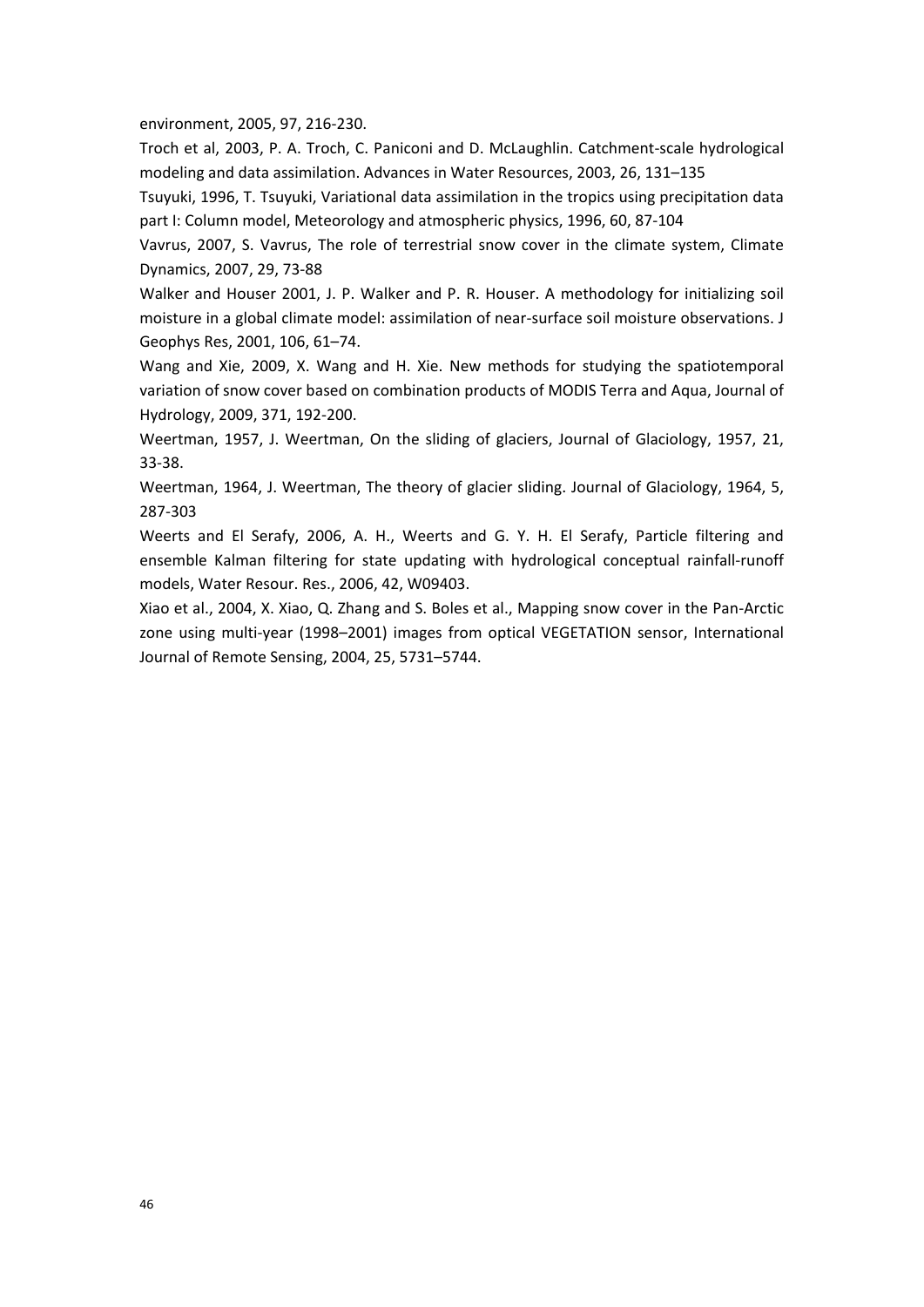# <span id="page-46-0"></span>**Summary**

Mountainous snow is essential substance in the earth surface because it is important for inland fresh water provision, global and local climate regulation and water cycles. The research is to monitor mountainous snow cover, simulate snow melt runoff using snowmelt runoff model (SRM) and assimilate state from remote sensing data into snow melt runoff model in the Langtang catchment.

The first topic is to monitor snow cover in the Langtang catchment using MODIS snow product. It gives an analysis of snow cover area change with time. Inter- and between- annual analysis methods are two different perspectives for snow cover time monitoring. Some interesting trends would be drawn in this section. The results showed a seasonal variation in snow cover with two peaks and one minimum in snow cover percentage trends. The maximum snow cover area is about  $1800 \text{ km}^2$  (94% in the catchment) in winter time, while in summer time, the bottom is only about 200  $km^2$  (10% in the catchment). The reason of this seasonal variation of snow is explained by temporal variation in local temperature and precipitation. In summer time, the temperature is above 0 celsius and snow metling occurs. During winter time with quite low temperature, the precipitation is mainly in the form of snow so the snow cover area expands graduately. But in many winter time, there is a drought period without preciptation, which causes the snow cover to reduce. This leads to a second snow cover area percentage peak. After the dry period, snow recession may end, snow cover increases again,which leads to peak area.

The second topic focused on the snowmetl runoff modeling. Snowmelt Runoff Model (SRM) has been applied into the Langtang Khola catchment to model snowmelt runoff and discharge. It simulates snow melt, snowmelt runoff and discharge. Remote sensing data provide important snow cover information for the snow storage. The remote sensing snow cover data have been integrated into SRM model to update ice storage maps for every eight days. The ice storage updates in SRM model are from the estimation from ice flux budget. Integration remote sensing data with RSM model can improve model performance.

The final component is to quantify model uncertainties and narrow model errors using data assimilation techniques. Ice storage is an important state for SRM model. Icestorage maps are simulated from remote sensing snow cover data. In data assimilation processes, ice storage maps from remote sensing are used to update model state. Monte Carlo simulation, ensemble Kalman filter and particle have been applied into the Snowmelt Runoff Model (SRM) to quantify model errors. For a low number of ensemble/ particle members, EnKF performed better than particle filter. For an intermediate number of ensemble/ particle member, there is little difference of the performances between the two assimilation techniques. But for large number of the ensemble/ particle members, particle filter outperformed ensemble Kalman filter. While increase in the number of ensembles did not improve the performance in ensemble Kalman filter.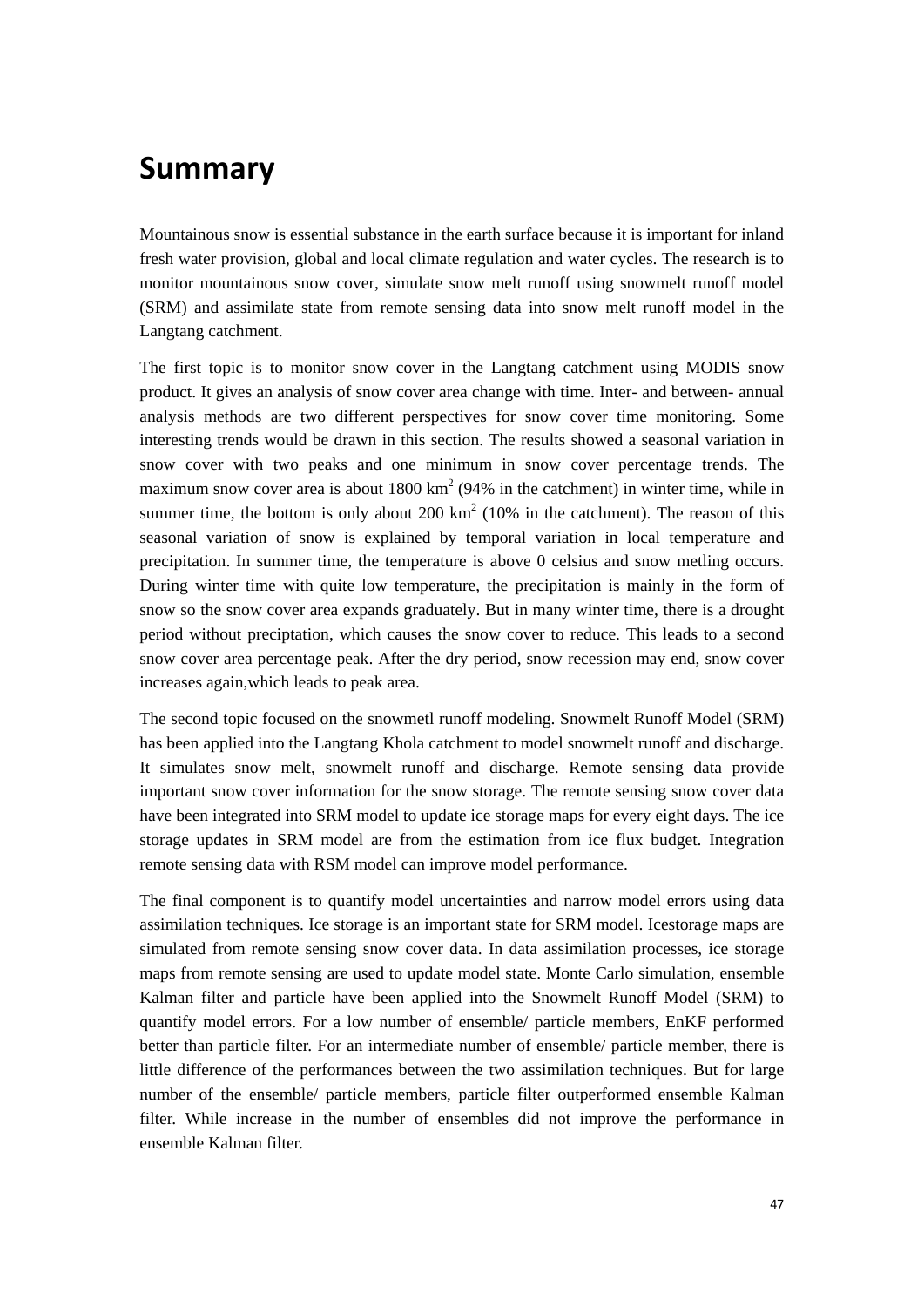The study has covered a wide range for snow research. Snow cover is the basis for snowmelt runoff modeling and snowmelt runoff model is the basis for assimilation. The remote sensing snow cover data are integrated and assimilated into snowmelt runoff model.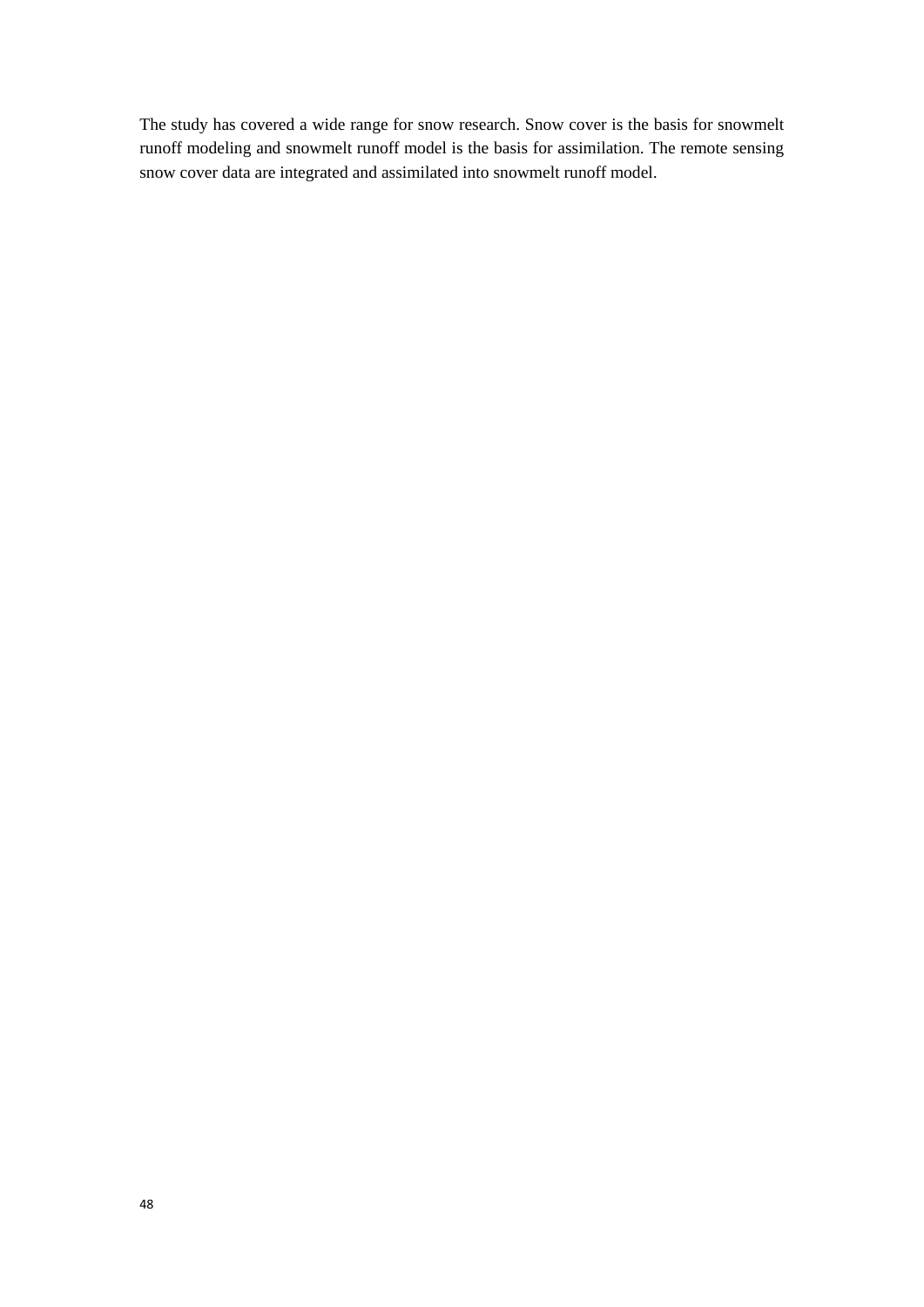# <span id="page-48-0"></span>**Appendix**

Code script for integration process: # RSMinte.py from PCRaster import \* from PCRaster.Framework import \*

class dataModel(DynamicModel):

 def \_\_init\_\_(self): DynamicModel. init (self)

setclone("clone90.map")

def initial(self):

 self.snow=scalar(0) self.mask=self.readmap("mask90") # dem correction self.tempLapse=scalar(-5.341300E-03) self.dem=self.readmap("demfil90") stationH=scalar(3920) self.tempCor=ifthenelse(self.mask,(self.dem-stationH)\*self.tempLapse,0) self.Ldd=self.readmap("ldd90") # day degree factor self.DDF=scalar(4) # outlet self.Outlet=self.readmap("outlet")

| IniSoil= $0.050$ ;   | # Initial soil moisture storage (m)                                   |  |
|----------------------|-----------------------------------------------------------------------|--|
| self.MaxSoil=0.100;  | # Maximum soil moisture storage (m)                                   |  |
| self.SoilS=IniSoil;  | # Initial soil moisture storage (m)<br># x flow recession coefficient |  |
| self.kx=.9490430;    |                                                                       |  |
| self.QtotAold=2;     | # initial discharge (m3/s)                                            |  |
| gf=.5000000;         | # fraction of total ablation that results in                          |  |
| actual runoff        |                                                                       |  |
| self.SnowF=scalar(0) |                                                                       |  |
| self.AblF=scalar(0)  |                                                                       |  |
| self.ETc=0.0918      |                                                                       |  |
| self.rc=0.001        |                                                                       |  |
| self.kc=0.8          |                                                                       |  |
| self.Qini=0.0005     |                                                                       |  |
| self.Qb=self.Qini    |                                                                       |  |
|                      |                                                                       |  |
| self.MaxIceIni=200   |                                                                       |  |
|                      |                                                                       |  |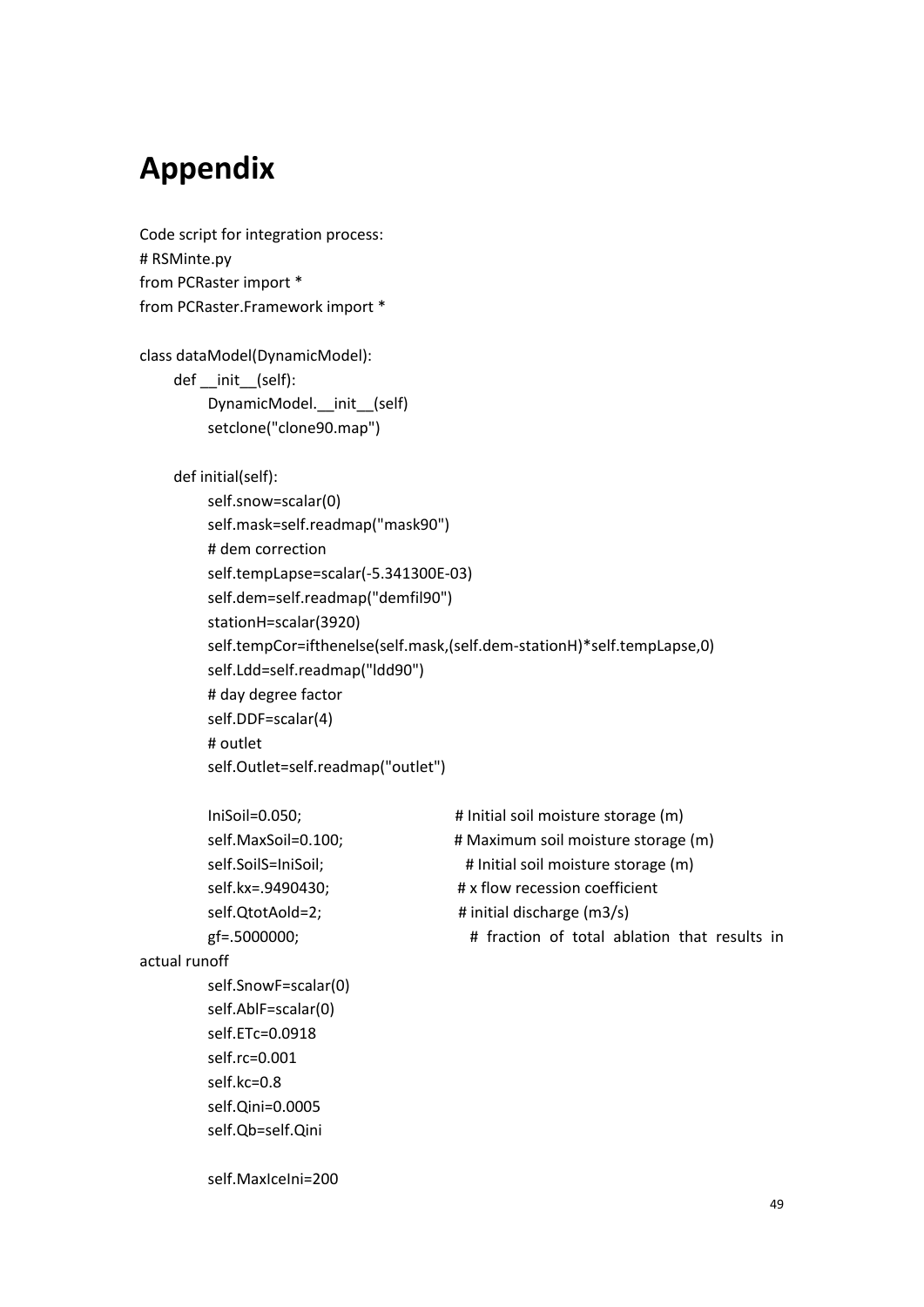self.SinSlope=sin(atan(slope(self.dem))) self.gmask=self.readmap("gmask90") self.SnowC=self.gmask

```
Ice=cover(ifthenelse(self.gmask,ifthenelse(self.SinSlope==0,200,13.343968/self.SinSlope),0))
          self.IceIni=min(200,ifthenelse(self.mask,Ice,0))
           self.IceStore=self.IceIni
           self.CN=75.000
           self.S=0.001*25.4*((1000/self.CN)-10)
           self.nr=8
           self.mr=0
```
#self.IceStore=self.IceIni

```
 # initialise timeoutput
          self.runoffTSS=TimeoutputTimeseries("runoff2.txt",self,"outlet.map",) 
#noHeader=False
```
def dynamic(self):

self.mr=self.mr+1

if self.mr==self.nr:

```
self.SnowC=self.readmap("D:\biyelunwen\rs_snow_map\ms")
 self.IceStore=ifthenelse(boolean(self.SnowC),max(0.005,self.IceStore),0)
```
self.report(self.IceStore,"D:\biyelunwen\states\IceS") #output icestorage state

```
 # prec
 Prec=timeinputscalar("clim_00_07.tss",1)
 Temp=timeinputscalar("clim_00_07.tss",2)
 #Prec=self.readmap("Prec") 
 # temp
 #Temp=self.readmap("Temp")
```

```
 Snow=ifthenelse(self.mask,cover(ifthenelse(Temp<0, Prec/1000,0)),0)
 # ablation
 Abl=cover(min(self.IceStore,ifthenelse(Temp>0, Temp*self.DDF/1000,0)))
 rain=Prec/1000-Snow
```
self.IceStore=self.IceStore+Snow-Abl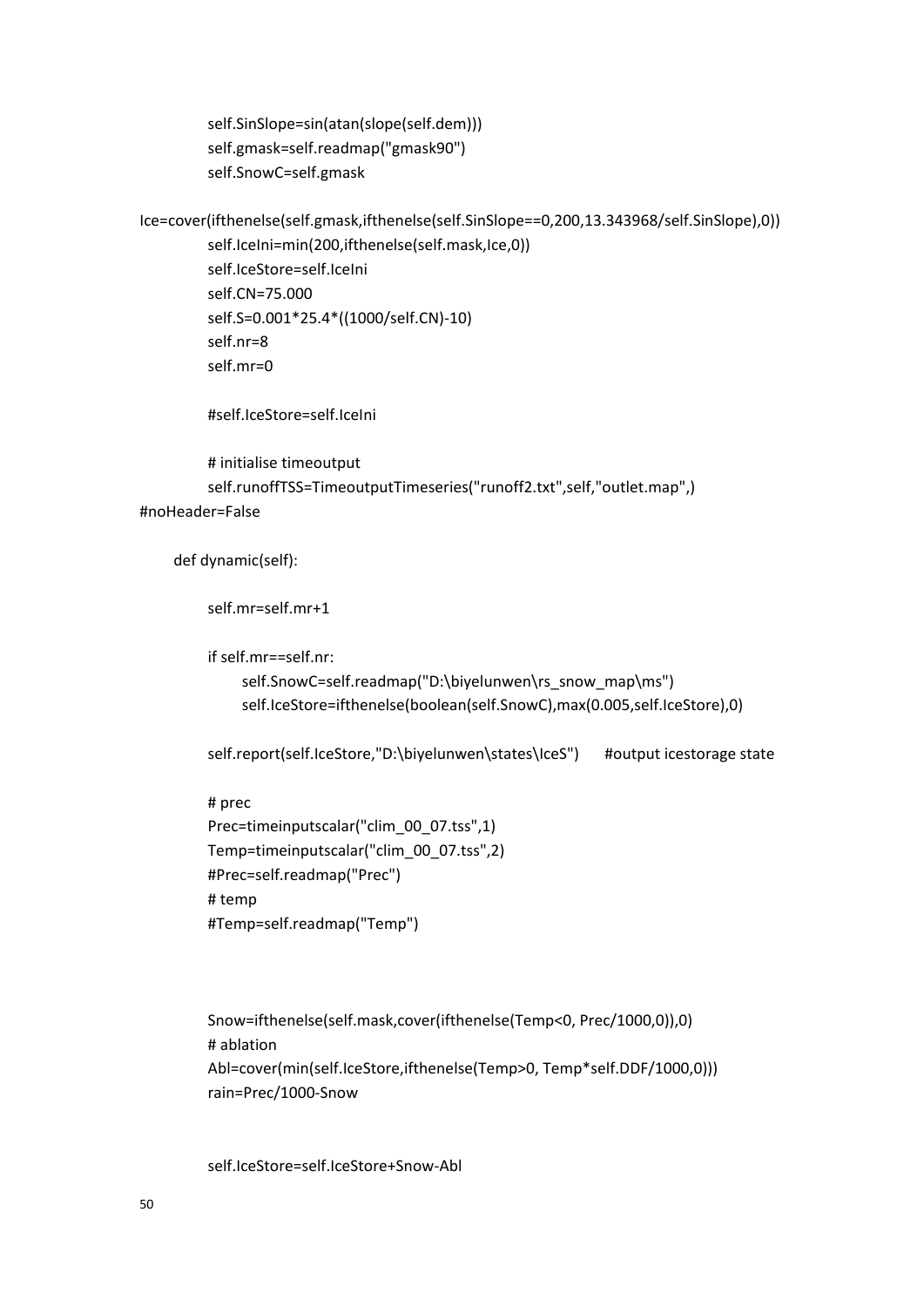self.SnowC=ifthenelse(self.IceStore>0,scalar(1),scalar(0))

 # hydrological process ET0=timeinputscalar("clim\_00\_07.tss",3) ET0=(ET0+self.tempCor\*self.ETc)/1000

 potentialS=self.SoilS+rain-self.kc\*ET0 potentialSG=self.SoilS self.SoilS=ifthenelse(self.IceStore>0.005,potentialSG,min(self.MaxSoil,potentialS))

SurQ=ifthenelse(self.IceStore<0.05,ifthenelse(rain>0.2\*self.S,(sqr(rain-0.2\*self.S))/(rain+0.8\* self.S),0),0)

> Abl=0.50000\*Abl Recharge=ifthenelse(self.SoilS==self.MaxSoil,rain-self.kc\*ET0+Abl\*0.5-SurQ,0) self.Qb=self.Qb\*exp(-1\*self.rc)+Recharge\*(1-exp(-1\*self.rc))

Qtot=Abl+SurQ+self.Qb

 Qtot=(Qtot\*90\*90)/(24\*3600) QtotA=accuflux(self.Ldd,Qtot) QtotA=(1-self.kx)\*QtotA+self.kx\*self.QtotAold self.QtotAold=QtotA discharge=self.QtotAold

 self.report(discharge,"srunoff.txt") self.runoffTSS.sample(discharge)

myModel=dataModel() dynModel=DynamicFramework(myModel, lastTimeStep=2191, firstTimestep=1)

dynModel.run()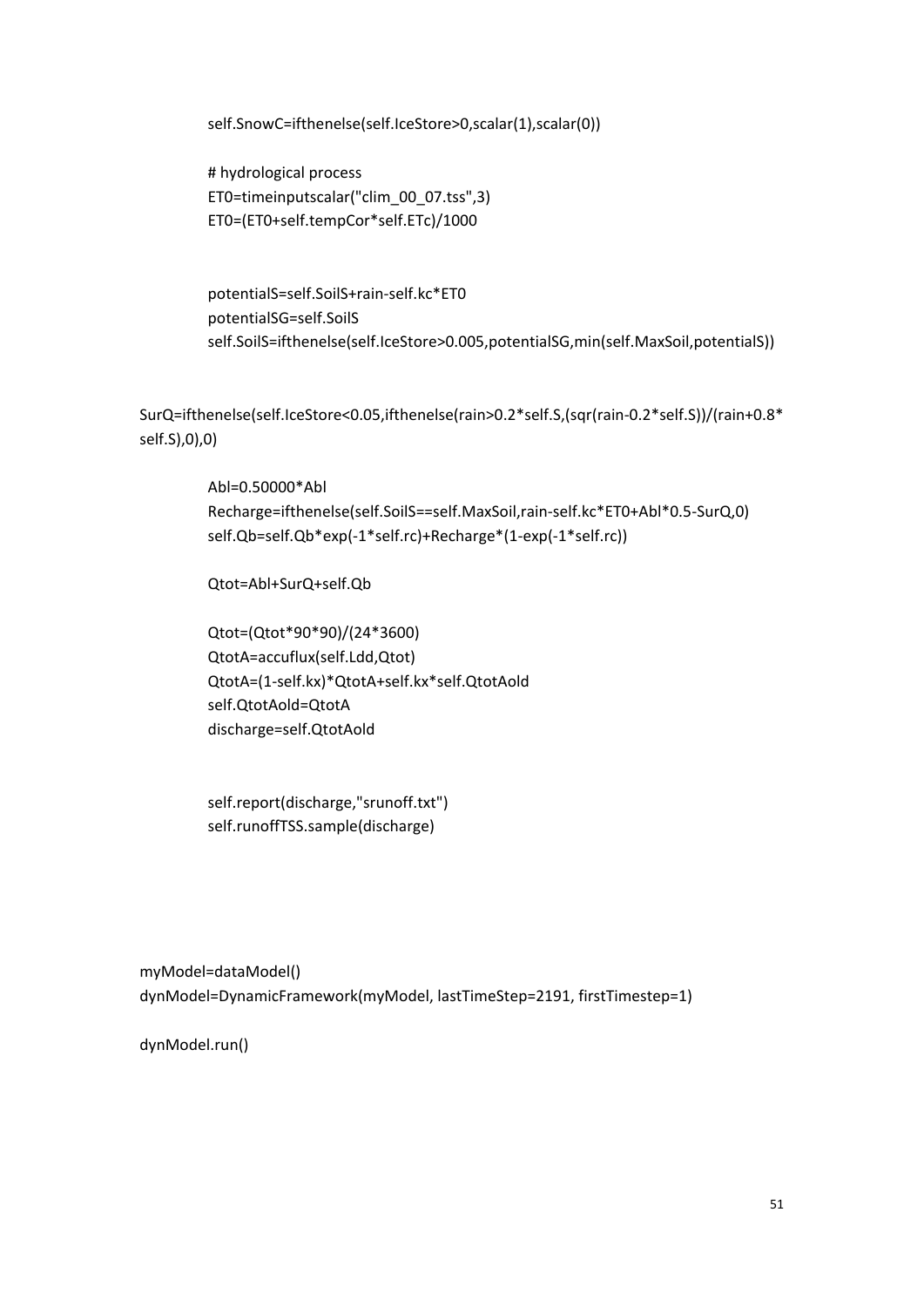Code script for assimilation process: Monte Carlo simulation

from PCRaster import \* from PCRaster.Framework import \*

class SRModel(DynamicModel, MonteCarloModel): def \_\_init\_\_(self): DynamicModel. init (self) MonteCarloModel.\_\_init\_\_(self) setclone("clone.map")

def premcloop(self):

 dem = self.readmap("demfil90") self.ldd = lddcreate(self.dem, 1e31, 1e31, 1e31, 1e31) elevationMeteoStation = scalar(3920) self.elevationAboveMeteoStation = self.dem - elevationMeteoStation self.DDF = 4 self.SinSlope=sin(atan(slope(self.dem))) self.ETc=0.0918 self.kc=0.8 self.rc=0.001 self.kx=0.9490403 self.gf=0.50000 self.mask=self.readmap("mask90") self.gmask=self.readmap("gmask90") self.Outlet=self.readmap("outlet")

def initial(self):

 IniSoil=0.050 self.MaxSoil=0.100 self.SoilS=IniSoil self.Qini=0.0005 self.Qb=self.Qini self.QtotAold=2 self.Qtot=0 self.rho=916.7 self.tau0=120000 self.g=9.81 self.R=5.059000E+08 self.v=0.1 self.CN=75.000 self.S=0.001\*25.4\*((1000/self.CN)-10)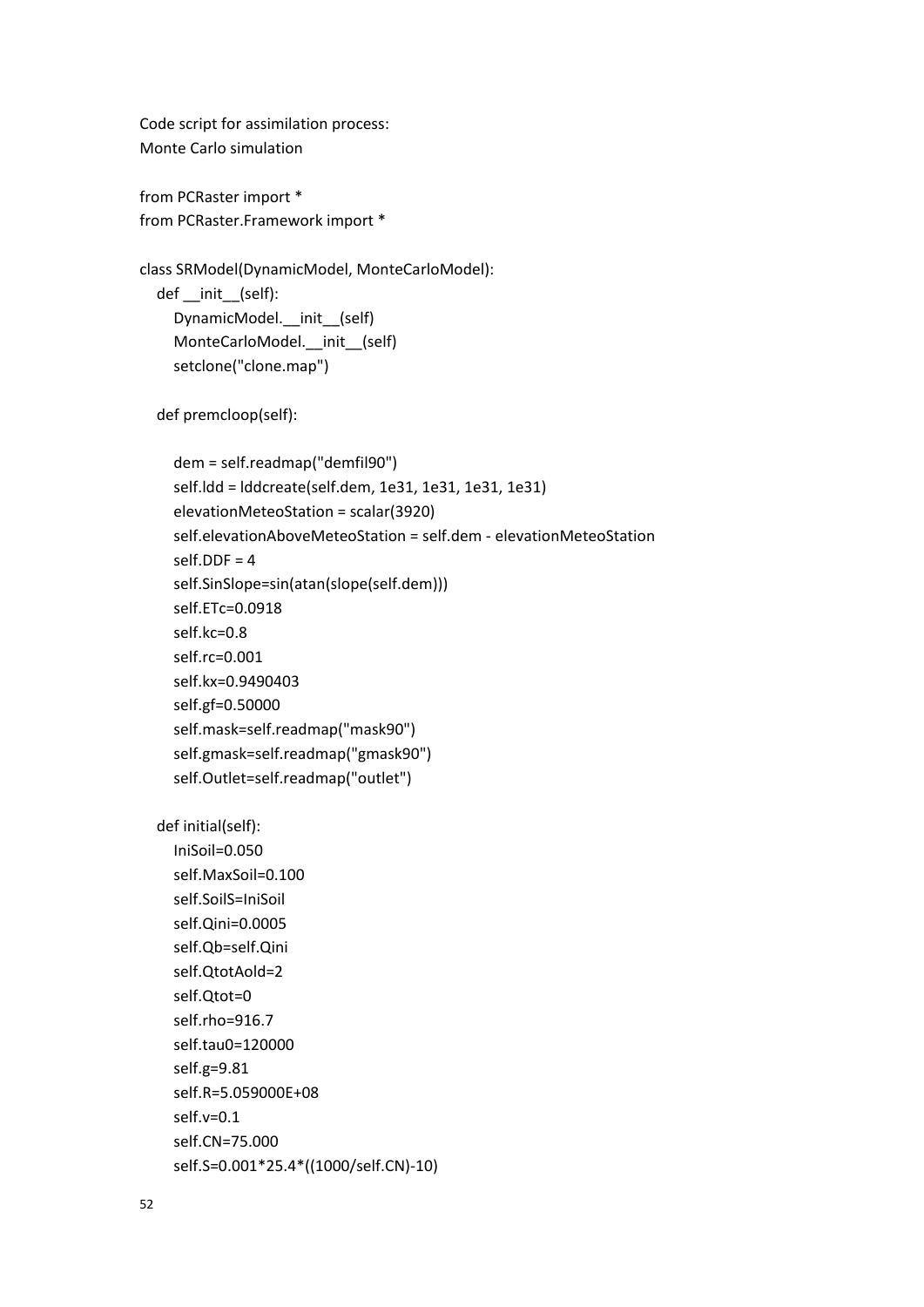```
Ice=cover(ifthenelse(self.gmask,ifthenelse(self.SinSlope==0,200,13.343968/self.SinSlope),0))
    self.IceIni=min(200,ifthenelse(self.mask,Ice,0))
     self.IceStore=self.IceIni
     self.nr=8
     self.SnowC=scalar(self.gmask)
   def dynamic(self):
     temperatureObserved = self.readDeterministic("Temp")
     precipitationObserved = self.readDeterministic("Prec")
    precipitation = max(0, precipitationObserved * (mapnormal() * 5 + 1.0))
     temperature = self.temperatureObserved*(mapnormal()*0.2+1)
     Snow=ifthenelse(self.mask,cover(ifthenelse(temperature<0,precipitation/1000,0)),0)
     Abl=ifthenelse(self.mask,cover(ifthenelse(temperature>0, 
temperature*self.DDF/1000,0)),0)
     Abl=min(self.IceStore,Abl)
     tau=self.rho*self.g*self.IceStore*self.SinSlope
     us=ifthenelse(tau>self.tau0,sqr((tau-self.tau0)/(sqr(self.v)*self.R)),0)
     Flux=min(self.IceStore,us*(self.IceStore/celllength())*24*3600)
     ASPECT=aspect(self.dem)
     SINASPECT=sin(ASPECT)
     COSASPECT= cos(ASPECT)
     FRACTO_X = SINASPECT / (abs(SINASPECT)+abs(COSASPECT))
     FRACTO_Y = COSASPECT / (abs(SINASPECT)+abs(COSASPECT))
    DZ_BLOCK_XLEFT= max(0,shift0(-FRACTO_X*Flux,0, 1))
     DZ_BLOCK_XRIGHT= max(0,shift0( FRACTO_X*Flux,0,-1))
    DZ_BLOCK_YUP= max(0,shift0( FRACTO_Y*Flux, 1,0))
     DZ_BLOCK_YDOWN= max(0,shift0(-FRACTO_Y*Flux,-1,0))
FluxDS =ifthenelse(self.mask,DZ_BLOCK_XLEFT+DZ_BLOCK_XRIGHT+DZ_BLOCK_YDOWN+DZ_BLOCK_
YUP,0)
     self.IceStore=ifthenelse(self.mask,max(0,self.IceStore+Snow+FluxDS-Flux-Abl),0)
     self.IceStore=min(200,self.IceStore)
     rain=(precipitation/1000)-Snow
     ET0=ET0=timeinputscalar("clim_00_07.tss",3)
     ET0=(ET0+self.temperatureCorrection*self.ETc)/1000
SurQ=ifthenelse(self.IceStore<0.05,ifthenelse(rain>0.2*self.S,(sqr(rain-0.2*self.S))/(rain+0.8*
self.S),0),0)
```
 pontentialS=max(0,rain+self.SoilS-self.kc\*ET0-SurQ) potentialSG=max(0,self.SoilS) self.SoilS=ifthenelse(self.IceStore>0.05,potentialSG,min(self.MaxSoil,pontentialS))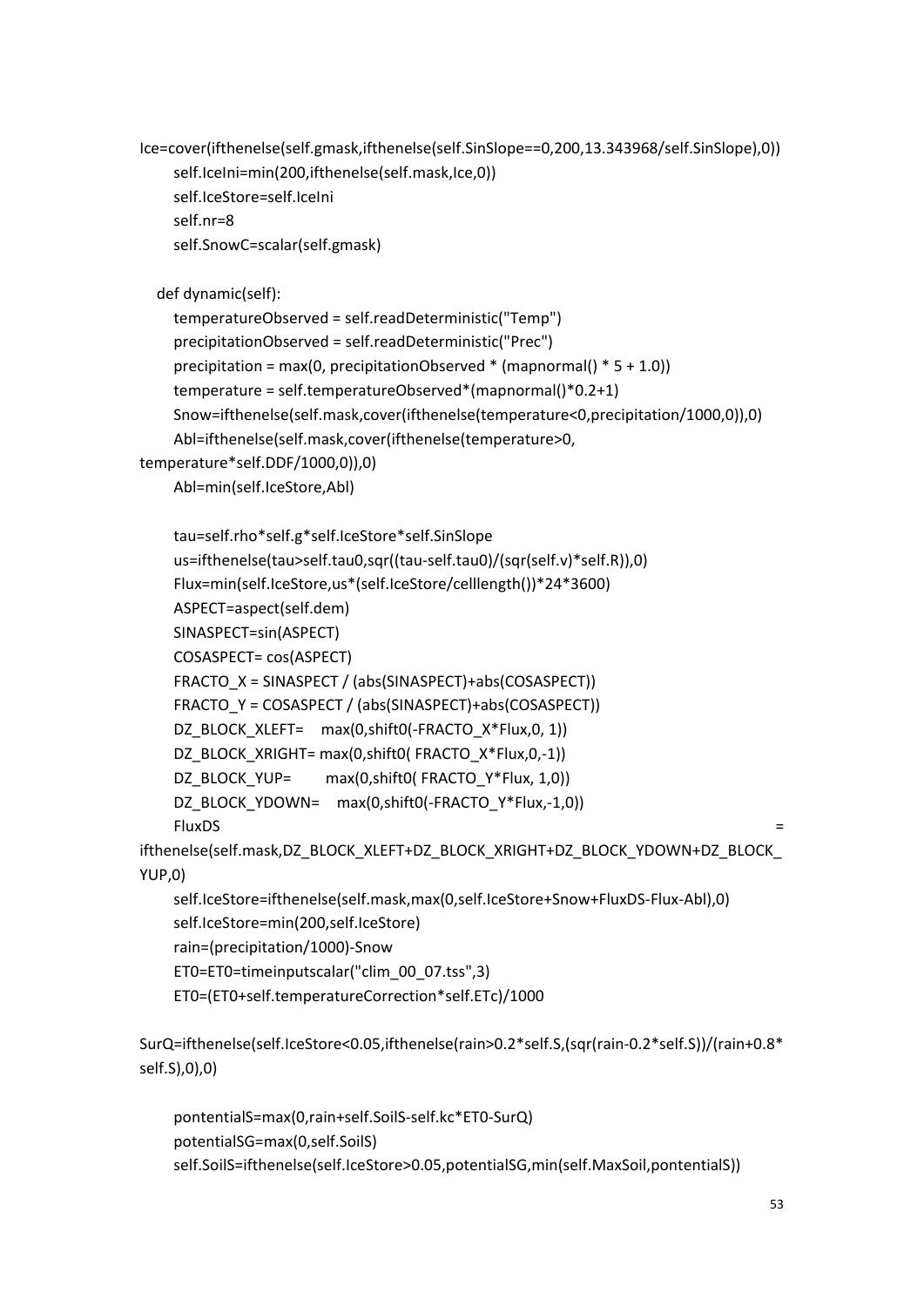Abl=self.gf\*Abl

 Recharge=ifthenelse(self.SoilS==self.MaxSoil,rain-self.kc\*ET0+Abl\*(1-self.gf)-SurQ,0) Recharge=max(0,Recharge) self.Qb=self.Qb\*exp(-1\*self.rc)+Recharge\*(1-exp(-1\*self.rc)) self.Qtot=Abl+self.Qb+SurQ self.Qtot=(self.Qtot\*90\*90)/(24\*3600) #self.report(self.Qtot,"Wtot") QtotA=accuflux(self.ldd,self.Qtot) QtotA=(1-self.kx)\*QtotA+self.kx\*self.QtotAold QtotA=max(0,QtotA) self.QtotAold=QtotA discharge=self.QtotAold self.report(discharge,"q") #self.runoffTSS.sample(discharge)

def postmcloop(self):

names  $=$  ["q"] mcaveragevariance(names, self.sampleNumbers(), self.timeSteps()) percentiles = [0.1, 0.2, 0.3, 0.4, 0.5, 0.6, 0.7, 0.8, 0.9] mcpercentiles(names, percentiles, self.sampleNumbers(), self.timeSteps())

myModel = SRModel()

```
dynamicModel = DynamicFramework(myModel, lastTimeStep=2191, firstTimestep=1)
mcModel = MonteCarloFramework(dynamicModel, nrSamples=128)
mcModel.run()
```
Particle Filter:

from PCRaster import \* from PCRaster.Framework import \*

class SRModel(DynamicModel, MonteCarloModel, ParticleFilterModel): def init (self): DynamicModel. init (self) MonteCarloModel.\_\_init\_\_(self) ParticleFilterModel. init (self) setclone("clone90.map")

 def premcloop(self): dem = self.readmap("demfil90") self.ldd = lddcreate(dem, 1e31, 1e31, 1e31, 1e31)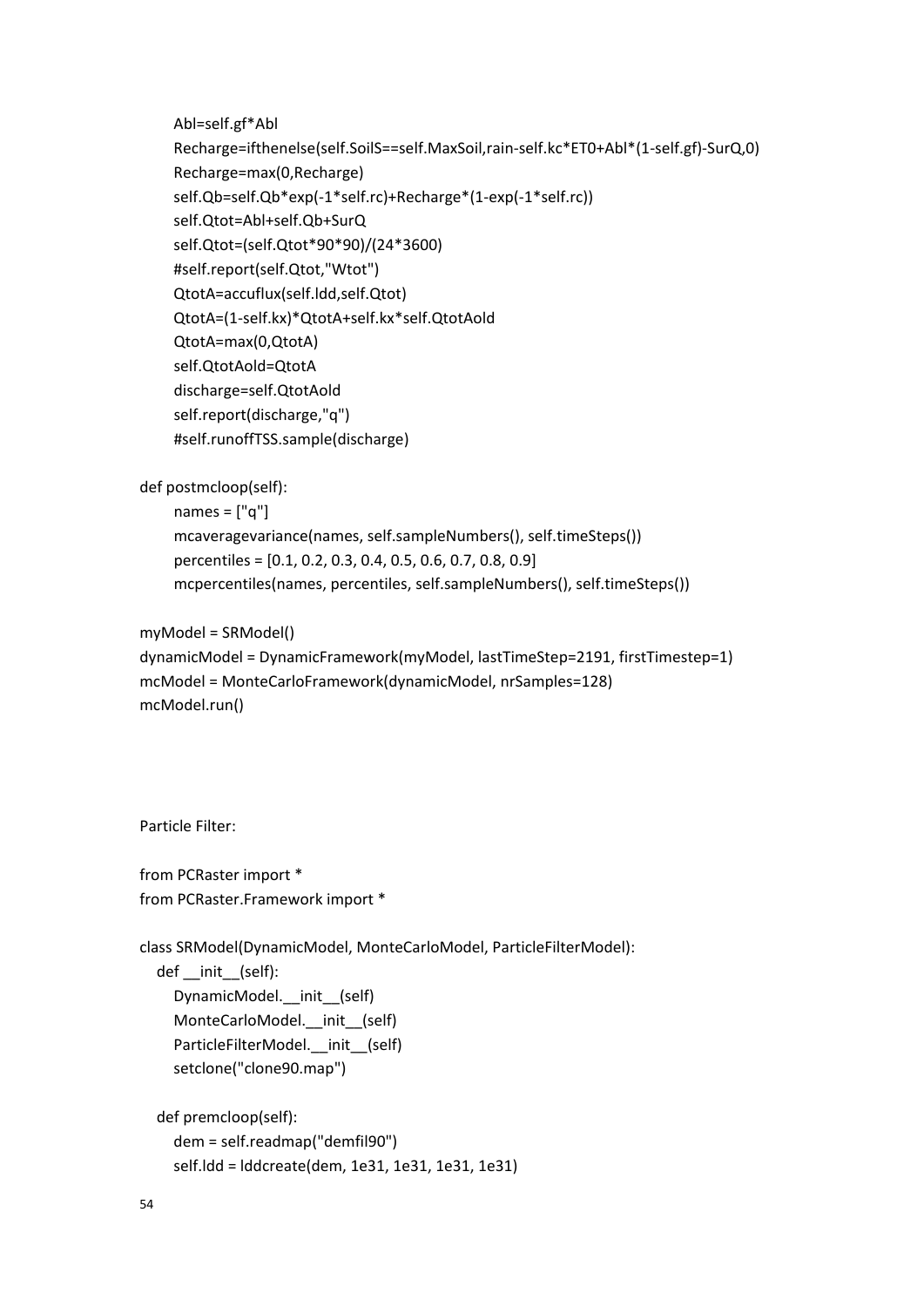elevationMeteoStation = scalar(3920) self.elevationAboveMeteoStation = dem - elevationMeteoStation self.DDF = 4 self.SinSlope=sin(atan(slope(self.dem))) self.ETc=0.0918 self.kc=0.8 self.rc=0.001 self.kx=0.9490403 self.gf=0.50000 self.mask=self.readmap("mask90") self.gmask=self.readmap("gmask90") self.Outlet=self.readmap("outlet")

def initial(self):

 IniSoil=0.050 self.MaxSoil=0.100 self.SoilS=IniSoil self.Qini=0.0005 self.Qb=self.Qini self.QtotAold=2 self.Qtot=0 self.rho=916.7 self.tau0=120000 self.g=9.81 self.R=5.059000E+08 self.v=0.1 self.CN=75.000 self.S=0.001\*25.4\*((1000/self.CN)-10)

Ice=cover(ifthenelse(self.gmask,ifthenelse(self.SinSlope==0,200,13.343968/self.SinSlope),0)) self.IceIni=min(200,ifthenelse(self.mask,Ice,0)) self.IceStore=self.IceIni self.nr=8 self.SnowC=scalar(self.gmask)

```
 self.temperatureLapseRate = 0.005 + (mapnormal() * 0.001)
 self.temperatureCorrection = self.elevationAboveMeteoStation\
       * self.temperatureLapseRate
```
def dynamic(self):

```
 self.temperatureObserved = self.readDeterministic("Temp")
 self.precipitationObserved = self.readDeterministic("Prec")
```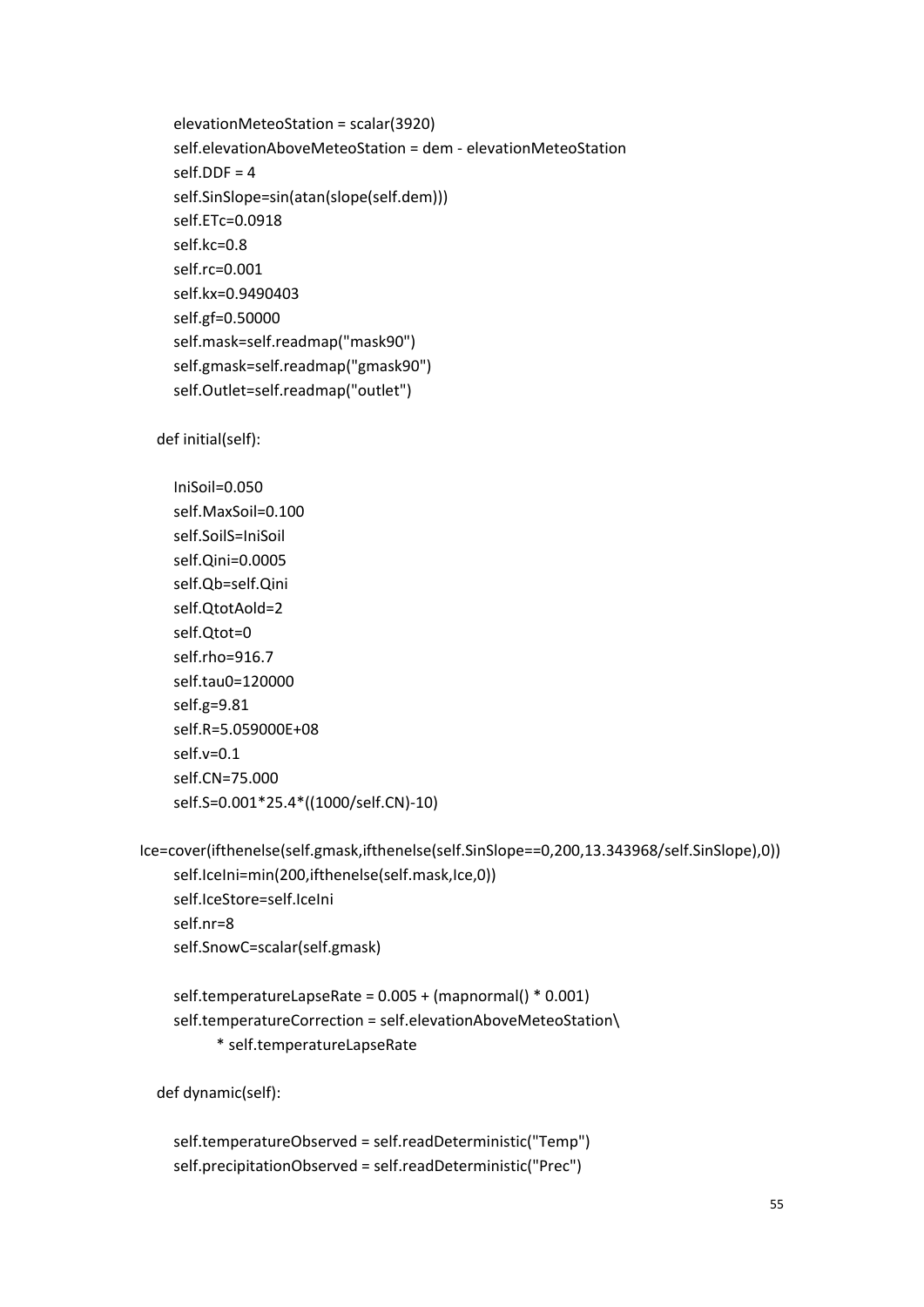```
precipitation = max(0, self.precipitationObserved * (mapnormal() * 0.2 + 1.0))
     temperature = self.temperatureObserved*(mapnormal()*0.2+1)
     Snow=ifthenelse(self.mask,cover(ifthenelse(temperature<0,precipitation/1000,0)),0)
     Abl=ifthenelse(self.mask,cover(ifthenelse(temperature>0, 
temperature*self.DDF/1000,0)),0)
     Abl=min(self.IceStore,Abl)
     tau=self.rho*self.g*self.IceStore*self.SinSlope
     us=ifthenelse(tau>self.tau0,sqr((tau-self.tau0)/(sqr(self.v)*self.R)),0)
     Flux=min(self.IceStore,us*(self.IceStore/celllength())*24*3600)
     ASPECT=aspect(self.dem)
     SINASPECT=sin(ASPECT)
     COSASPECT= cos(ASPECT)
     FRACTO_X = SINASPECT / (abs(SINASPECT)+abs(COSASPECT))
     FRACTO_Y = COSASPECT / (abs(SINASPECT)+abs(COSASPECT))
    DZ_BLOCK_XLEFT= max(0,shift0(-FRACTO_X*Flux,0, 1))
    DZ_BLOCK_XRIGHT= max(0,shift0( FRACTO_X*Flux,0,-1))
    DZ_BLOCK_YUP= max(0,shift0( FRACTO_Y*Flux, 1,0))
    DZ_BLOCK_YDOWN= max(0,shift0(-FRACTO_Y*Flux,-1,0))
FluxDS =ifthenelse(self.mask,DZ_BLOCK_XLEFT+DZ_BLOCK_XRIGHT+DZ_BLOCK_YDOWN+DZ_BLOCK_
YUP,0)
     self.IceStore=ifthenelse(self.mask,max(0,self.IceStore+Snow+FluxDS-Flux-Abl),0)
     self.IceStore=min(200,self.IceStore)
     self.report(self.IceStore,"IceS")
     rain=(precipitation/1000)-Snow
     ET0=ET0=timeinputscalar("clim_00_07.tss",3)
     ET0=(ET0+self.temperatureCorrection*self.ETc)/1000
SurQ=ifthenelse(self.IceStore<0.05,ifthenelse(rain>0.2*self.S,(sqr(rain-0.2*self.S))/(rain+0.8*
self.S),0),0)
     pontentialS=max(0,rain+self.SoilS-self.kc*ET0-SurQ)
     potentialSG=max(0,self.SoilS)
     self.SoilS=ifthenelse(self.IceStore>0.05,potentialSG,min(self.MaxSoil,pontentialS))
     Abl=self.gf*Abl
     Recharge=ifthenelse(self.SoilS==self.MaxSoil,rain-self.kc*ET0+Abl*(1-self.gf)-SurQ,0)
     Recharge=max(0,Recharge)
     self.Qb=self.Qb*exp(-1*self.rc)+Recharge*(1-exp(-1*self.rc))
     self.Qtot=Abl+self.Qb+SurQ
     self.Qtot=(self.Qtot*90*90)/(24*3600)
     QtotA=accuflux(self.ldd,self.Qtot)
     QtotA=(1-self.kx)*QtotA+self.kx*self.QtotAold
     QtotA=max(0,QtotA)
     self.QtotAold=QtotA
     self.discharge=self.QtotAold
```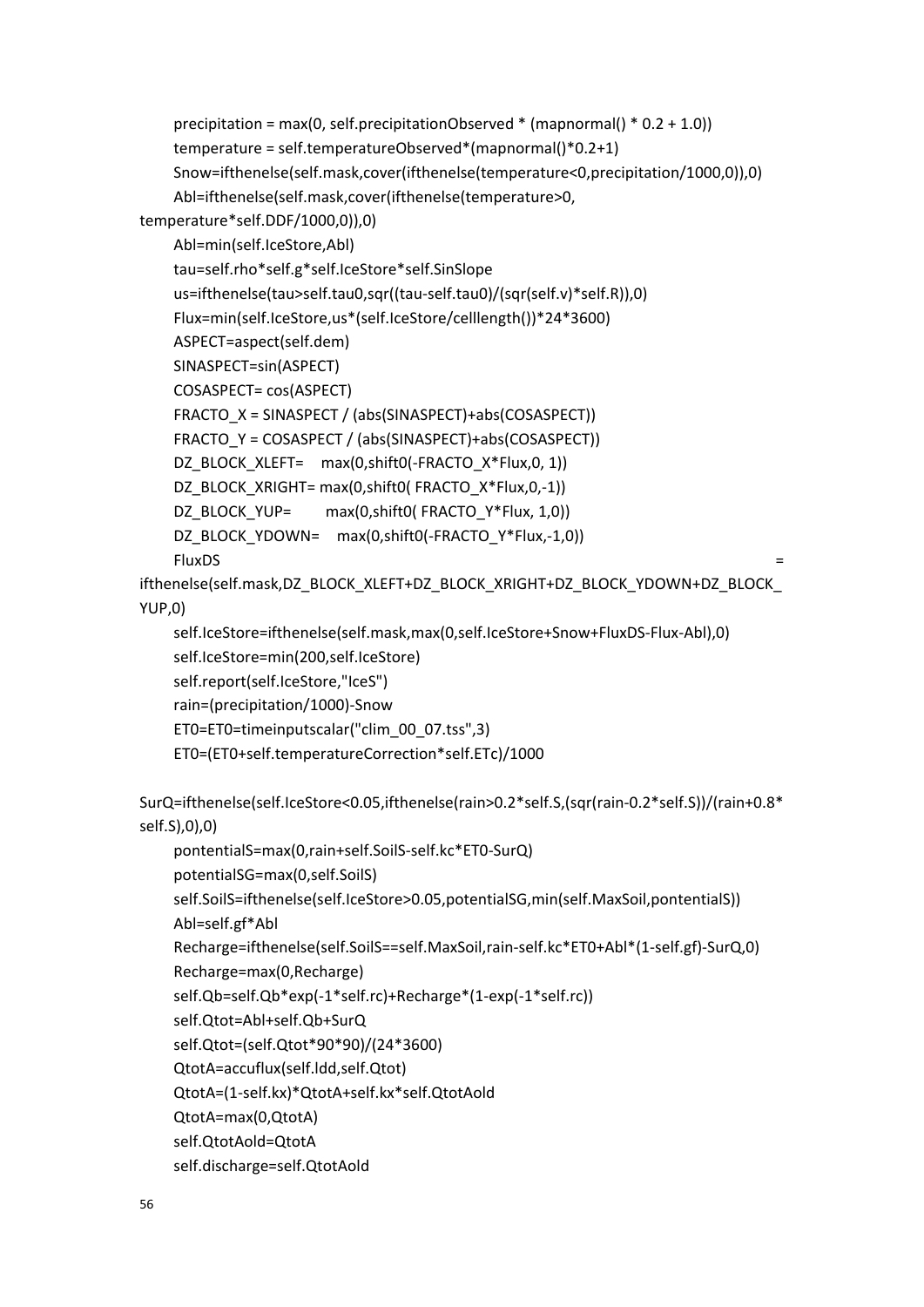```
 self.report(self.discharge,"q")
```
def postmcloop(self):

names  $=$   $\lceil$ " $\lceil$ " $\rceil$ 

 mcaveragevariance(names, self.sampleNumbers(), self.timeSteps()) percentiles = [0.1, 0.2, 0.3, 0.4, 0.5, 0.6, 0.7, 0.8, 0.9] mcpercentiles(names, percentiles, self.sampleNumbers(), self.timeSteps())

def updateWeight(self):

modelledMap = self.readmap("IceS")

 observedMap = self.readDeterministic("IceR") observedStdDevMap = ifthenelse(observedMap > 0, observedMap\* 0.4, 0.01) sum = maptotal(((observedMap - modelledMap) \*\* 2) / (-2.0\* (observedStdDevMap \*\*

## 2)))

weight =  $exp(sum)$  weightFloatingPoint, valid = cellvalue(weight, 1, 1) return weightFloatingPoint

def suspend(self):

self.reportState(self.IceStore, "IceS") self.reportState(self.Qtot, "RunO")

def resume(self):

self.IceStore = self.readState("IceS")

# SnowmeltModel = SRModel()

dynamicModel = DynamicFramework(SnowmeltModel, lastTimeStep=2191, firstTimestep=1) MonteCModel = MonteCarloFramework(dynamicModel, nrSamples=64) ParticleFModel = SequentialImportanceResamplingFramework(MonteCModel) pfModel.setFilterTimesteps([8,16,24,32,40,48,56,64,72,80,88,96,104,112,120,128,136,144,1 52,160,168,176,184,192,200,208,216,224,232,240,248,256,264,272,280,288,296,304,312,32 0,328,336,344,352,360,368,376,384,392,400,408,416,424,432,440,448,456,464,472,480,488 ,496,504,512,520,528,536,544,552,560,568,576,584,592,600,608,616,624,632,640,648,656, 664,672,680,688,696,704,712,720,728,736,744,752,760,768,776,784,792,800,808,816,824,8 32,840,848,856,864,872,880,888,896,904,912,920,928,936,944,952,960,968,976,984,992,10 00,1008,1016,1024,1032,1040,1048,1056,1064,1072,1080,1088,1096,1104,1112,1120,1128, 1136,1144,1152,1160,1168,1176,1184,1192,1200,1208,1216,1224,1232,1240,1248,1256,12 64,1272,1280,1288,1296,1304,1312,1320,1328,1336,1344,1352,1360,1368,1376,1384,1392, 1400,1408,1416,1424,1432,1440,1448,1456,1464,1472,1480,1488,1496,1504,1512,1520,15 28,1536,1544,1552,1560,1568,1576,1584,1592,1600,1608,1616,1624,1632,1640,1648,1656, 1664,1672,1680,1688,1696,1704,1712,1720,1728,1736,1744,1752,1760,1768,1776,1784,17 92,1800,1808,1816,1824,1832,1840,1848,1856,1864,1872,1880,1888,1896,1904,1912,1920,